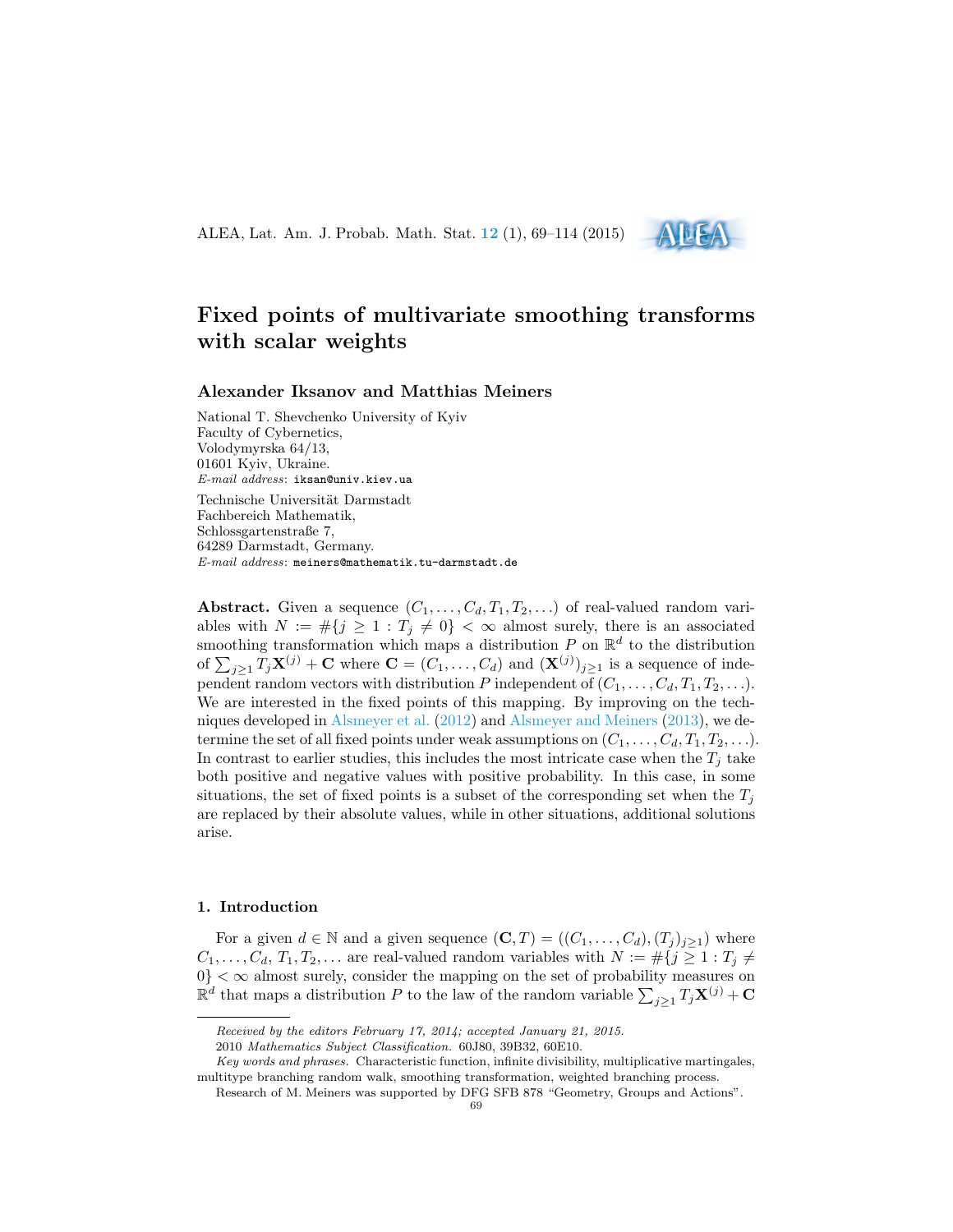where  $(\mathbf{X}^{(j)})_{j\geq 1}$  is a sequence of independent random vectors with distribution *P* independent of  $(C, T)$ . *P* is a fixed point of this mapping iff, with **X** denoting a random variable with distribution *P*,

<span id="page-1-0"></span>
$$
\mathbf{X} \stackrel{\text{law}}{=} \sum_{j \ge 1} T_j \mathbf{X}^{(j)} + \mathbf{C}.\tag{1.1}
$$

Inthis paper we identify all solutions to  $(1.1)$  $(1.1)$  under suitable assumptions.

Dueto the appearance of the distributional fixed-point equation  $(1.1)$  $(1.1)$  $(1.1)$  in various applications such as interacting particle systems [Durrett and Liggett](#page-44-0) ([1983\)](#page-44-0), branching random walks [Biggins](#page-43-2) [\(1977](#page-43-2)); [Biggins and Kyprianou](#page-43-3) ([1997\)](#page-43-3), analysis of algorithms Neininger and Rüschendorf [\(2004](#page-45-0)); Rösler [\(1991](#page-45-1)); [Volkovich and Litvak](#page-45-2) ([2010](#page-45-2)), and kinetic gas theory [Bassetti et al.](#page-43-4) ([2011\)](#page-43-4), there is a large body of papers dealing with it in different settings.

The articles [Alsmeyer et al.](#page-43-0) ([2012\)](#page-43-0); [Alsmeyer and Meiners](#page-43-5) ([2012,](#page-43-5) [2013\)](#page-43-1); [Biggins](#page-43-2) ([1977](#page-43-2)); [Biggins and Kyprianou](#page-43-3) ([1997,](#page-43-3) [2005](#page-44-1)); [Durrett and Liggett](#page-44-0) ([1983\)](#page-44-0); [Iksanov](#page-44-2) ([2004](#page-44-2)); [Liu](#page-45-3) [\(1998](#page-45-3)) treat the case  $d = 1$  in which we rewrite [\(1.1\)](#page-1-0) as

<span id="page-1-2"></span>
$$
X \stackrel{\text{law}}{=} \sum_{j \ge 1} T_j X^{(j)} + C. \tag{1.2}
$$

In all these references it is assumed that  $T_j \geq 0$  a.s. for all  $j \geq 1$ . The most comprehensive result is provided in [Alsmeyer and Meiners](#page-43-1) [\(2013](#page-43-1)). There, under mild assumptions on the sequence  $(C, T_1, T_2, \ldots)$ , which include the existence of an  $\alpha \in (0, 2]$  such that  $\mathbb{E}[\sum_{j \geq 1} T_j^{\alpha}] = 1$ , it is shown that there exists a pair  $(W^*, W)$ of random variables on a specified probability space such that  $W^*$  is a particular  $(endogenous<sup>1</sup>)$  $(endogenous<sup>1</sup>)$  $(endogenous<sup>1</sup>)$ solution to  $(1.2)$  $(1.2)$  $(1.2)$  and *W* is a nonnegative solution to the tilted homogeneous equation  $W \stackrel{\text{law}}{=} \sum_{j\geq 1} T_j^{\alpha} W^{(j)}$  where the  $W^{(j)}$  are i.i.d. copies of *W* independent of  $(C, T_1, T_2, \ldots)$ . Furthermore, a distribution *P* on R is a solution to ([1.2](#page-1-2)) if and only if it is the law of a random variable of the form

<span id="page-1-4"></span>
$$
W^* + W^{1/\alpha} Y_\alpha \tag{1.3}
$$

where  $Y_\alpha$  is a strictly  $\alpha$ -stable random variable independent of  $(W^*, W)^2$  $(W^*, W)^2$ . This result constitutes an almost complete solution of the fixed-point problem in dimension one leaving open only the case when the  $T_j$  take positive and negative values with positive probability. In a setup including the latter case, which will be called the case of weights with mixed signs hereafter, we derive the analogue of([1.3](#page-1-4)) thereby completing the picture in dimension one under mild assumptions. It is worth pointing out here that while one could guess at first glance that([1.3](#page-1-4)) carries over to the case of weights with mixed signs with the additional restriction that  $Y_\alpha$  should be symmetric  $\alpha$ -stable rather than strictly  $\alpha$ -stable, an earlier work [Alsmeyer](#page-43-6) [\(2006](#page-43-6))dealing with ([1.2\)](#page-1-2) in the particular case of deterministic weights  $T_i$ ,  $j \geq 1$  suggests that this is not always the case. Indeed, if, for instance,  $1 < \alpha < 2$ ,  $\mathbb{E}[\sum_{j\geq 1}|T_j|^{\alpha}] = 1$  and  $\sum_{j\geq 1}T_j = 1$  a.s., it is readily checked that addition of a constant to any solution again gives a solution which cannot be expressed as in ([1.3](#page-1-4)). In fact, this is not the only situation in which additional solutions arise and these are typically not constants but limits of certain martingales not appearing in the case of nonnegative weights  $T_j$ ,  $j \geq 1$ .

<span id="page-1-1"></span><sup>1</sup>See Section [3.5](#page-17-0) for the definition of *endogeny*.

<span id="page-1-3"></span><sup>2</sup> For convenience, random variables with degenerate laws are assumed strictly 1-stable.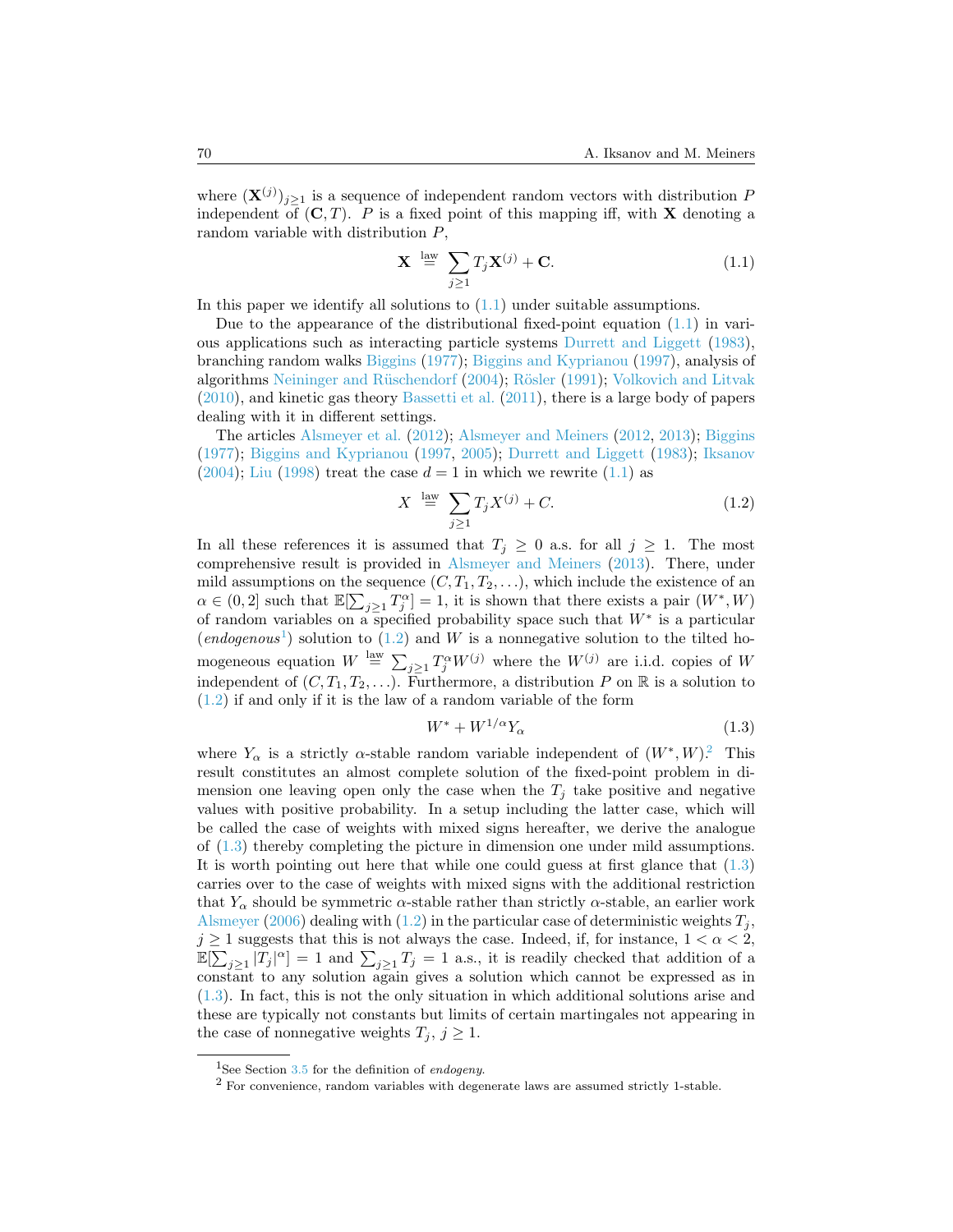Our setup is a mixture of the one- and the multi-dimensional setting in the sense that we consider probability distributions on  $\mathbb{R}^d$  while the weights  $T_j$ ,  $j \geq$ 1 are scalars. Among others, this allows us to deal with versions of([1.1\)](#page-1-0) for stochastic processes which can be understood as generalized equations of stability for stochastic processes. Earlier papers that are concerned with finding all fixed points of the smoothing transform in a multivariate setting are [Bassetti and Matthes](#page-43-7)  $(2014)$  $(2014)$  $(2014)$ ; [Mentemeier](#page-45-4)  $(2015+)$  $(2015+)$ . On the one hand, the setup in these references is more general since there the  $T_j$ ,  $j \geq 1$  are  $d \times d$  matrices rather than scalars. On the other hand, they are less general since they cover the case  $\alpha = 2$  only [Bassetti and](#page-43-7) [Matthes](#page-43-7) ([2014\)](#page-43-7) (where the definition of  $\alpha$  is a suitable extension of the definition given above) or the case of matrices  $T_i$  with nonnegative entries and solutions **X** with nonnegative components only [Mentemeier](#page-45-4)  $(2015+)$  $(2015+)$  $(2015+)$ .

We continue the introduction with a more detailed description of two applications, namely, kinetic models and stable distributions.

*Kinetic models.* Motivated by questions coming from kinetic gas theory and economics, Bassetti *et al.* [Bassetti and Ladelli](#page-43-8) ([2012\)](#page-43-8); [Bassetti et al.](#page-43-4) ([2011](#page-43-4)); [Matthes](#page-45-5) [and Toscani](#page-45-5) ([2008\)](#page-45-5) consider a certain evolution equation for time-dependent probability distributions on R and investigate convergence of its solutions to stationary distributions, *i.e.*, distributions that are invariant under the dynamics of the evolution equation. It turns out that the stationary distributions are fixed points of a smoothing transform associated to a vector  $(C, T)$ , where  $C = 0$  and N is a fixed integer  $\geq 2$ .

The classical Kac equation [Kac](#page-44-3) ([1956\)](#page-44-3) is a particular case of the equation studied in [Bassetti and Ladelli](#page-43-8) ([2012\)](#page-43-8); [Bassetti et al.](#page-43-4) [\(2011](#page-43-4)) and the corresponding stationary distributions are fixed points of the smoothing transform with  $d = 1, C = 0$ ,  $N = 2$ ,  $T_1 = \sin(\Theta)$ ,  $T_2 = \cos(\Theta)$  where  $\Theta$  is a random angle uniformly distributed over  $[0, 2\pi]$ . The corresponding fixed-point equation is

<span id="page-2-1"></span>
$$
X \stackrel{\text{law}}{=} \sin(\Theta)X^{(1)} + \cos(\Theta)X^{(2)}.\tag{1.4}
$$

Another particular case covered in [Bassetti and Ladelli](#page-43-8) ([2012](#page-43-8)); [Bassetti et al.](#page-43-4) ([2011](#page-43-4)) are inelastic Kac models [Pulvirenti and Toscani](#page-45-6) [\(2004](#page-45-6)). The stationary distributions which correspond to these equations satisfy the analogous fixed-point equation

<span id="page-2-2"></span>
$$
X \stackrel{\text{law}}{=} \sin(\Theta)|\sin(\Theta)|^{\beta - 1} X^{(1)} + \cos(\Theta)|\cos(\Theta)|^{\beta - 1} X^{(2)} \tag{1.5}
$$

where  $\Theta$  is as above and  $\beta > 1$  is a parameter.

*Generalized equations of stability.* A distribution  $P$  on  $\mathbb{R}^d$  is called *stable* iff there exists an  $\alpha \in (0, 2]$  such that for every  $n \in \mathbb{N}$  there is a  $\mathbf{c}_n \in \mathbb{R}^d$  with

<span id="page-2-0"></span>
$$
\mathbf{X} \stackrel{\text{law}}{=} n^{-1/\alpha} \sum_{j=1}^{n} \mathbf{X}^{(j)} + \mathbf{c}_n \tag{1.6}
$$

where **X** has distribution P and  $X^{(1)}, X^{(2)}, \ldots$  is a sequence of i.i.d. copies of **X**, see [Samorodnitsky and Taqqu](#page-45-7) [\(1994](#page-45-7), Corollary 2.1.3). *α* is called the *index of stability* and *P* is called  $\alpha$ -stable.

Clearly, stable distributions are fixed points of certain smoothing transforms. For instance, given a random variable **X** satisfying [\(1.6\)](#page-2-0) for all  $n \in \mathbb{N}$ , one can choose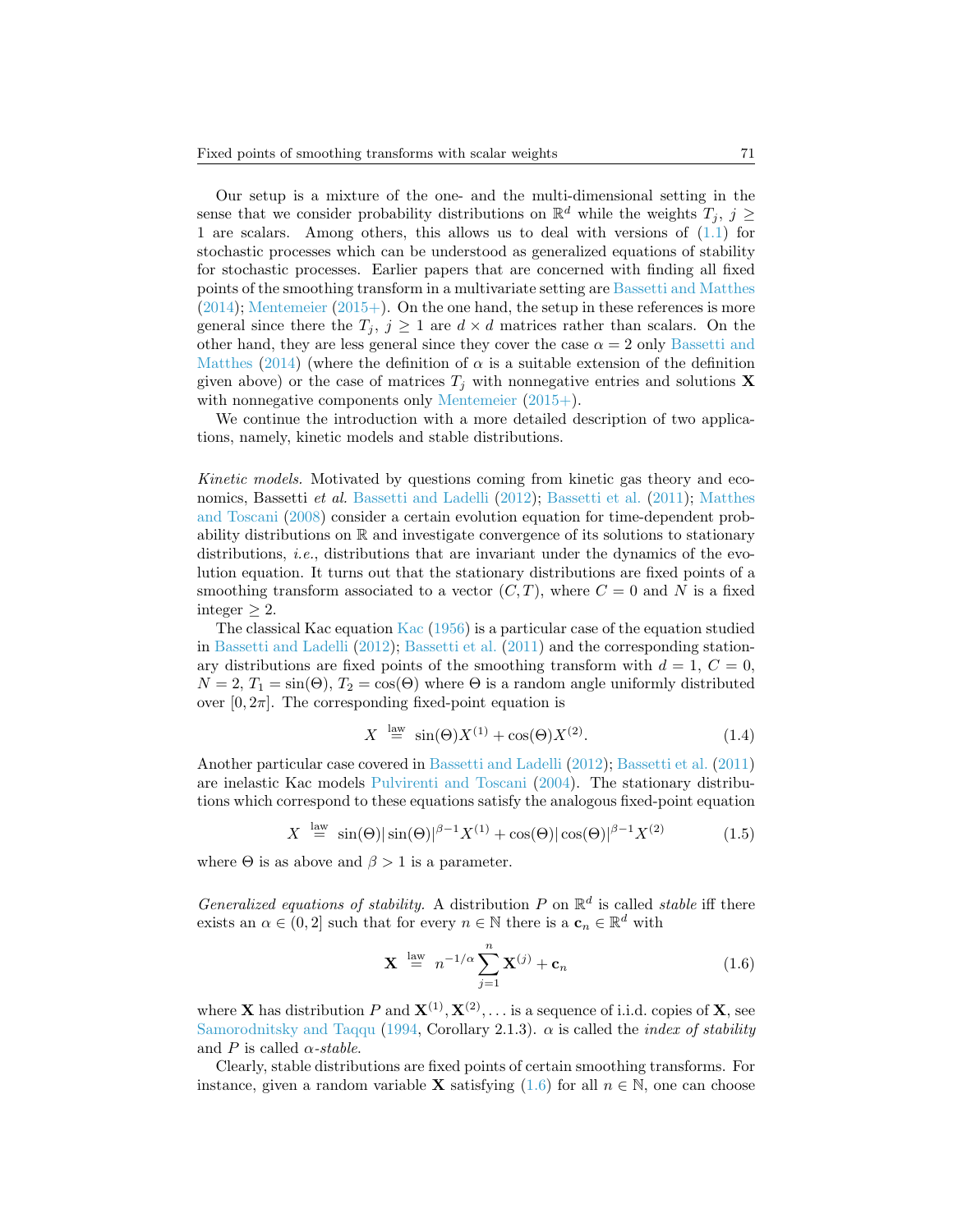a random variable *N* with support  $\subseteq$  N and then define  $T_1 = \ldots = T_n = n^{-1/\alpha}$ ,  $T_i = 0$  $T_i = 0$  $T_i = 0$  for  $j > n$  and  $\mathbf{C} = \mathbf{c}_n$  on  $\{N = n\}$ ,  $n \in \mathbb{N}$ . Then **X** satisfies ([1.1\)](#page-1-0).

Hence, fixed-point equations of smoothing transforms can be considered as generalized equations of stability; some authors call fixed points of smoothing transforms "stable by random weighted mean" [Liu](#page-45-8) [\(2001](#page-45-8)). It is worth pointing out that the form of (the characteristic functions of) strictly stable distributions can be deduced from our main result, Theorem [2.4,](#page-8-0) the proof of which can be considered as a generalization of the classical derivation of the form of stable laws given by [Gnedenko](#page-44-4) [and Kolmogorov](#page-44-4) ([1968\)](#page-44-4).

#### **2. Main results**

2.1. *Assumptions.* Without loss of generality for the results considered here, we assume that

$$
N = \sup\{j \ge 1 : T_j \ne 0\} = \sum_{j \ge 1} 1\!\!1_{\{T_j \ne 0\}} \in \mathbb{N}_0. \tag{2.1}
$$

Also, we define the function

<span id="page-3-4"></span>
$$
m: [0, \infty) \to [0, \infty], \quad \gamma \mapsto \mathbb{E}\bigg[\sum_{j=1}^{N} |T_j|^{\gamma}\bigg].
$$
 (2.2)

Naturally,assumptions on  $(C, T)$  are needed in order to solve  $(1.1)$  $(1.1)$ . Throughout the paper, the following assumptions will be in force:

 $\mathbb{P}(T_j \in \{0\} \cup \{\pm r^n : n \in \mathbb{Z}\} \text{ for all } j \ge 1) < 1 \text{ for all } r \ge 1.$  (A1)

<span id="page-3-3"></span><span id="page-3-1"></span><span id="page-3-0"></span> $m(0) = \mathbb{E}[N] \in (1, \infty].$  (A2)

$$
m(\alpha) = 1
$$
 for some  $\alpha > 0$  and  $m(\vartheta) > 1$  for all  $\vartheta \in [0, \alpha)$ . (A3)

Webriefly discuss the assumptions  $(A1)-(A3)^3$  $(A1)-(A3)^3$  $(A1)-(A3)^3$  $(A1)-(A3)^3$  $(A1)-(A3)^3$  $(A1)-(A3)^3$  beginning with  $(A1)$ . With  $\mathbb{R}^*$ denoting the multiplicative group  $(\mathbb{R} \setminus \{0\}, \times)$ , let

$$
\mathbb{G}(T) \ := \ \bigcap \big\{ G : G \text{ is a closed multiplicative subgroup of } \mathbb{R}^* \big\}
$$

satisfying 
$$
\mathbb{P}(T_j \in G \text{ for } j = 1, ..., N) = 1
$$
.

G(*T*) is the closed multiplicative subgroup  $\subset \mathbb{R}^*$  generated by the nonzero  $T_j$ . There are seven possibilities: (C1)  $\mathbb{G}(T) = \mathbb{R}^*$ , (C2)  $\mathbb{G}(T) = \mathbb{R}_{>} := (0, \infty)$ , (D1)  $\mathbb{G}(T) = r^{\mathbb{Z}} \cup -r^{\mathbb{Z}}$  for some  $r > 1$ , (D2)  $\mathbb{G}(T) = r^{\mathbb{Z}}$  for some  $r > 1$ , (D3)  $\mathbb{G}(T) =$  $(-r)^{\mathbb{Z}}$ for some  $r > 1$ , (S1)  $\mathbb{G}(T) = \{1, -1\}$ , and (S2)  $\mathbb{G}(T) = \{1\}$ . ([A1](#page-3-0)) can be reformulated as: Either (C1) or (C2) holds. For the results considered, the cases (S1) and (S2) are simple and it is no restriction to rule them out (see [Alsmeyer](#page-43-6) ([2006](#page-43-6), Proposition 3.1) in case  $d = 1$ ; the case  $d \geq 2$  can be treated by considering marginals). Although the cases (D1)-(D3) in which the  $T_j$  generate a (non-trivial) discrete group could have been treated along the lines of this paper, they are ruled out for convenience since they create the need for extensive notation and case distinction. [Caliebe](#page-44-5) ([2003,](#page-44-5) Lemma 2) showed that only simple cases are eliminated whenassuming  $(A2)$  $(A2)$  $(A2)$ .  $(A3)$  is natural in view of earlier studies of fixed points of the smoothing transform, see *e.g.* [Alsmeyer](#page-43-6) [\(2006](#page-43-6), Proposition 5.1) and [Alsmeyer and](#page-43-5)

<span id="page-3-2"></span><sup>3</sup> [Although \(A3\) implies \(A2\), we use both to keep the presentation consistent with earlier](#page-43-5) [works.](#page-43-5)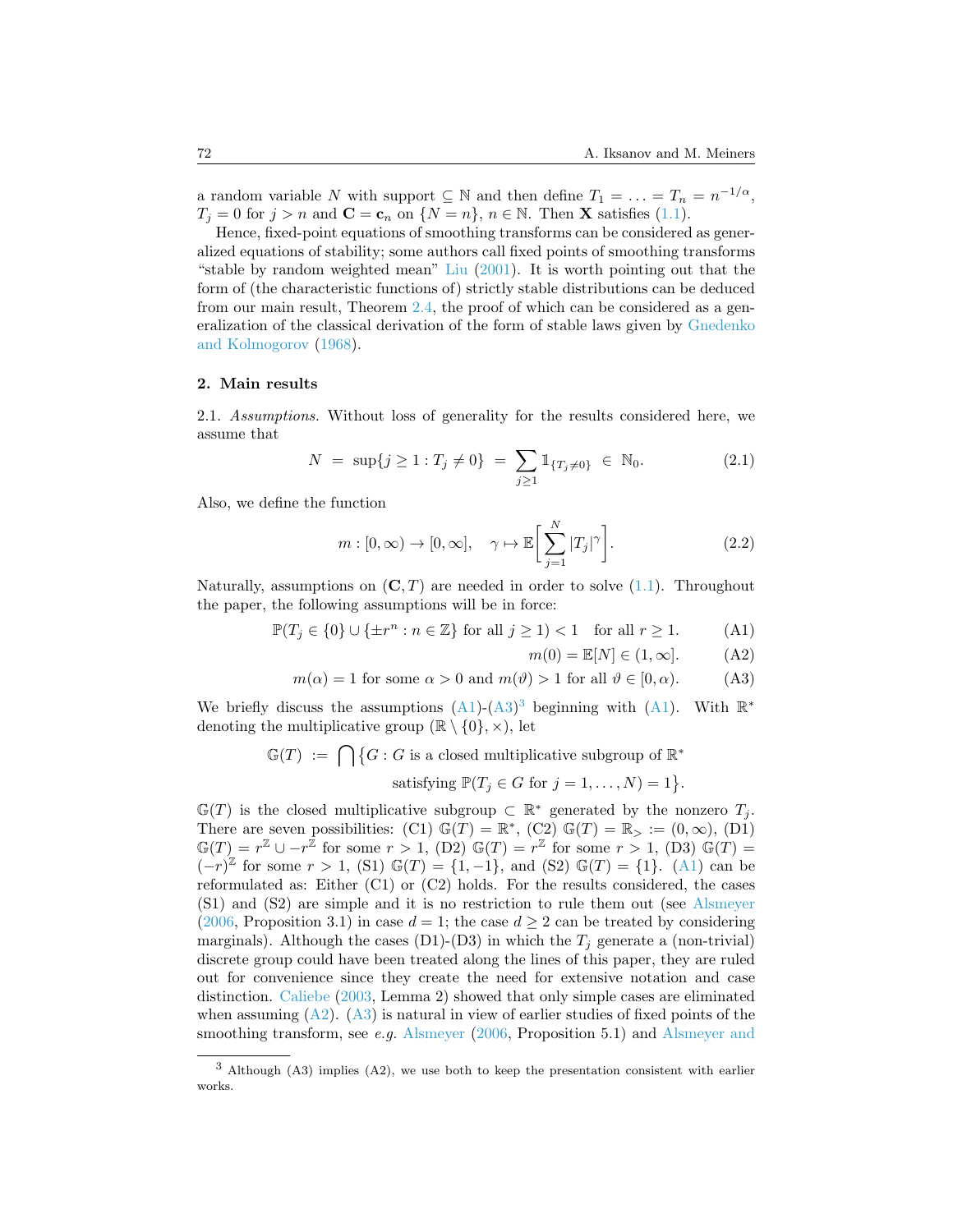[Meiners](#page-43-5) ([2012,](#page-43-5) Theorem 6.1 and Example 6.4). We refer to  $\alpha$  as the *characteristic index (of T)*.

Define

<span id="page-4-7"></span>
$$
p := \mathbb{E}\bigg[\sum_{j=1}^{N} |T_j|^{\alpha} 1\!\!1_{\{T_j > 0\}}\bigg] \quad \text{and} \quad q := \mathbb{E}\bigg[\sum_{j=1}^{N} |T_j|^{\alpha} 1\!\!1_{\{T_j < 0\}}\bigg].\tag{2.3}
$$

([A3](#page-3-1)) implies that  $0 \leq p, q \leq 1$  and  $p + q = 1$ . At some places it will be necessary to distinguish the following cases:

<span id="page-4-6"></span>Case I: 
$$
p = 1, q = 0
$$
. Case II:  $p = 0, q = 1$ . Case III:  $0 < p, q < 1$ . (2.4)

Case I corresponds to  $\mathbb{G}(T) = \mathbb{R}_{>}$ . Cases II and III correspond to  $\mathbb{G}(T) = \mathbb{R}^*$ . In dimension  $d = 1$ , Case I is covered by the results in [Alsmeyer and Meiners](#page-43-1) ([2013](#page-43-1)) while Case II can be lifted from these results. Case III is genuinely new.

In our main results, we additionally assume the following condition to be satisfied:

<span id="page-4-4"></span><span id="page-4-1"></span><span id="page-4-0"></span>
$$
(A4a) or (A4b) holds,
$$
 (A4)

where

$$
\mathbb{E}\bigg[\sum_{j=1}^{N} |T_j|^{\alpha} \log(|T_j|)\bigg] \in (-\infty, 0) \text{ and } \mathbb{E}\bigg[\bigg(\sum_{j=1}^{N} |T_j|^{\alpha}\bigg) \log^+\bigg(\sum_{j=1}^{N} |T_j|^{\alpha}\bigg)\bigg] < \infty; \tag{A4a}
$$

there exists some  $\theta \in [0, \alpha)$  satisfying  $m(\theta) < \infty$ . (A4b)

Further, in Case III when  $\alpha = 1$ , we need the assumption

$$
\mathbb{E}\bigg[\sum_{j=1}^{N} |T_j|^{\alpha} \delta_{-\log(|T_j|)}(\cdot)\bigg] \text{ is spread-out, } \mathbb{E}\bigg[\sum_{j=1}^{N} |T_j|^{\alpha} (\log^{-}(|T_j|))^{2}\bigg] < \infty,
$$

$$
\mathbb{E}\bigg[\sum_{j=1}^{N} |T_j|^{\alpha} \log(|T_j|)\bigg] \in (-\infty, 0) \text{ and } \mathbb{E}\bigg[h_3\bigg(\sum_{j=1}^{N} |T_j|^{\alpha}\bigg)\bigg] < \infty \quad (A5)
$$

for $h_3(x) := x(\log^+(x))^3 \log^+(\log^+(x))$ . ([A5](#page-4-2)) is stronger than ([A4a](#page-4-0)). The last assumption that will occasionally show up is

<span id="page-4-3"></span><span id="page-4-2"></span>
$$
|T_j| < 1 \text{ a.s. for all } j \ge 1. \tag{A6}
$$

However,([A6](#page-4-3)) will not be assumed in the main theorems since by a stopping line technique, the general case can be reduced to cases in which([A6](#page-4-3)) holds. It will bestated explicitly whenever at least one of the conditions  $(A4a)$  $(A4a)$  $(A4a)$ ,  $(A4b)$ ,  $(A5)$  $(A5)$  $(A5)$  or ([A6](#page-4-3)) is assumed to hold.

<span id="page-4-5"></span>2.2. *Notation and background.* In order to state our results, we introduce the underlying probability space and some notation that comes with it.

Let  $\mathbb{V} := \bigcup_{n \geq 0} \mathbb{N}^n$  denote the infinite Ulam-Harris tree where  $\mathbb{N}^0 := \{ \emptyset \}$ . We use the standard Ulam-Harris notation, which means that we abbreviate  $v =$  $(v_1, \ldots, v_n) \in V$  by  $v_1 \ldots v_n$ . *vw* is short for  $(v_1, \ldots, v_n, w_1, \ldots, w_m)$  when  $w =$  $(w_1, \ldots, w_m) \in \mathbb{N}^m$ . We make use of standard terminology from branching processes and call the  $v \in V$  *(potential) individuals* and say that v is a *member of the nth* generation if  $v \in \mathbb{N}^n$ . We write  $|v| = n$  if  $v \in \mathbb{N}^n$  and define  $v|_k$  to be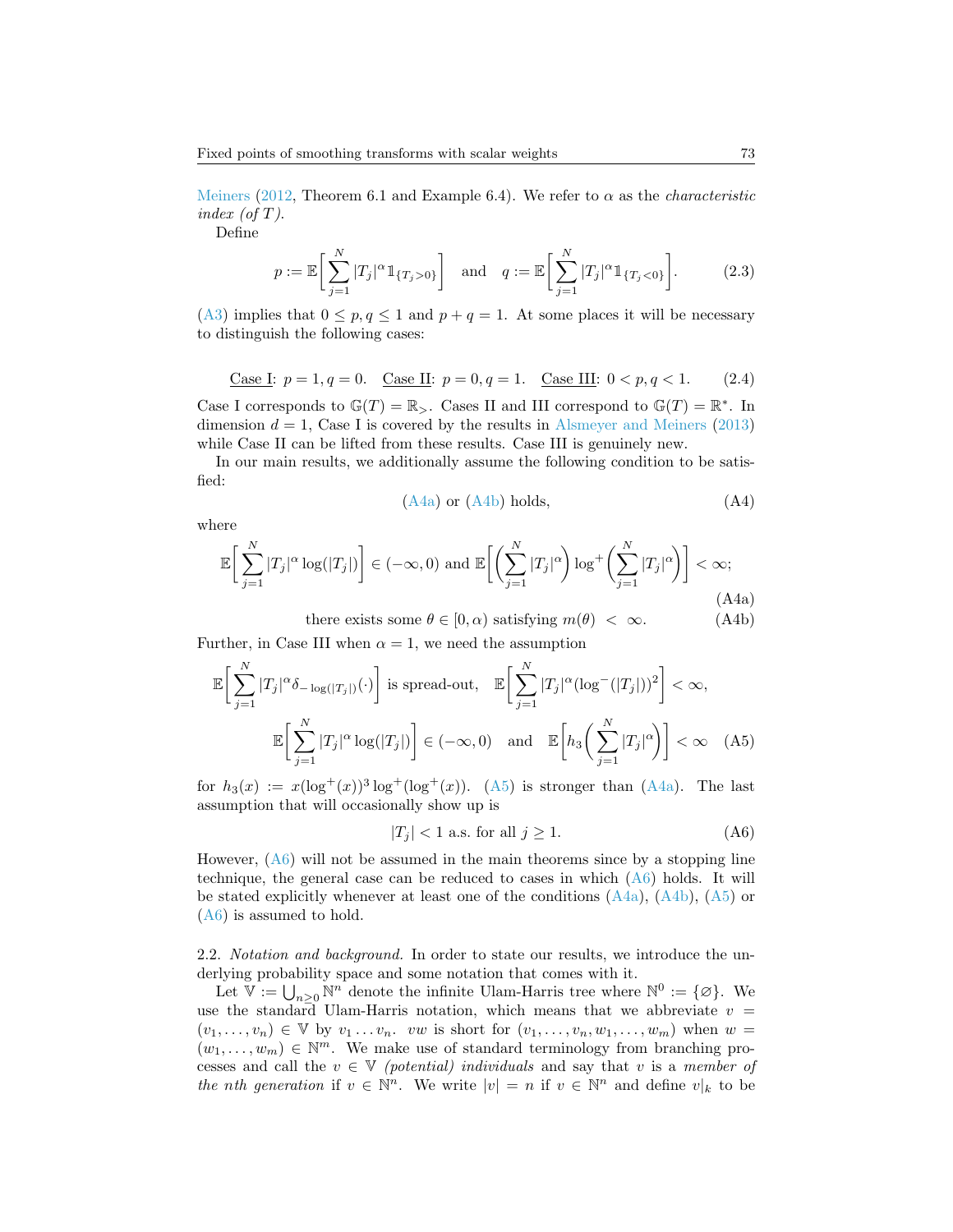the restriction of *v* to its first *k* components if  $k \leq |v|$  and  $v|_k = v$ , otherwise. In particular,  $v|_0 = \emptyset$ .  $v|_k$  will be called the *ancestor of v in the kth generation*.

Assume a family  $({\bf C}(v), T(v))_{v \in V} = (C_1(v), \ldots, C_d(v), T_1(v), T_2(v), \ldots)_{v \in V}$  of i.i.d. copies of the sequence  $(C, T) = (C, T_1, T_2, \ldots)$  is given on a fixed probability space  $(\Omega, \mathcal{A}, \mathbb{P})$  that also carries all further random variables we will be working with. For notational convenience, we assume that

$$
(C_1(\varnothing),\ldots,C_d(\varnothing),T_1(\varnothing),T_2(\varnothing),\ldots) = (C_1,\ldots,C_d,T_1,T_2,\ldots).
$$

Throughout the paper, we let

$$
\mathcal{A}_n := \sigma((\mathbf{C}(v), T(v)) : |v| < n), \qquad n \ge 0 \tag{2.5}
$$

be the  $\sigma$ -algebra of all family histories before the *n*th generation and define  $A_{\infty}$  :=  $\sigma(\mathcal{A}_n : n \geq 0).$ 

Using the family  $(C(v), T(v))_{v \in V}$ , we define a Galton-Watson branching process as follows. Let  $N(v) := \sup\{j \geq 1 : T_j(v) \neq 0\}$  so that the  $N(v)$ ,  $v \in V$  are i.i.d. copies of *N*. Put  $\mathcal{G}_0 := \{ \emptyset \}$  and, recursively,

<span id="page-5-1"></span>
$$
\mathcal{G}_{n+1} := \{ vj \in \mathbb{N}^{n+1} : v \in \mathcal{G}_n, 1 \le j \le N(v) \}, \qquad n \in \mathbb{N}_0. \tag{2.6}
$$

Let  $\mathcal{G} := \bigcup_{n \geq 0} \mathcal{G}_n$  and  $N_n := |\mathcal{G}_n|, n \geq 0$ . Then  $(N_n)_{n \geq 0}$  is a Galton-Watson process.  $\mathbb{E}[N] > 1$  guarantees supercriticality and hence  $\mathbb{P}(\mathsf{S}) > 0$  where

$$
S := \{ N_n > 0 \text{ for all } n \ge 0 \}
$$

is the survival set. Further, we define multiplicative weights  $L(v)$ ,  $v \in V$  as follows. For  $v = v_1 \dots v_n \in V$ , let

$$
L(v) := \prod_{k=1}^{n} T_{v_k}(v|_{k-1}).
$$
\n(2.7)

Then the family  $\mathbf{L} := (L(v))_{v \in \mathbb{V}}$  is called *weighted branching process*. It can be used to iterate [\(1.1\)](#page-1-0). Let  $(\mathbf{X}^{(v)})_{v \in \mathbb{V}}$  be a family of i.i.d. random variables defined on  $(\Omega, \mathcal{A}, \mathbb{P})$  independent of the family  $(\mathbf{C}(v), T(v))_{v \in \mathbb{V}}$ . For convenience, let  $\mathbf{X}^{(\varnothing)} =$ : **X**. If the distribution of **X** is a solution to [\(1.1](#page-1-0)), then, for  $n \in \mathbb{N}_0$ ,

$$
\mathbf{X} \stackrel{\text{law}}{=} \sum_{|v|=n} L(v) \mathbf{X}^{(v)} + \sum_{|v|< n} L(v) \mathbf{C}(v). \tag{2.8}
$$

Animportant special case of  $(1.1)$  $(1.1)$  $(1.1)$  is the homogeneous equation

<span id="page-5-0"></span>
$$
\mathbf{X} \stackrel{\text{law}}{=} \sum_{j \ge 1} T_j \mathbf{X}^{(j)} \tag{2.9}
$$

inwhich  $\mathbf{C} = \mathbf{0} = (0, \dots, 0) \in \mathbb{R}^d$  a.s. Iteration of  $(2.9)$  $(2.9)$  $(2.9)$  leads to

<span id="page-5-2"></span>
$$
\mathbf{X} \stackrel{\text{law}}{=} \sum_{|v|=n} L(v) \mathbf{X}^{(v)}.
$$
 (2.10)

Finally, for  $u \in V$  and a function  $\Psi = \Psi((\mathbf{C}(v), T(v))_{v \in V})$  of the weighted branching process, let  $[\Psi]_u$  be defined as  $\Psi((\mathbf{C}(uv), T(uv))_{v \in \mathbb{V}})$ , that is, the same function but applied to the weighted branching process rooted in *u*. The  $[\cdot]_u, u \in V$ are called *shift operators*.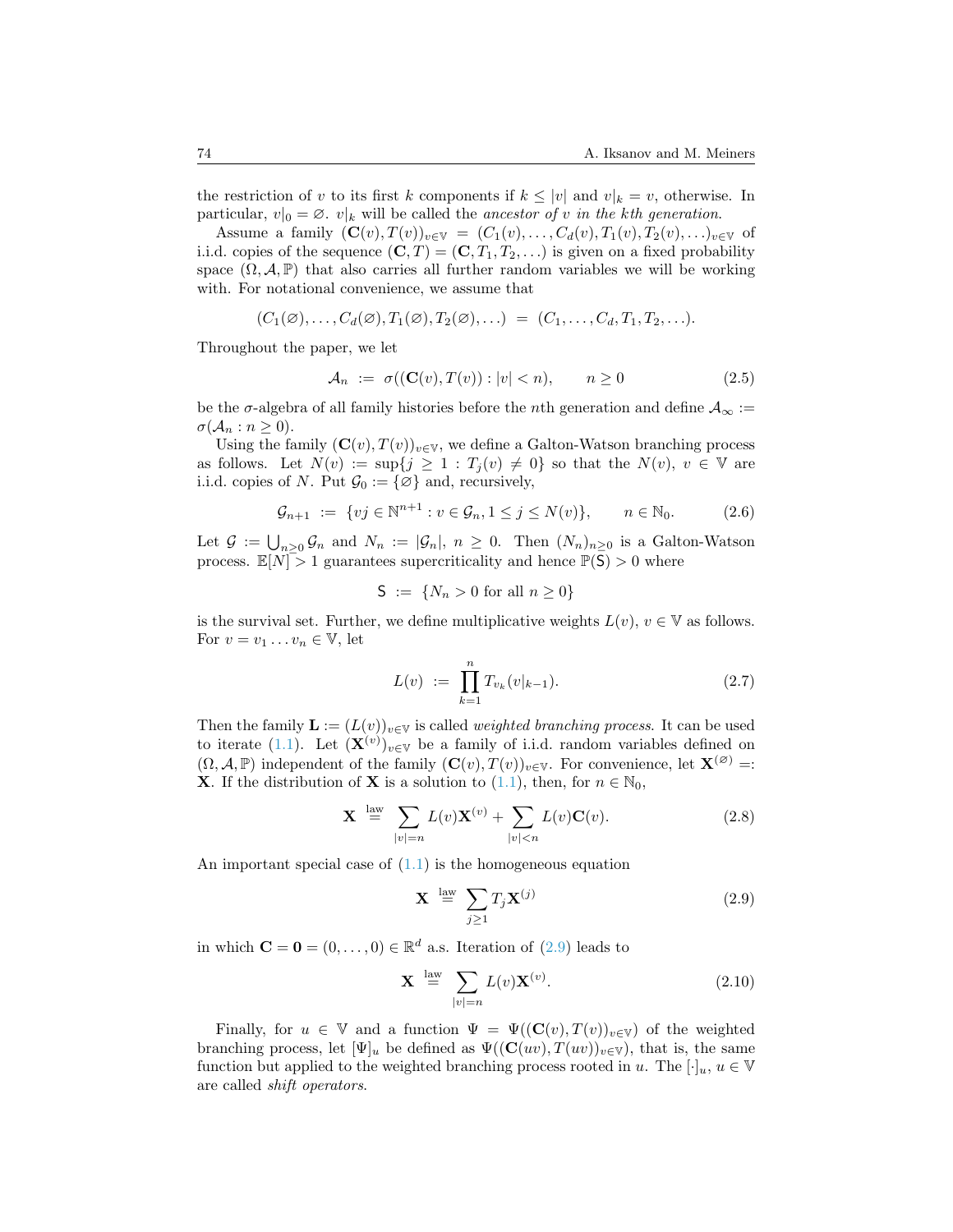2.3. *Existence of solutions to* [\(1.1](#page-1-0))*nd related equations.* Under certain assumptions on $(C, T)$ , a solution to  $(1.1)$  $(1.1)$  $(1.1)$  can be constructed as a function of the weighted branching process  $(L(v))_{v \in \mathbb{V}}$ . Let  $\mathbf{W}_0^* := \mathbf{0}$  and

<span id="page-6-4"></span>
$$
\mathbf{W}_n^* := \sum_{|v| < n} L(v) \mathbf{C}(v), \quad n \in \mathbb{N}.\tag{2.11}
$$

 $\mathbf{W}_n^*$  is well-defined since a.s.  $\{|v| < n\}$  has only finitely many members *v* with  $L(v) \neq 0$ . Whenever  $\mathbf{W}_n^*$  converges in probability to a finite limit as  $n \to \infty$ , we set

<span id="page-6-5"></span>
$$
\mathbf{W}^* := \lim_{n \to \infty} \mathbf{W}_n^* \tag{2.12}
$$

andnote that  $\mathbf{W}^*$  defines a solution to ([1.1\)](#page-1-0). Indeed, if  $\mathbf{W}_n^* \to \mathbf{W}^*$  in probability as  $n \to \infty$ , then also  $[\mathbf{W}_n^*]_j \to [\mathbf{W}^*]_j$  in probability as  $n \to \infty$ . By standard arguments, there is a (deterministic) sequence  $n_k \uparrow \infty$  such that  $[\mathbf{W}_{n_k}^*]_j \to [\mathbf{W}^*]_j$ a.s. for all  $j \geq 1$ . Since  $N < \infty$  a.s., this yields

$$
\lim_{k \to \infty} \mathbf{W}_{n_k+1}^* = \lim_{k \to \infty} \sum_{j=1}^N T_j[\mathbf{W}_{n_k}^*]_j + \mathbf{C} = \sum_{j=1}^N T_j[\mathbf{W}^*]_j + \mathbf{C} \text{ a.s.}
$$

and hence,

<span id="page-6-3"></span>
$$
\mathbf{W}^* = \sum_{j=1}^N T_j [\mathbf{W}^*]_j + \mathbf{C} \quad \text{a.s.}
$$
 (2.13)

because  $\mathbf{W}_{n_k+1}^* \to \mathbf{W}^*$  in probability.

The following proposition provides sufficient conditions for **W***<sup>∗</sup> n* to converge in probability.

<span id="page-6-2"></span>**Proposition 2.1.** *Assume that* ([A1](#page-3-0))*-*[\(A3\)](#page-3-1) *hold. Each of the following conditions is sufficient for*  $\mathbf{W}_n^*$  *to converge in probability.* 

- (i) For some  $0 < \beta \leq 1$ ,  $m(\beta) < 1$  and  $\mathbb{E}[|C_j|^{\beta}] < \infty$  for all  $j = 1, \ldots, d$ .
- (ii) *For some*  $\beta > 1$ ,  $\sup_{n \geq 0} \mathbb{E}[\|\mathbf{W}_n^*\|^{\beta}] < \infty$  *and either*  $T_j \geq 0$  *a.s. for all*  $j \in \mathbb{N}$  $or \mathbb{E}[C] = 0.$
- (iii)  $0 < \alpha < 1$ ,  $\mathbb{E}[\sum_{j\geq 1} |T_j|^{\alpha} \log(|T_j|)]$  *exists and equals* 0*, and, for some*  $\delta > 0$ *,*  $\mathbb{E}[|C_j|^{\alpha+\delta}] < \infty$  for  $j = 1, \ldots, d$ .

For the most part, the proposition is known. Details along with the relevant references are given at the end of Section [3.5](#page-17-0).

Of major importance in this paper are the solutions to the one-dimensional tilted homogeneous fixed-point equation

<span id="page-6-0"></span>
$$
W \stackrel{\text{law}}{=} \sum_{j \ge 1} |T_j|^\alpha W^{(j)} \tag{2.14}
$$

where *W* is a finite, nonnegative random variable and the  $W^{(j)}$ ,  $j \geq 1$  are i.i.d. copiesof *W* independent of the sequence  $(T_1, T_2, \ldots)$ . Equation ([2.14](#page-6-0)) (for nonnegative random variables) is equivalent to the functional equation

<span id="page-6-1"></span>
$$
f(t) = \mathbb{E}\bigg[\prod_{j\geq 1} f(|T_j|^\alpha t)\bigg] \quad \text{for all } t \geq 0 \tag{2.15}
$$

where $f$  denotes the Laplace transform of  $W$ .  $(2.14)$  $(2.14)$  and  $(2.15)$  have been studied extensively in the literature and the results that are important for the purposes of this paper are summarized in the following proposition.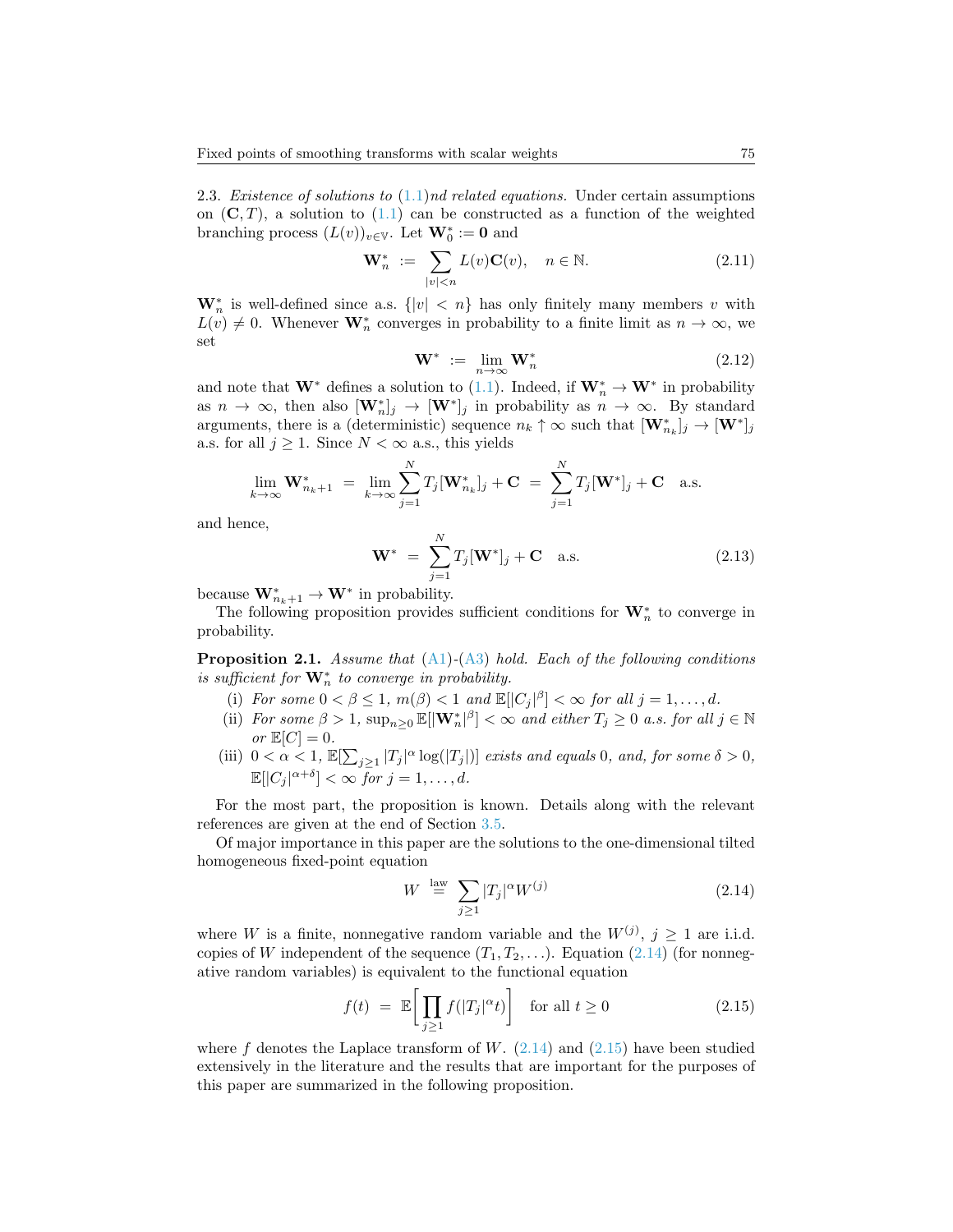<span id="page-7-0"></span>**Proposition 2.2.** *Assume that* ([A1](#page-3-0))*–*[\(A4\)](#page-4-4) *hold. Then*

- (a) *there is a Laplace transform*  $\varphi$  *of a probability distribution on* [0, $\infty$ ) *such that*  $\varphi(1) < 1$  *and*  $\varphi$  *solves* [\(2.15](#page-6-1))*;*
- (b) *every other Laplace transform*  $\hat{\varphi}$  *of a probability distribution on*  $[0, \infty)$  *solving*  $(2.15)$  $(2.15)$  *is of the form*  $\hat{\varphi}(t) = \varphi(ct)$ *,*  $t \geq 0$  *for some*  $c \geq 0$ *;*
- (c)  $1 \varphi(t)$  *is regularly varying of index* 1 *at* 0*;*
- (d) *a (nonnegative, finite) random variable W solving* [\(2.14](#page-6-0)) *with Laplace transform*  $\varphi$  *can be constructed explicitly on*  $(\Omega, \mathcal{A}, \mathbb{P})$  *via*

<span id="page-7-1"></span>
$$
W := \lim_{n \to \infty} \sum_{|v|=n} 1 - \varphi(|L(v)|^{\alpha}) \quad a.s. \tag{2.16}
$$

*Source:* (a), (b) and (c) are known. A unified treatment and references are given in [Alsmeyer et al.](#page-43-0) ([2012,](#page-43-0) Theorem 3.1). (d) is contained in [Alsmeyer et al.](#page-43-0) ([2012,](#page-43-0) Theorem  $6.2(a)$ ).

Throughout the paper, we denote by  $\varphi$  the Laplace transform introduced in Proposition [2.2](#page-7-0)(a) and by *W* the random variable defined in [\(2.16](#page-7-1)). By Proposition [2.2](#page-7-0)(c),  $D(t) := t^{-1}(1 - \varphi(t))$  is slowly varying at 0. If *D* has a finite limit at 0, then, by scaling, we assume this limit to be 1. Equivalently, if *W* is integrable, we assume  $\mathbb{E}[W] = 1$ . In this case, *W* is the limit of the additive martingale (sometimes called Biggins' martingale) in the branching random walk based on the point process  $\sum_{j=1}^{N} \delta_{-\log(|T_j|^{\alpha})}$ , namely,  $W = \lim_{n \to \infty} W_n$  a.s. where

<span id="page-7-4"></span>
$$
W_n = \sum_{|v|=n} |L(v)|^{\alpha}, \qquad n \in \mathbb{N}_0.
$$
 (2.17)

As indicated in the introduction, for certain parameter constellations, another random variable plays an important role here. Define

<span id="page-7-3"></span>
$$
Z_n := \sum_{|v|=n} L(v), \quad n \in \mathbb{N}_0.
$$
 (2.18)

Let  $Z := \lim_{n \to \infty} Z_n$  if the limit exists in the a.s. sense and  $Z = 0$ , otherwise. The question of when  $(Z_n)_{n>0}$  is a.s. convergent is nontrivial.

<span id="page-7-2"></span>**Theorem 2.3.** *Assume that* [\(A1\)](#page-3-0)*-*([A4](#page-4-4)) *are true. Then the following assertions hold.*

- (a) *If*  $0 < \alpha < 1$ *, then*  $Z_n \to 0$  *a.s. as*  $n \to \infty$ *.*
- (b) *If*  $\alpha > 1$ *, then*  $Z_n$  *converges a.s. and*  $\mathbb{P}(\lim_{n\to\infty} Z_n = 0) < 1$  *iff*  $\mathbb{E}[Z_1] = 1$ *and*  $Z_n$  *converges in*  $\mathcal{L}^{\beta}$  *for some/all*  $1 < \beta < \alpha$ *. Further, for these to be true*  $(Z_n)_{n\geq 0}$  *must be a martingale.*
- (c) If  $\alpha = 2$  and [\(A4a\)](#page-4-0) holds or  $\alpha > 2$ , then  $Z_n$  converges a.s. iff  $Z_1 = 1$  a.s.

Here are simple sufficient conditions for part (b) of the theorem: if  $1 < \alpha < 2$ ,  $\mathbb{E}[Z_1] = 1$ ,  $\mathbb{E}[|Z_1|^{\beta}] < \infty$  and  $m(\beta) < 1$  for some  $\beta > \alpha$ , then  $(Z_n)_{n \geq 0}$  is an  $\mathcal{L}^{\beta}$ -bounded martingale which converges in  $\mathcal{L}^{\beta}$  and a.s. The assertion follows in the, by now, standard way via an application of the Topchi˘ı-Vatutin inequality for martingales. We omit further details which can be found on p. 182 in [Alsmeyer](#page-43-9) [and Kuhlbusch](#page-43-9) ([2010](#page-43-9)) and in [Rosler et al.](#page-45-9) ([2000\)](#page-45-9).

If  $\alpha = 1$ , the behaviour of  $(Z_n)_{n \geq 0}$  is irrelevant for us. However, for completeness, we mention that if  $\mathbb{E}[Z_1] = 1$  or  $\mathbb{E}[Z_1] = -1$ , then  $(Z_n)_{n \geq 0} = (W_n)_{n \geq 0}$  or  $(Z_n)_{n \geq 0} =$  $((-1)^nW_n)_{n≥0}$ , respectively. Criteria for  $(W_n)_{n≥0}$  to have a nontrivial limit can be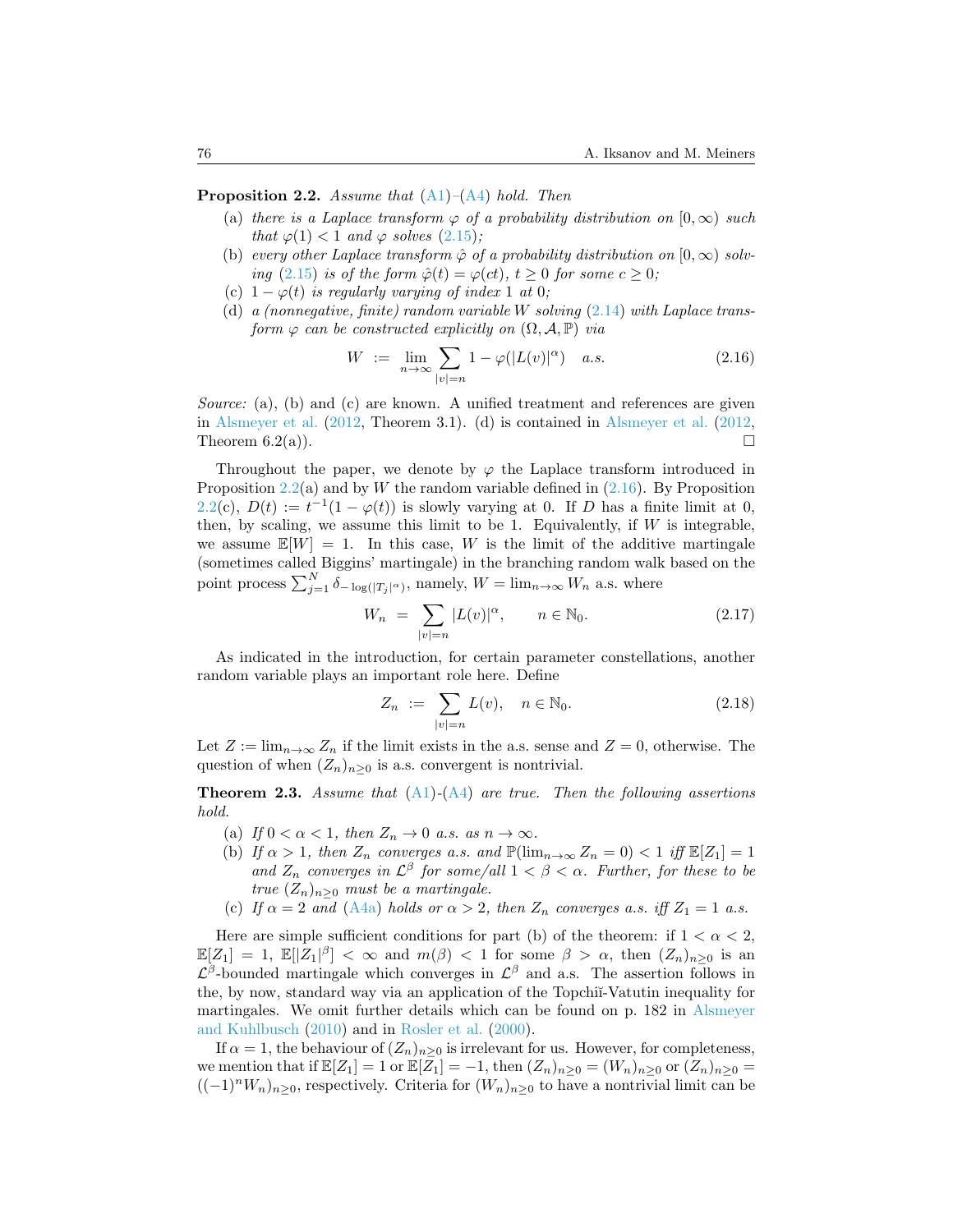found in [Alsmeyer and Iksanov](#page-43-10) [\(2009\)](#page-43-10); [Biggins](#page-43-2) ([1977](#page-43-2)); [Lyons](#page-45-10) ([1997\)](#page-45-10). If  $\mathbb{E}[Z_1] \in$  $(-1, 1)$ , then, under suitable assumptions,  $Z_n \to 0$  a.s. We refrain from providing any details.

Theorem [2.3](#page-7-2) will be proved in Section [4.4.](#page-31-0)

2.4. *Multivariate fixed points.* Most of the analysis concerning the equations([1.1](#page-1-0)) and [\(2.9](#page-5-0)) will be carried out in terms of Fourier transforms of solutions. Indeed,  $(1.1)$  $(1.1)$  $(1.1)$ and  $(2.9)$  $(2.9)$  $(2.9)$  are equivalent to

<span id="page-8-1"></span>
$$
\phi(\mathbf{t}) = \mathbb{E}\bigg[e^{i\langle \mathbf{t}, \mathbf{C} \rangle} \prod_{j \ge 1} \phi(T_j \mathbf{t})\bigg] \quad \text{for all } \mathbf{t} \in \mathbb{R}^d,
$$
\n(2.19)

and

<span id="page-8-2"></span>
$$
\phi(\mathbf{t}) = \mathbb{E}\bigg[\prod_{j\geq 1} \phi(T_j \mathbf{t})\bigg] \quad \text{for all } \mathbf{t} \in \mathbb{R}^d,
$$
\n(2.20)

respectively. Here,  $\langle \cdot, \cdot \rangle$  denotes the standard scalar product in  $\mathbb{R}^d$  and i the imaginary unit. Let  $\mathfrak{F}$  denote the set of Fourier transforms of probability distributions on  $\mathbb{R}^d$  and

$$
\mathcal{S}(\mathfrak{F})(\mathbf{C}) := \{ \phi \in \mathfrak{F} : \phi \text{ solves (2.19)} \}. \tag{2.21}
$$

Further, let  $\mathcal{S}(\mathfrak{F}) := \mathcal{S}(\mathfrak{F})(0)$ , that is,

$$
\mathcal{S}(\mathfrak{F}) \ := \ \{ \phi \in \mathfrak{F} : \phi \text{ solves (2.20)} \}. \tag{2.22}
$$

The dependence of  $S(\mathfrak{F})(C)$  on **C** is made explicit in the notation since at some points we will compare  $S(\mathfrak{F})(C)$  and  $S(\mathfrak{F})(0)$ . The dependence of  $S(\mathfrak{F})(C)$  and  $S(\mathfrak{F})$  on *T* is not made explicit because *T* is kept fixed throughout.

Henceforth, let  $\mathbb{S}^{d-1} = {\mathbf{x} \in \mathbb{R}^d : |\mathbf{x}| = 1}$  denote the unit sphere  $\subseteq \mathbb{R}^d$ .

<span id="page-8-0"></span>**Theorem 2.[4](#page-8-3).** *Assume* [\(A1\)](#page-3-0)-([A4](#page-4-4)) *and that*  $\mathbf{W}_n^* \to \mathbf{W}^*$  *in probability*<sup>4</sup> *as*  $n \to \infty$ *. Further, recall the definitions of W and Z from* ([2.16](#page-7-1)) *and* [\(2.18\)](#page-7-3)*, respectively.*

(a) Let  $0 < \alpha < 1$ .

(a1) Let  $\mathbb{G}(T) = \mathbb{R}_{\geq}$ . Then  $\mathcal{S}(\mathfrak{F})$  consists of the  $\phi$  of the form

$$
\phi(\mathbf{t}) = \mathbb{E}\bigg[\exp\bigg(i\langle \mathbf{W}^*, \mathbf{t}\rangle - W\int |\langle \mathbf{t}, \mathbf{s}\rangle|^{\alpha} \Big[1 - i \operatorname{sign}\langle\langle \mathbf{t}, \mathbf{s}\rangle\rangle \tan\left(\frac{\pi \alpha}{2}\right)\Big] \sigma(\mathrm{d}\mathbf{s})\bigg]\bigg] \tag{2.23}
$$

*where*  $\sigma$  *is a finite measure on the Borel*  $\sigma$ -field of  $\mathbb{S}^{d-1}$ . (a2) Let  $\mathbb{G}(T) = \mathbb{R}^*$ . Then  $\mathcal{S}(\mathfrak{F})$  consists of the  $\phi$  of the form

<span id="page-8-4"></span>
$$
\phi(\mathbf{t}) = \mathbb{E}\bigg[\exp\bigg(i\langle \mathbf{W}^*, \mathbf{t}\rangle - W\bigg/|\langle \mathbf{t}, \mathbf{s}\rangle|^\alpha \sigma(\mathrm{d}\mathbf{s})\bigg)\bigg] \tag{2.24}
$$

*where*  $\sigma$  *is a symmetric finite measure on*  $\mathbb{S}^{d-1}$ , *i.e.*,  $\sigma(B) = \sigma(-B)$ *for Borel sets*  $B \subseteq \mathbb{S}^{d-1}$ .

(b) Let  $\alpha = 1$ .

<span id="page-8-3"></span><sup>&</sup>lt;sup>4</sup> When **C** = **0** a.s., then  $\mathbf{W}_n^* \to \mathbf{W}^* = \mathbf{0}$  a.s. as  $n \to \infty$ .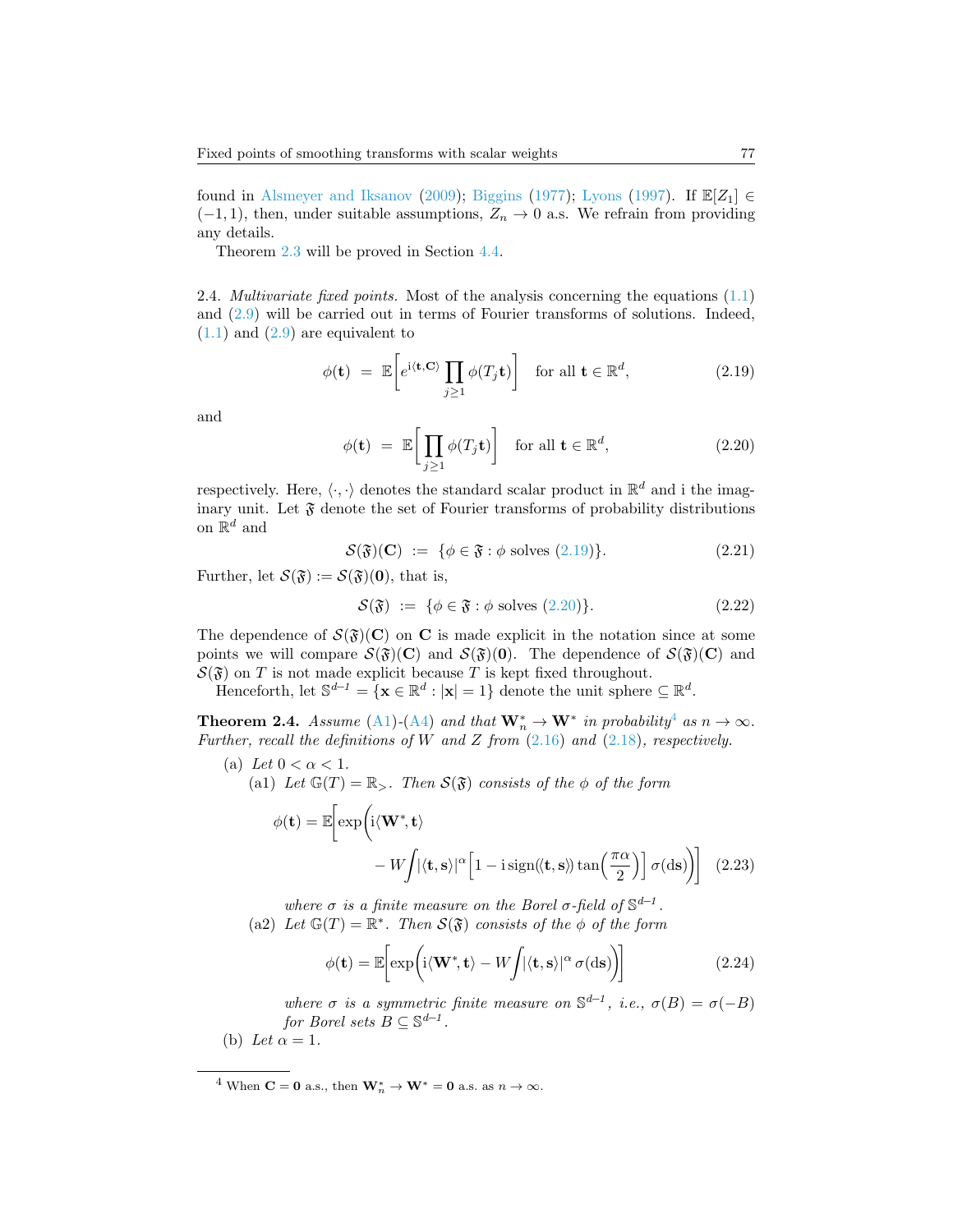(b1) *Let*  $\mathbb{G}(T) = \mathbb{R}$ *> and assume that*  $\mathbb{E}[\sum_{j\geq 1} |T_j|(\log^-(|T_j|))^2] < \infty$ *. Then*  $S(\mathfrak{F})$  *consists of the*  $\phi$  *of the form* 

$$
\phi(\mathbf{t}) = \mathbb{E}\bigg[\exp\bigg(i\langle \mathbf{W}^* + W\mathbf{a}, \mathbf{t}\rangle - W\int |\langle \mathbf{t}, \mathbf{s} \rangle| \sigma(\mathrm{d}s) - iW\frac{2}{\pi} \int \langle \mathbf{t}, \mathbf{s} \rangle \log(\langle \mathbf{t}, \mathbf{s} \rangle) \sigma(\mathrm{d}\mathbf{s})\bigg] \tag{2.25}
$$

*where*  $\mathbf{a} \in \mathbb{R}^d$  *and*  $\sigma$  *is a finite measure on*  $\mathbb{S}^{d-1}$  *with*  $\int s_k \sigma(\mathrm{d}\mathbf{s}) = 0$ *,*  $k = 1, \ldots, d$ *.* 

(b2) *Let*  $\mathbb{G}(T) = \mathbb{R}^*$  *and assume that*  $\mathbb{E}[\sum_{j\geq 1} |T_j|(\log^-(|T_j|))^2] < \infty$  *holds in Case II and that* [\(A5\)](#page-4-2) *holds in Case III. Then*  $S(\mathfrak{F})$  *consists of the φ of the form*

<span id="page-9-2"></span>
$$
\phi(\mathbf{t}) = \mathbb{E}\bigg[\exp\bigg(i\langle \mathbf{W}^*, \mathbf{t}\rangle - W \int |\langle \mathbf{t}, \mathbf{s}\rangle| \sigma(\mathrm{d}\mathbf{s})\bigg)\bigg]
$$
(2.26)

*where*  $\sigma$  *is a symmetric finite measure on*  $\mathbb{S}^{d-1}$ .

(c) Let  $1 < \alpha < 2$ .

(c1) Let  $\mathbb{G}(T) = \mathbb{R}_{>}$ *. Then*  $\mathcal{S}(\mathfrak{F})$  consists of the  $\phi$  of the form given in [\(2.23\)](#page-8-4)

$$
\phi(\mathbf{t}) = \mathbb{E}\bigg[\exp\bigg(i\langle \mathbf{W}^*, \mathbf{t}\rangle - W\bigg](\langle \mathbf{t}, \mathbf{s}\rangle)^{\alpha}\bigg(1 - i\operatorname{sign}(\langle \mathbf{t}, \mathbf{s}\rangle) \tan\bigg(\frac{\pi\alpha}{2}\bigg)\bigg) \sigma(\mathrm{d}\mathbf{s})\bigg]\bigg] \tag{2.27}
$$

*where*  $\sigma$  *is a finite measure on*  $\mathbb{S}^{d-1}$ .

(c2) Let  $\mathbb{G}(T) = \mathbb{R}^*$ . Then  $\mathcal{S}(\mathfrak{F})$  consists of the  $\phi$  of the form

$$
\phi(\mathbf{t}) = \mathbb{E}\bigg[\exp\bigg(i\langle \mathbf{W}^* + Z\mathbf{a}, \mathbf{t}\rangle - W\bigg(|\langle \mathbf{t}, \mathbf{s}\rangle|^\alpha \sigma(\mathrm{d}\mathbf{s})\bigg)\bigg] \tag{2.28}
$$

*where*  $\mathbf{a} \in \mathbb{R}^d$ ,  $\sigma$  *is a symmetric finite measure on*  $\mathbb{S}^{d-1}$ , and  $Z :=$  $\lim_{n\to\infty} Z_n$  *if this limit exists in the a.s. sense, and*  $Z = 0$ *, otherwise.* 

(d) Let  $\alpha = 2$ . Then  $\mathcal{S}(\mathfrak{F})$  consists of the  $\phi$  of the form

$$
\phi(\mathbf{t}) = \mathbb{E}\bigg[\exp\bigg(i\langle \mathbf{W}^* + Z\mathbf{a}, \mathbf{t}\rangle - W\frac{\mathbf{t}\Sigma\mathbf{t}^{\mathsf{T}}}{2}\bigg)\bigg] \tag{2.29}
$$

*where*  $\mathbf{a} \in \mathbb{R}^d$ ,  $\Sigma$  *is a symmetric positive semi-definite (possibly zero)*  $d \times d$ *matrix and*  $\mathbf{t}^{\mathsf{T}}$  *is the transpose of*  $\mathbf{t} = (t_1, \ldots, t_d)$ *, and*  $Z := \lim_{n \to \infty} Z_n$  *if this limit exists in the a.s. sense, and*  $Z = 0$ *, otherwise.* 

(e) Let  $\alpha > 2$ . Then  $\mathcal{S}(\mathfrak{F})$  consists of the  $\phi$  of the form

<span id="page-9-1"></span>
$$
\phi(\mathbf{t}) = \mathbb{E}[\exp(i\langle \mathbf{W}^* + \mathbf{a}, \mathbf{t} \rangle)], \tag{2.30}
$$

*where*  $\mathbf{a} \in \mathbb{R}^d$ *. Furthermore*,  $\mathbf{a} = \mathbf{0}$  *if*  $\mathbb{P}(Z_1 = 1) < 1$ *.* 

Theorem [2.4](#page-8-0) can be restated as follows. When the assumptions of the theorem hold, a distribution  $P$  on  $\mathbb{R}^d$  is a solution to  $(1.1)$  if and only if it is the law of a random variable of the form

<span id="page-9-0"></span>
$$
\mathbf{W}^* + Z\mathbf{a} + W^{1/\alpha} \mathbf{Y}_\alpha \tag{2.31}
$$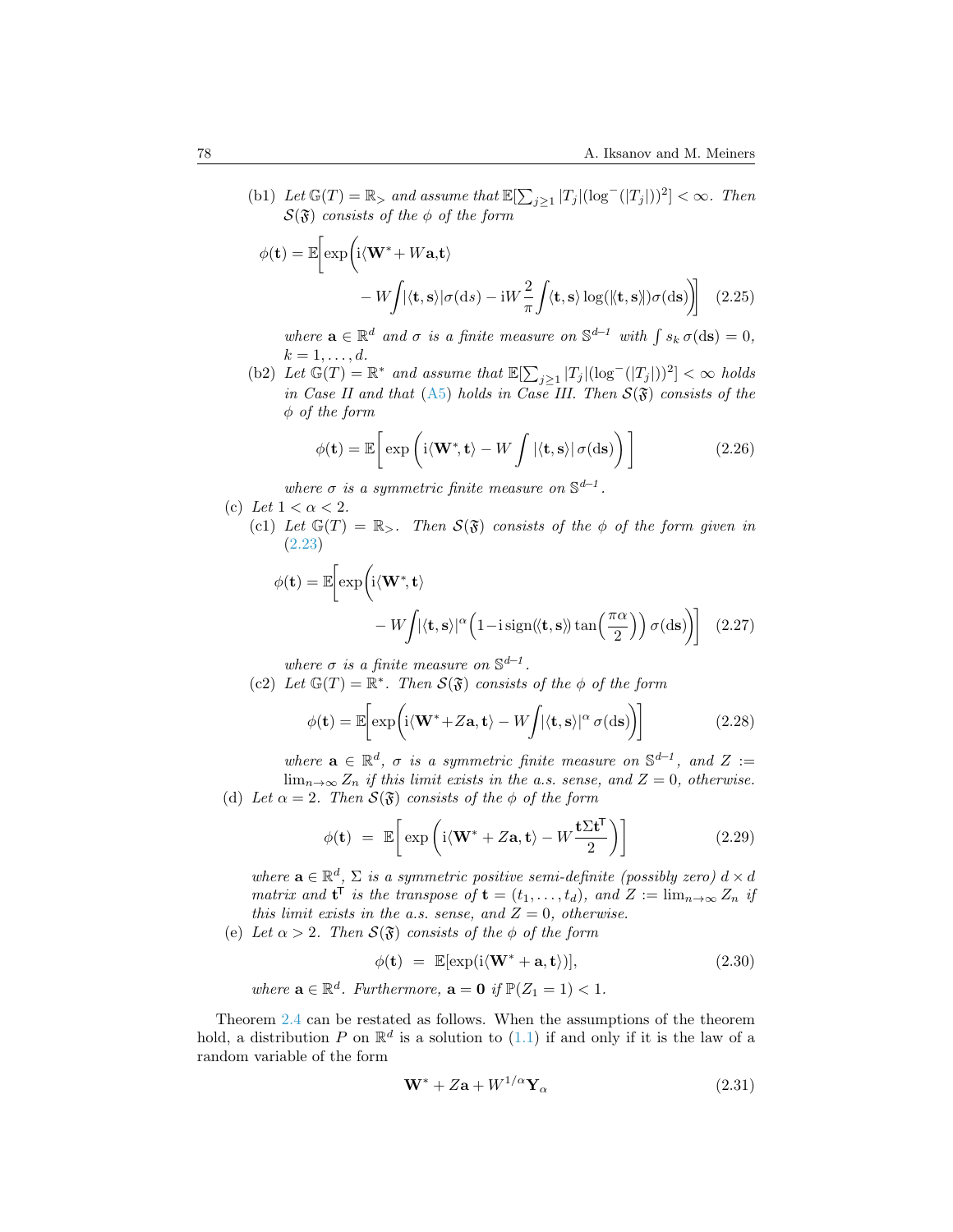where  $W^*$  is the special (endogenous<sup>[5](#page-10-0)</sup>) solution to the inhomogeneous equation, *Z* is a special (endogenous) solution to the one-dimensional homogeneous equation (which vanishes in most cases, but can be nontrivial when  $\alpha > 1$ ),  $\mathbf{a} \in \mathbb{R}^d$ , *W*is a special (endogenous) nonnegative solution to the tilted equation  $(2.14)$  $(2.14)$ , and  $Y_\alpha$  is a strictly *α*-stable (symmetric *α*-stable if  $\mathbb{G}(T) = \mathbb{R}^*$ ) random vector independent of  $(C, T)$ <sup>[6](#page-10-1)</sup> Hence, the solutions are scale mixtures of strictly (symmetric if  $\mathbb{G}(T) = \mathbb{R}^*$  stable distributions with a random shift. Theorem [2.4](#page-8-0) in particular provides a deep insight into the structure of all fixed points since stable distributions (see *e.g.* [Samorodnitsky and Taqqu](#page-45-7) [\(1994](#page-45-7)) and the references therein) and the random variables **W***<sup>∗</sup>* , *W*, and *Z* are well understood. For instance, the tailbehavior of solutions of the form  $(2.31)$  $(2.31)$  can be derived from the tail behavior of  $W^*$ , *W*, *Z*, and  $Y_\alpha$ . The tail behavior of stable random variables is known, the tail behavior of *W* has been intensively investigated over the last decades, see *e.g.* [Alsmeyer and Iksanov](#page-43-10) ([2009](#page-43-10)); [Alsmeyer and Kuhlbusch](#page-43-9) ([2010\)](#page-43-9); [Biggins](#page-43-11) ([1979\)](#page-43-11); [Biggins and Kyprianou](#page-44-1) ([2005\)](#page-44-1); [Buraczewski](#page-44-6) [\(2009](#page-44-6)); [Buraczewski et al.](#page-44-7) ([2013\)](#page-44-7); [Dur](#page-44-0)[rett and Liggett](#page-44-0) [\(1983](#page-44-0)); [Iksanov](#page-44-2) ([2004\)](#page-44-2); [Iksanov and Polotskiy](#page-44-8) ([2006\)](#page-44-8); [Iksanov and](#page-44-9) Rösler [\(2006](#page-44-9)); Jelenković and Olvera-Cravioto ([2012b](#page-44-10)); [Liang and Liu](#page-45-11) ([2011\)](#page-45-11); [Liu](#page-45-3) ([1998](#page-45-3), [2000](#page-45-12)). The tail behavior of **W***<sup>∗</sup>* has been investigated by several authors in the recent past [Alsmeyer et al.](#page-43-12) ([2013\)](#page-43-12); [Buraczewski et al.](#page-44-7) [\(2013](#page-44-7)); [Buraczewski](#page-44-11) [and Kolesko](#page-44-11) ([2014\)](#page-44-11); Jelenković and Olvera-Cravioto ([2012a,](#page-44-12)[b](#page-44-10)). Some of the cited papers concern the one-dimensional case only. However, since the  $T_j$  are scalars here, the tail behavior of **W***<sup>∗</sup>* can be reduced to the behavior of its one-dimensional components and thus the results apply. The tail behavior of *Z* has been analysed in [Alsmeyer et al.](#page-43-12) [\(2013](#page-43-12)).

2.5. *Univariate fixed points.* Corollary [2.5](#page-10-2) given next, together with Theorems 2.1 and 2.2 of [Alsmeyer and Meiners](#page-43-1) ([2013\)](#page-43-1), provides a reasonably full description of the one-dimensional fixed points of the homogeneous smoothing transforms in the case  $\mathbb{G}(T) = \mathbb{R}^*$ .

<span id="page-10-2"></span>**Corollary 2.5.** Let  $d = 1$ ,  $C = 0$  and  $\mathbb{G}(T) = \mathbb{R}^*$ . Assume that [\(A1\)](#page-3-0)-[\(A4\)](#page-4-4) hold *true.* If  $\alpha = 1$ , additionally assume that  $\mathbb{E}[\sum_{j\geq 1} |T_j|(\log^-(|T_j|))^2] < \infty$  in Case II *and* ([A5](#page-4-2)) *in Case III. Then*  $S(\mathfrak{F})$  *is composed of the*  $\phi$  *of the form* 

$$
\phi(t) = \begin{cases} \mathbb{E}[\exp(-W|\sigma t|^{\alpha})], & 0 < \alpha < 1, \\ \mathbb{E}[\exp(-W|\sigma t|)], & \alpha = 1, \\ \mathbb{E}[\exp(\mathrm{i} aZt - W|\sigma t|^{\alpha})], & 1 < \alpha < 2, \\ \mathbb{E}[\exp(\mathrm{i} aZt - W(\sigma t)^{2})], & \alpha = 2, \end{cases}
$$
(2.32)

*where*  $Z = \lim_{n \to \infty} Z_n$  *if the limit exists in the a.s. sense, and*  $Z = 0$ *, otherwise. Further,*  $\sigma$  *ranges over*  $[0, \infty)$  *and a ranges over* R*. When*  $\alpha > 2$ ,  $S(\mathfrak{F})$  *only contains the Fourier transform of*  $\delta_0$  *(the constant function 1) unless*  $Z_1 = 1$  *a.s., in which*  $case S(\mathfrak{F}) = \{t \mapsto \exp(\mathrm{i}at) : a \in \mathbb{R}\}.$ 

<span id="page-10-1"></span><span id="page-10-0"></span><sup>5</sup> See Section [3.5](#page-17-0) for the definition of *endogeny*.

<sup>6</sup> For convenience, random variables degenerate at **0** are considered strictly *α*-stable and random variables with degenerate laws are assumed strictly 1-stable here.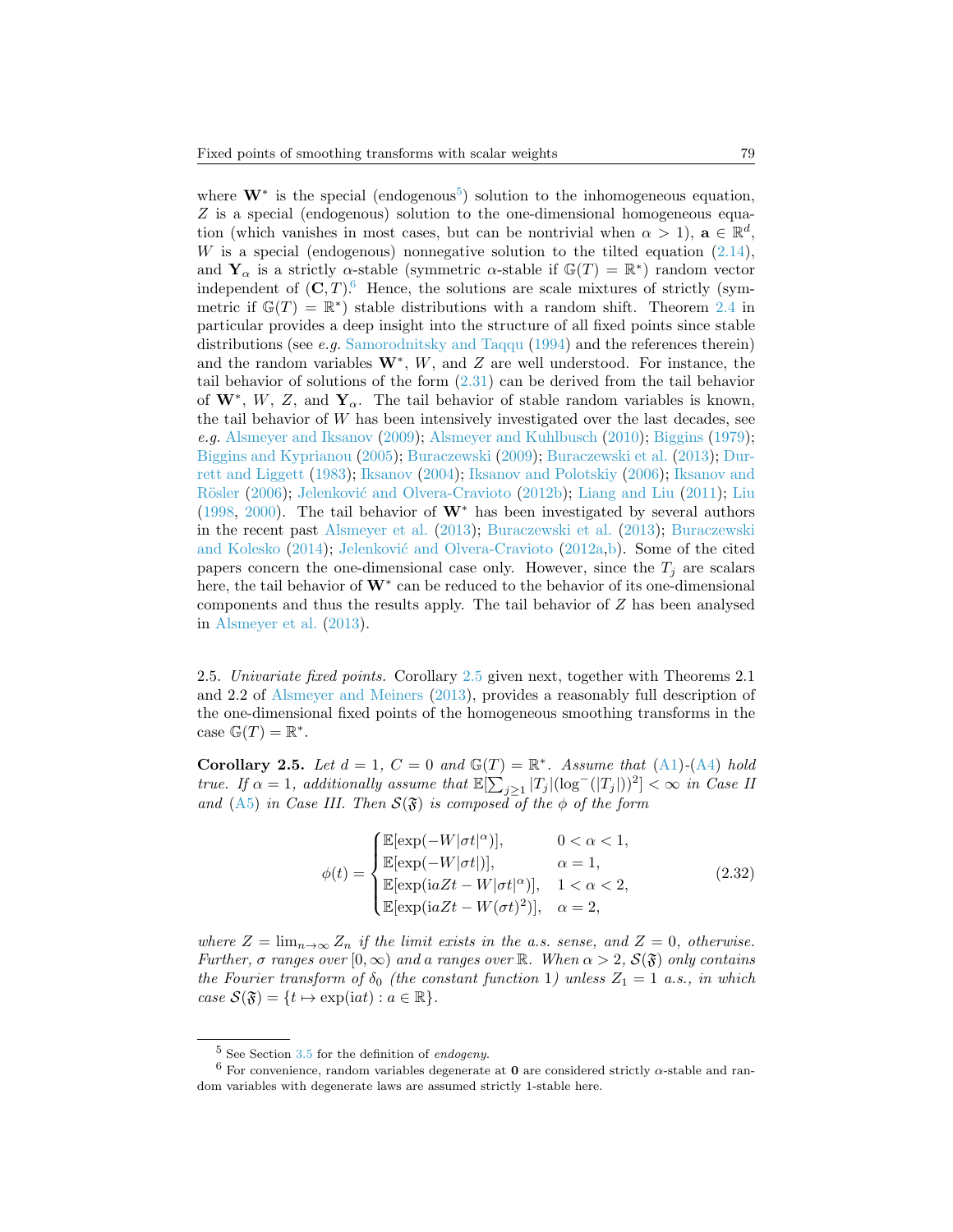*The Kac caricature revisited.* As an application of Corollary [2.5](#page-10-2), we discuss equa-tions([1.4](#page-2-1)) and ([1.5\)](#page-2-2). In this context  $d = 1$ ,  $C = 0$  and  $T_1 = \sin(\Theta) |\sin(\Theta)|^{\beta - 1}$ ,  $T_2 = \cos(\Theta) |\cos(\Theta)|^{\beta - 1}$  and  $T_j = 0$  for all  $j \geq 3$  where  $\Theta$  is uniformly distributed on $[0, 2\pi]$ . Further,  $\beta = 1$  in the case of  $(1.4)$  $(1.4)$  and  $\beta > 1$  in the case of  $(1.5)$  $(1.5)$ . In order to apply Corollary [2.5,](#page-10-2) we have to check whether  $(A1)-(A4)$  $(A1)-(A4)$  $(A1)-(A4)$  and, when  $\alpha = 1$ , ([A5](#page-4-2)) hold (note that we are in Case III).

Since $\Theta$  has a continuous distribution,  $(A1)$  $(A1)$  $(A1)$  and the spread-out property in  $(A5)$  $(A5)$  $(A5)$ hold. Further, for  $\alpha = 2/\beta$  and  $\vartheta \in [0, \alpha)$ ,

$$
|T_1|^{\alpha} + |T_2|^{\alpha} = |\sin(\Theta)|^2 + |\cos(\Theta)|^2 = 1 \text{ and } |T_1|^{\vartheta} + |T_2|^{\vartheta} > 1 \text{ a.s.}
$$

Therefore, $(A3)$  $(A3)$  $(A3)$  (hence  $(A2)$  $(A2)$  $(A2)$ ) holds with  $\alpha = 2/\beta$  and  $W = 1$ . The latter almost immediatelyimplies ([A4a](#page-4-0)). Moreover, since  $|\sin(\Theta)| < 1$  and  $|\cos(\Theta)| < 1$  a.s., *m* is finite and strictly decreasing on  $[0, \infty)$ , in particular the second condition in  $(A5)$  holds (since *m* is the Laplace transform of a suitable finite measure on  $[0, \infty)$ , it has finite second derivative everywhere on  $(0, \infty)$ ). Further, when  $\alpha = 1$  $(i.e. \beta = 2)$  $(i.e. \beta = 2)$  $(i.e. \beta = 2)$ , the last condition in ([A5\)](#page-4-2) is trivially fulfilled since  $|T_1| + |T_2| = 1$ . Finally, observe that  $\mathbb{E}[Z_1] = 0$  which allows us to conclude from Theorem [2.3](#page-7-2)(b) that  $Z = 0$  whenever  $\alpha \in (1, 2]$ .

Now Corollary [2.5](#page-10-2) yields

**Corollary 2.6.** *The solutions to* ([1.4](#page-2-1)) *are precisely the centered normal distributions, while the solutions to* ([1.5\)](#page-2-2) *are precisely the symmetric*  $2/\beta$ -stable distribu*tions.*

<span id="page-11-1"></span>2.6. *The functional equation of the smoothing transform.* For appropriate functions *f*, call

<span id="page-11-0"></span>
$$
f(t) = \mathbb{E}\left[\prod_{j\geq 1} f(T_j t)\right] \quad \text{for all } t \tag{2.33}
$$

*the functional equation of the smoothing transform*. Understanding its properties is the key to solving [\(2.9](#page-5-0)). [\(2.33\)](#page-11-0) has been studied extensively in the literature especially when *f* is the Laplace transform of a probability distribution on  $[0, \infty)$ . The latest reference is [Alsmeyer et al.](#page-43-0) ([2012\)](#page-43-0) where  $T_j \geq 0$  a.s.,  $j \in \mathbb{N}$ , and decreasing functions  $f : [0, \infty) \to [0, 1]$  are considered. Necessitated by the fact that we permit the random coefficients  $T_j$ ,  $j \in \mathbb{N}$  in the main equations to take negative values with positive probability, we need a two-sided version of this functional equation. We shalldetermine all solutions to ([2.33](#page-11-0)) within the class *M* of functions  $f : \mathbb{R} \to [0,1]$ that satisfy the following properties:

- (i)  $f(0) = 1$  and f is continuous at 0;
- (ii) *f* is nondecreasing on  $(-\infty, 0]$  and nonincreasing on  $[0, \infty)$ .

Aprecise description of  $\mathcal{S}(\mathcal{M})$  which is the set of members of  $\mathcal{M}$  that satisfy ([2.33](#page-11-0)) is given in the following theorem.

**Theorem 2.7.** *Assume that*  $(A1)$  $(A1)$  $(A1)$ – $(A4)$  $(A4)$  $(A4)$  *hold true and let*  $d = 1$ *. Then the set S*(*M*) *is given by the functions of the form*

$$
f(t) = \begin{cases} \mathbb{E}[\exp(-Wc_1t^{\alpha})] & \text{for } t \ge 0, \\ \mathbb{E}[\exp(-Wc_{-1}|t|^{\alpha})] & \text{for } t \le 0 \end{cases}
$$
 (2.34)

*where*  $c_1, c_{-1} \geq 0$  *are constants and*  $c_1 = c_{-1}$  *if*  $\mathbb{G}(T) = \mathbb{R}^*$ *.*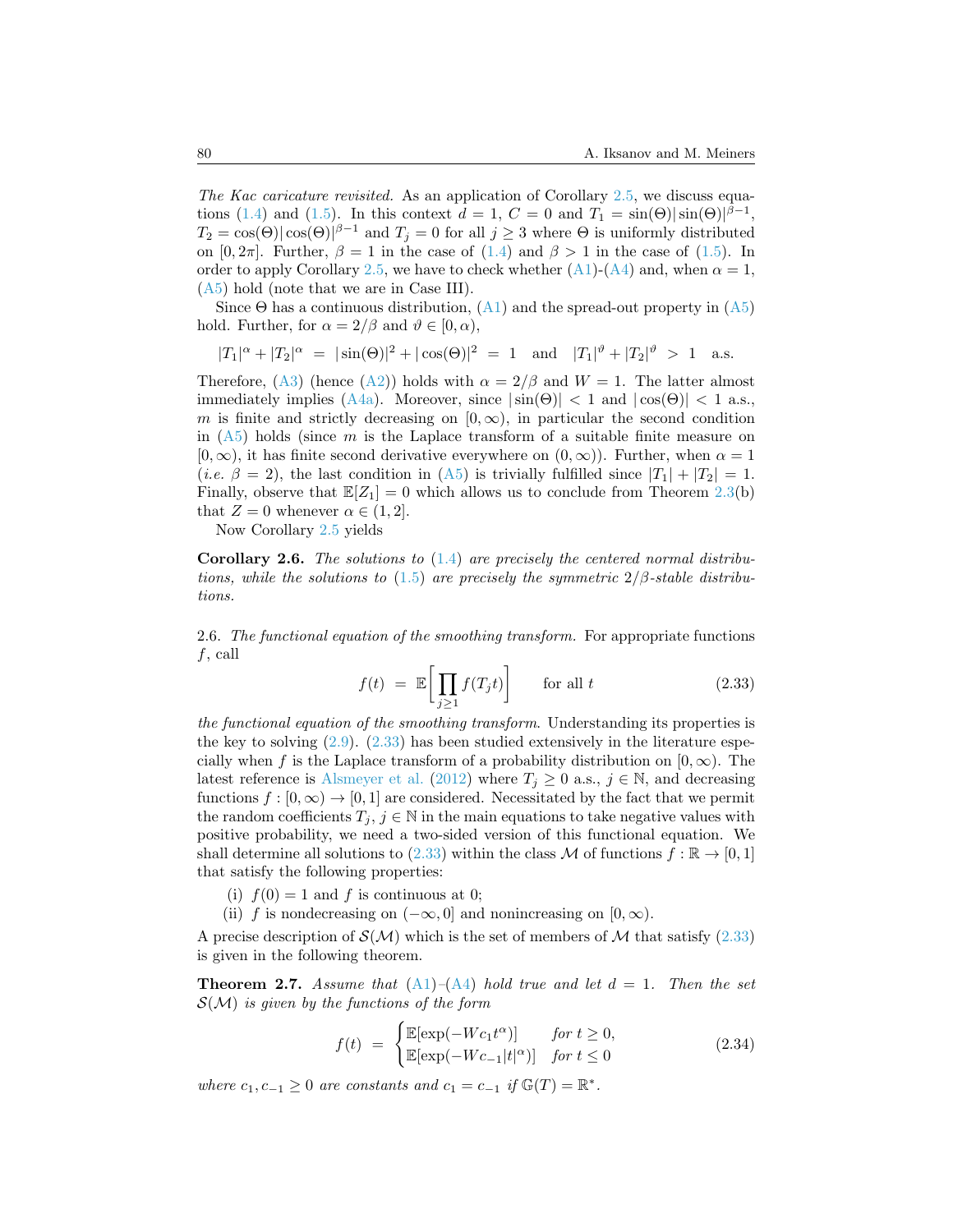This theorem is Theorem 2.2 of [Alsmeyer et al.](#page-43-0) ([2012\)](#page-43-0) in case where all  $T_j$  are nonnegative. In Section [4.2,](#page-23-0) we prove the extension to the case where the  $T_j$  take negative values with positive probability.

The rest of the paper is structured as follows. The proof of our main result, Theorem [2.4](#page-8-0) splits into two parts, the direct part and the converse part. The direct part is to verify that the Fourier transforms given in  $(2.23)-(2.30)$  $(2.23)-(2.30)$  are actually members of  $\mathcal{S}(\mathfrak{F})$ ; this is done in Section [4.1.](#page-23-1) The converse part is to show that any  $\phi \in \mathcal{S}(\mathfrak{F})$  is of the form as stated in the theorem. This requires considerable efforts and relies heavily on the properties of the weighted branching process introduced in Section [2.2.](#page-4-5) The results on this branching process which we need in the proofs of our main results are provided in Section [3.](#page-12-0) In Section [4,](#page-23-2) we first solve the functional equation of the smoothing transform in the case  $\mathbb{G}(T) = \mathbb{R}^*$  (Section [4.2\)](#page-23-0). Theorem [2.3](#page-7-2) is proved in Section [4.4.](#page-31-0) The homogeneous equation([2.9\)](#page-5-0) is solved in Section [4.5](#page-35-0), while the converse part of Theorem [2.4](#page-8-0) is proved in Section [4.6](#page-40-0).

The scheme of the proofs follows that in [Alsmeyer et al.](#page-43-0) [\(2012\)](#page-43-0); [Alsmeyer and](#page-43-5) [Meiners](#page-43-5) ([2012,](#page-43-5) [2013\)](#page-43-1). Repetitions cannot be avoided entirely and short arguments from the cited sources are occasionally repeated to make the paper at hand more self-contained. However, we omit proofs when identical arguments could have been given and provide only sketches of proofs when the degree of similarity is high.

#### <span id="page-12-0"></span>**3. Branching processes**

In this section we provide all concepts and tools from the theory of branching processes that will be needed in the proofs of our main results.

3.1. *Weighted branching and the branching random walk.* Using the weighted branching process  $(L(v))_{v \in V}$  we define a related *branching random walk*  $(\mathcal{Z}_n)_{n>0}$ by

$$
\mathcal{Z}_n := \sum_{v \in \mathcal{G}_n} \delta_{S(v)} \tag{3.1}
$$

where  $S(v) := -\log(|L(v)|)$ ,  $v \in \mathbb{V}$  and  $\mathcal{G}_n$  is the set of individuals residing in the *nth*generation, see  $(2.6)$  $(2.6)$ . By  $\mu$  we denote the intensity measure of the point process  $\mathcal{Z} := \mathcal{Z}_1$  $\mathcal{Z} := \mathcal{Z}_1$  $\mathcal{Z} := \mathcal{Z}_1$ , *i.e.*,  $\mu(B) := \mathbb{E}[\mathcal{Z}(B)]$  for Borel sets  $B \subseteq \mathbb{R}$ . *m* (defined in ([2.2\)](#page-3-4)) is the Laplace transform of  $\mu$ , that is, for  $\gamma \in \mathbb{R}$ ,

$$
m(\gamma) = \int e^{-\gamma x} \mu(\mathrm{d}x) = \mathbb{E} \bigg[ \sum_{j=1}^{N} e^{-\gamma S(v)} \bigg].
$$

Bynonnegativity, *m* is well-defined on R but may assume the value  $+\infty$ . ([A3](#page-3-1)) guarantees  $m(\alpha) = 1$ . This enables us to use a classical exponential change of measure. To be more precise, let  $(S_n)_{n>0}$  denote a random walk starting at 0 with increment distribution  $\mathbb{P}(S_1 \in dx) := \mu_\alpha(\mathrm{d}x) := e^{-\alpha x} \mu(\mathrm{d}x)$ . It is well known (see *e.g.* [Biggins and Kyprianou](#page-43-3) [\(1997](#page-43-3), Lemma 4.1)) that then, for any given  $n \in \mathbb{N}_0$ , the distribution of  $S_n$  is given by

<span id="page-12-1"></span>
$$
\mathbb{P}(S_n \in B) = \mathbb{E}\bigg[\sum_{|v|=n} |L(v)|^{\alpha} \mathbb{1}_B(S(v))\bigg], \quad B \subset \mathbb{R} \text{ Borel.}
$$
 (3.2)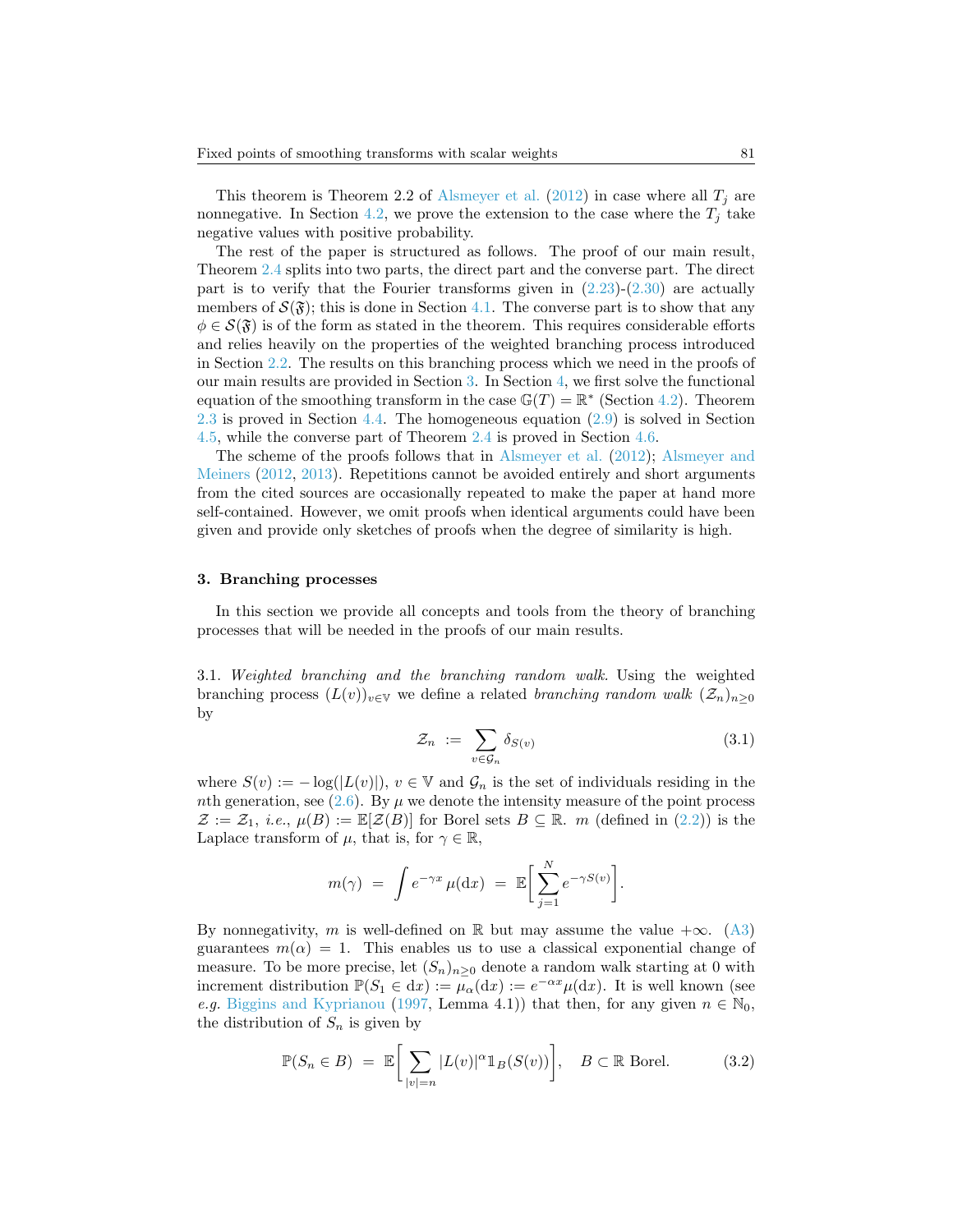3.2. *Auxiliary facts about weighted branching processes.*

<span id="page-13-2"></span>**Lemma 3.1.** *If* ([A1](#page-3-0))–[\(A3\)](#page-3-1) *hold, then*  $\inf_{|v|=n} S(v) \to \infty$  *a.s. on S as*  $n \to \infty$ *. Equivalently,*  $\sup_{|v|=n} |L(v)| \to 0$  *a.s. as*  $n \to \infty$ *.* 

*Source:* This is [Biggins](#page-43-13) [\(1998](#page-43-13), Theorem 3).

$$
\Box
$$

The following lemma will be used to reduce Case II to Case I.

<span id="page-13-1"></span>**Lemma 3.2.** *Let the sequence T satisfy* [\(A1\)](#page-3-0)*–*([A3](#page-3-1))*. Then so does the sequence*  $(L(v))_{|v|=2}$ *. If* ([A4a](#page-4-0)) *or* ([A4b\)](#page-4-1) *holds for T, then* [\(A4a\)](#page-4-0) *or* [\(A4b](#page-4-1))*, respectively,* holds for  $(L(v))_{|v|=2}$ . If, moreover,  $\mathbb{E}[\sum_{j\geq 1}|T_j|^{\alpha}(\log^-(|T_j|))^2]<\infty$ , then the same *holds for the sequence*  $(L(v))_{|v|=2}$ *.* 

*Proof*: Throughout the proof we assume that  $(T_j)_{j\geq 1}$  satisfies  $m(\alpha) = 1$  which is the first part of [\(A3\)](#page-3-1).Then  $\mathbb{E}[\sum_{|v|=2} L(v)^{\alpha}] = 1$  which is the first part of ([A3](#page-3-1)) for  $(L(v))_{|v|=2}$ . We shall use [\(3.2](#page-12-1)) to translate statements for  $(T_i)_{i\geq 1}$  and  $(L(v))_{|v|=2}$ intoequivalent but easier ones for  $S_1$  and  $S_2$ . ([A1](#page-3-0)) for  $(T_i)_{i\geq 1}$  corresponds to  $S_1$ beingnonlattice. But if  $S_1$  is nonlattice, so is  $S_2$ . The second part of  $(A3)$  $(A3)$  $(A3)$  for  $(T_j)_{j\geq 1}$  corresponds to  $\mathbb{E}[e^{\vartheta S_1}] > 1$  which implies  $\mathbb{E}[e^{\vartheta S_2}] > 1$ . The same argu-ment applies to [\(A4b](#page-4-1)). The first condition in [\(A4a\)](#page-4-0) for  $(T_j)_{j\geq 1}$ ,  $m'(\alpha) \in (-\infty, 0)$ , translates into  $\mathbb{E}[S_1] \in (0,\infty)$ . This implies  $\mathbb{E}[S_2] = 2\mathbb{E}[S_1] \in (0,\infty)$  which is thefirst condition in  $(A4a)$  $(A4a)$  $(A4a)$  for  $(L(v))_{|v|=2}$ . As to the second condition in  $(A4a)$ , notice that validity of  $(A4a)$  for  $(T_j)_{j\geq 1}$  in combination with Biggins' theorem [Lyons](#page-45-10) [\(1997](#page-45-10)) implies that  $W_n \to W$  as  $n \to \infty$  in mean. Then  $\sum_{|v|=2n} |L(v)|^{\alpha}$ also converges in mean to *W*. Using the converse implication in Biggins' theoremgives that  $(L(v))_{|v|=2}$  satisfies the second condition in  $(A4a)$  $(A4a)$  as well. Finally,  $\mathbb{E}[\sum_{j\geq 1} |T_j|^{\alpha} (\log^{-}(|T_j|))^2] < \infty$  $\mathbb{E}[\sum_{j\geq 1} |T_j|^{\alpha} (\log^{-}(|T_j|))^2] < \infty$  $\mathbb{E}[\sum_{j\geq 1} |T_j|^{\alpha} (\log^{-}(|T_j|))^2] < \infty$  translates via ([3.2\)](#page-12-1) into  $\mathbb{E}[(S_1^+)^2] < \infty$ . Then  $\mathbb{E}[(S_2^+)^2] \leq \mathbb{E}[(S_1^+ + (S_2 - S_1)^+)^2] < \infty.$ 

3.3. *Multiplicative martingales and infinite divisibility.* We shall investigate the functional equation

<span id="page-13-0"></span>
$$
f(\mathbf{t}) = \mathbb{E}\bigg[\prod_{j\geq 1} f(T_j \mathbf{t})\bigg], \qquad \mathbf{t} \in \mathbb{R}^d \tag{3.3}
$$

within the set  $\mathfrak F$  of Fourier transforms of probability distributions on  $\mathbb R^d$  and, for technical reasons, for  $d = 1$  within the class M introduced in Section [2.6](#page-11-1). In order to treat the functions of  $\mathfrak F$  and M simultaneously, we introduce the class  $\mathcal B$  of measurable functions  $f : \mathbb{R}^d \to \mathbb{C}$  satisfying  $\sup_{\mathbf{t} \in \mathbb{R}^d} |f(\mathbf{t})| = 1$  and  $f(0) = 1$ . Then  $\mathfrak{F} \subseteq \mathcal{B}$  and, when  $d = 1$ ,  $\mathcal{M} \subseteq \mathcal{B}$ . By  $\mathcal{S}(\mathcal{B})$  we denote the class of  $f \in \mathcal{B}$  satisfying ([3.3](#page-13-0)).

For an  $f \in \mathcal{S}(\mathcal{B})$ , we define the corresponding multiplicative martingale

<span id="page-13-3"></span>
$$
M_n(\mathbf{t}) \ := \ M_n(\mathbf{t}, \mathbf{L}) \ := \ \prod_{|v|=n} f(L(v)\mathbf{t}), \qquad n \in \mathbb{N}_0, \ \mathbf{t} \in \mathbb{R}^d. \tag{3.4}
$$

The notion *multiplicative martingale* is justified by the following lemma.

**Lemma 3.3.** *Let*  $f \in \mathcal{S}(\mathcal{B})$  *and*  $\mathbf{t} \in \mathbb{R}^d$ . *Then*  $(M_n(\mathbf{t}))_{n \geq 0}$  *is a bounded martingale w.r.t.*  $(A_n)_{n\geq 0}$  *and thus converges a.s. and in mean to a random variable*  $M(\mathbf{t}) :=$ *M*(**t***,***L**) *satisfying*

$$
\mathbb{E}[M(\mathbf{t})] = f(\mathbf{t}).\tag{3.5}
$$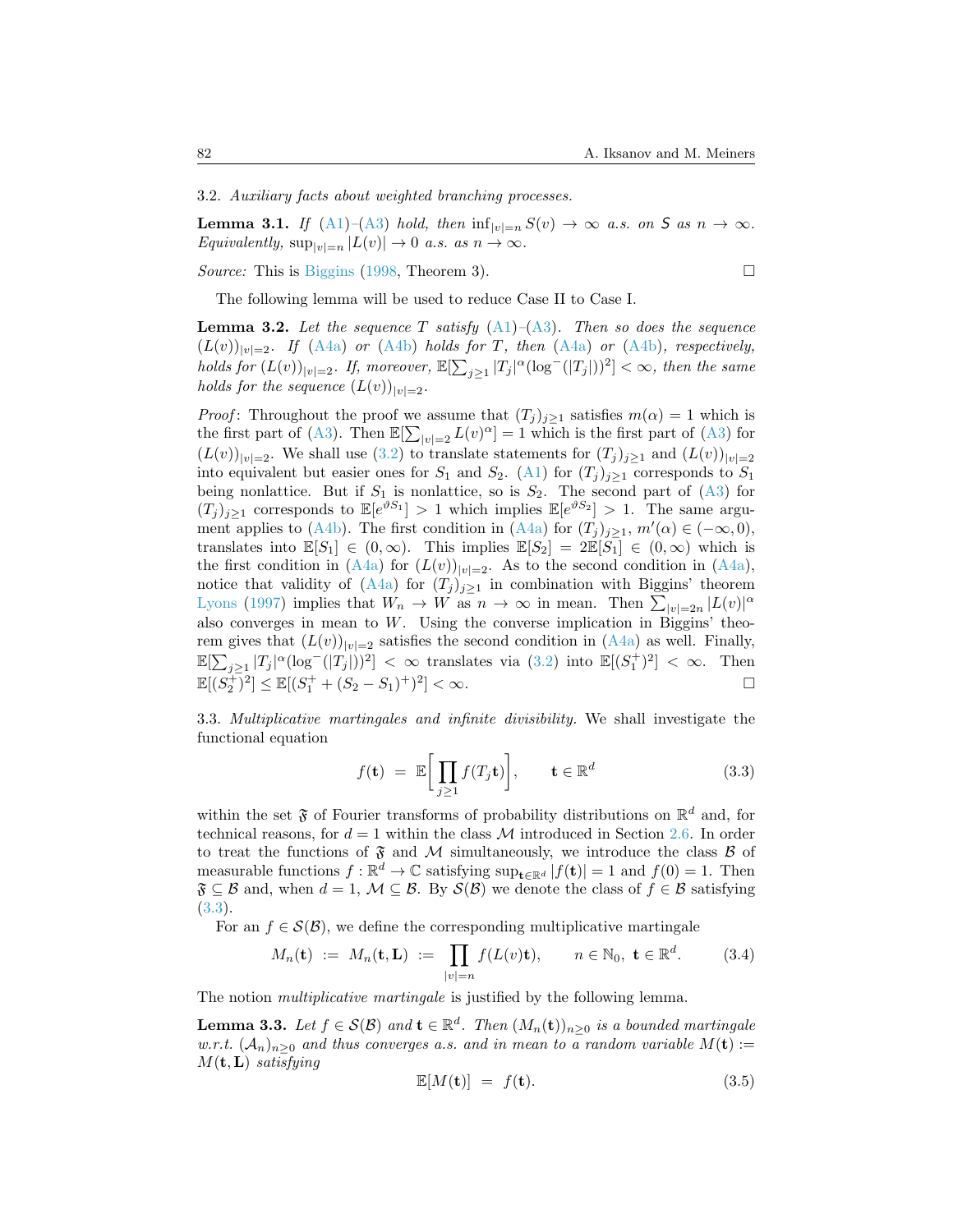*Source:* Minor modifications in the proof of [Biggins and Kyprianou](#page-43-3) [\(1997](#page-43-3), Theorem 3.1) yield the result.  $\Box$ 

<span id="page-14-1"></span>**Lemma 3.4.** *Given*  $f \in S(\mathcal{B})$ *, let M denote the limit of the associated multiplicative martingales. Then, for every*  $\mathbf{t} \in \mathbb{R}^d$ ,

<span id="page-14-2"></span>
$$
M(\mathbf{t}) = \prod_{|v|=n} [M]_v(L(v)\mathbf{t}) \quad a.s.
$$
\n(3.6)

*The identity holds for all*  $\mathbf{t} \in \mathbb{R}^d$  *simultaneously a.s. if*  $f \in S(\mathfrak{F})$ *.* 

*Proof*: For  $n \in \mathbb{N}_0$ , we have  $|\{|v| = n\}| < \infty$  a.s., and hence

$$
M(\mathbf{t}) = \lim_{k \to \infty} \prod_{|v|=n} \prod_{|w|=k} f(L(vw)\mathbf{t})
$$
  
= 
$$
\prod_{|v|=n} \lim_{k \to \infty} \prod_{|w|=k} f([L(w)]_v L(v)\mathbf{t}) = \prod_{|v|=n} [M]_v (L(v)\mathbf{t})
$$

for every  $\mathbf{t} \in \mathbb{R}^d$  a.s. For  $f \in \mathcal{S}(\mathfrak{F})$ , by standard arguments, the identity holds for all  $\mathbf{t} \in \mathbb{R}^d$  simultaneously a.s.

Before we state our next result, we remind the reader that a measure  $\nu$  on the Borel sets of  $\mathbb{R}^d$  is called a *Lévy measure* if  $\int (1 \wedge |\mathbf{x}|^2) \, \nu(\mathrm{d}\mathbf{x}) < \infty$ , see *e.g.* [Kallenberg](#page-44-13)  $(2002, p. 290)$  $(2002, p. 290)$  $(2002, p. 290)$ . In particular, any Lévy measure assigns finite mass to sets of the form  $\{\mathbf{x} \in \mathbb{R}^d : |\mathbf{x}| \ge \varepsilon\}, \varepsilon > 0.$ 

<span id="page-14-3"></span>**Proposition 3.5.** *Let*  $\phi \in S(\mathfrak{F})$  *with associated multiplicative martingales*  $(\Phi_n(\mathbf{t}))_{n\geq 0}$  and martingale limit  $\Phi(\mathbf{t})$ ,  $\mathbf{t} \in \mathbb{R}^d$ . Then, a.s. as  $n \to \infty$ ,  $(\Phi_n)_{n\geq 0}$ *converges pointwise to a random characteristic function*  $\Phi$  *of the form*  $\Phi = \exp(\Psi)$ *with*

<span id="page-14-4"></span>
$$
\Psi(\mathbf{t}) = \mathbf{i} \langle \mathbf{W}, \mathbf{t} \rangle - \frac{\mathbf{t} \Sigma \mathbf{t}^T}{2} + \int \left( e^{\mathbf{i} \langle \mathbf{t}, \mathbf{x} \rangle} - 1 - \frac{\mathbf{i} \langle \mathbf{t}, \mathbf{x} \rangle}{1 + |\mathbf{x}|^2} \right) \nu(\mathrm{d}\mathbf{x}), \quad \mathbf{t} \in \mathbb{R}^d, \quad (3.7)
$$

*where* **W** *is an*  $\mathbb{R}^d$  *valued* **L***-measurable random variable,*  $\Sigma$  *is an* **L***-measurable random positive semi-definite*  $d \times d$  *matrix, and*  $\nu$  *is an* **L**-measurable random Lévy *measure on* R *d . Moreover,*

$$
\mathbb{E}[\Phi(\mathbf{t})] = \phi(\mathbf{t}) \quad \text{for all } \mathbf{t} \in \mathbb{R}^d. \tag{3.8}
$$

This proposition is the *d*-dimensional version of Theorem 1 in [Caliebe](#page-44-5) ([2003](#page-44-5)) and can be proved analogously.<sup>[7](#page-14-0)</sup> Therefore, we refrain from giving further details.

Now pick some  $f \in \mathcal{S}(\mathcal{B})$ . The proof of Lemma [3.4](#page-14-1) applies and gives the counterpart of [\(3.6](#page-14-2))

<span id="page-14-5"></span>
$$
M(\mathbf{t}) = \prod_{v \in \mathcal{T}_u} [M]_v(L(v)\mathbf{t}) \quad \text{a.s.}
$$
 (3.9)

for  $\mathcal{T}_u := \{ v \in \mathcal{G} : S(v) > u, S(v|_k) \leq u \text{ for } 0 < k < |v| \}, u \geq 0$ . Taking expectations reveals that  $f$  also solves the functional equation with the weight sequence  $(L(v))_{v \in \mathcal{T}_u}$  instead of the sequence  $(T_j)_{j \geq 1}$ . Further, when  $f \in \mathcal{S}(\mathfrak{F})$ , the

<span id="page-14-0"></span> $7$ The proof of Theorem 1 in [Caliebe](#page-44-5) ([2003\)](#page-44-5) contains an inaccuracy that needs to be corrected. Retaining the notation of the cited paper, we think that it cannot be excluded that the set of continuity points *C* of the function  $F(l)$  appearing in the proof of Theorem 1 in [Caliebe](#page-44-5) [\(2003](#page-44-5)) depends on *l*. In the cited proof, this dependence is ignored when the limit  $\lim_{u\to\infty} u \in \mathcal{C}$  appears outside the expectation on p. 386. However, this problem can be overcome by using a slightly more careful argument.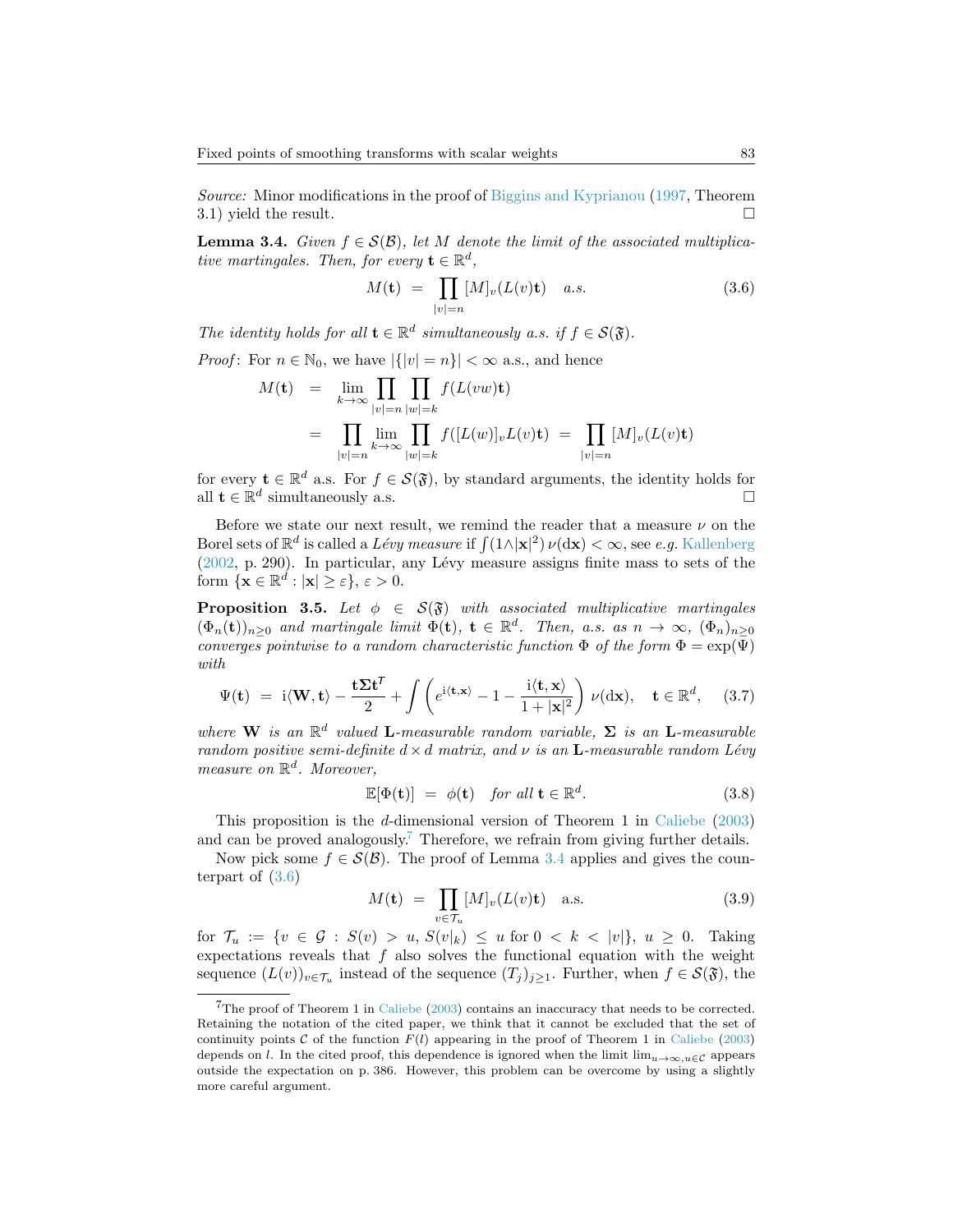proofs of Lemma 8.7(b) in [Alsmeyer et al.](#page-43-0) ([2012\)](#page-43-0) and Lemma 4.4 in [Alsmeyer and](#page-43-1) [Meiners](#page-43-1) ([2013\)](#page-43-1) carry over to the present situation and yield

<span id="page-15-0"></span>
$$
M(\mathbf{t}) = \lim_{u \to \infty} \prod_{v \in \mathcal{T}_u} f(L(v)\mathbf{t}) = \lim_{u \to \infty} M_{\mathcal{T}_u}(\mathbf{t}) \quad \text{for all } \mathbf{t} \text{ in } \mathbb{R}^d \text{ a.s.}
$$
 (3.10)

where  $M_{\mathcal{T}_u}(\mathbf{t}) := \prod_{v \in \mathcal{T}_u} f(L(v)\mathbf{t})$ . This formula allows us to derive useful representations for the random Lévy triplet of the limit  $\Phi$  of the multiplicative martingale corresponding to a given  $\phi \in \mathcal{S}(\mathfrak{F})$ . Denote by  $\overline{\mathbb{R}^d} = \mathbb{R}^d \cup \{\infty\}$  the one-point compactification of R *d* .

<span id="page-15-4"></span>**Lemma 3.6.** Let **X** be a solution to [\(2.9](#page-5-0)) with characteristic function  $\phi$  and d*dimensional distribution (function) F. Let further*  $(\mathbf{W}, \Sigma, \nu)$  *be the random Lévy triplet of the limit*  $\Phi$  *of the multiplicative martingale corresponding to*  $\phi$ , *see Proposition [3.5.](#page-14-3) Then*

<span id="page-15-1"></span>
$$
\sum_{v \in \mathcal{T}_u} F(\cdot/L(v)) \stackrel{\text{v}}{\to} \nu \quad \text{as } u \to \infty \text{ a.s.}
$$
 (3.11)

*where*  $\stackrel{v}{\rightarrow}$  *denotes vague convergence on*  $\overline{\mathbb{R}^d} \setminus \{0\}$ *. Further, for any*  $h > 0$  *with ν*(*{|***x***|* = *h}*) = 0 *a.s., the limit*

<span id="page-15-2"></span>
$$
\mathbf{W}(h) := \lim_{t \to \infty} \sum_{v \in \mathcal{T}_t} L(v) \int_{\{|\mathbf{x}| \le h/|L(v)|\}} \mathbf{x} F(\mathrm{d}\mathbf{x}) \tag{3.12}
$$

*exists a.s. and*

<span id="page-15-3"></span>
$$
\mathbf{W} = \mathbf{W}(h) + \int_{\{h < |\mathbf{x}| \le 1\}} \mathbf{x} \, \nu(\mathrm{d}\mathbf{x}) + \int_{\{|\mathbf{x}| > 1\}} \frac{\mathbf{x}}{1 + |\mathbf{x}|^2} \, \nu(\mathrm{d}\mathbf{x}) - \int_{\{|\mathbf{x}| \le 1\}} \frac{\mathbf{x} |\mathbf{x}|^2}{1 + |\mathbf{x}|^2} \, \nu(\mathrm{d}\mathbf{x}) \quad a.s. \tag{3.13}
$$

*where*  $\int_{\{h < |\mathbf{x}| \leq 1\}} = -\int_{\{1 < |\mathbf{x}| \leq h\}} when h > 1.$ 

*Proof*:First, notice that by  $(3.10)$  $(3.10)$  $(3.10)$ , for fixed  $\mathbf{t} \in \mathbb{R}^d$ , we have

$$
\Phi_{\mathcal{T}_u}(\mathbf{t}) \ := \ \prod_{v \in \mathcal{T}_u} \phi(L(v)\mathbf{t}) \ \to \ \Phi(\mathbf{t}) \ = \ \lim_{n \to \infty} \prod_{|v|=n} \phi(L(v)\mathbf{t}) \quad \text{a.s.}
$$

along any fixed sequence  $u \uparrow \infty$ .  $\Phi_{\mathcal{T}_u}(\mathbf{t})$  is a uniformly integrable martingale in *u* with right-continuous paths and therefore the convergence holds outside a P-null set for all sequences  $u \uparrow \infty$ . Using the a.s. continuity of  $\Phi$  on  $\mathbb{R}^d$  (see Proposition [3.5\)](#page-14-3), standard arguments show that the convergence holds for all  $\mathbf{t} \in \mathbb{R}^d$  and all sequences  $u \uparrow \infty$  on an event of probability one, *cf.* the proof [Alsmeyer and Meiners](#page-43-1) ([2013,](#page-43-1) Lemma 4.4). On this event, one can use the theory of triangular arrays as in the proof of Proposition [3.5](#page-14-3) to infer that  $\Phi$  has a representation  $\Phi = \exp(\Psi)$  with  $\Psi$  as in ([3.7](#page-14-4)). Additionally, Theorem 15.28(i) and (iii) in [Kallenberg](#page-44-13) [\(2002](#page-44-13)) give([3.11](#page-15-1)) and ([3.12](#page-15-2)), respectively. Note that the integrand of [\(3.7](#page-14-4)) being  $(e^{i\langle \mathbf{t}, \mathbf{x} \rangle} - 1 - i\langle \mathbf{t}, \mathbf{x} \rangle/(1 +$  $|\mathbf{x}|^2$ ) rather than  $(e^{i\langle \mathbf{t}, \mathbf{x}\rangle} - 1 - i\langle \mathbf{t}, \mathbf{x}\rangle \mathbb{1}_{\{|\mathbf{x}|\leq 1\}})$  as it is in [Kallenberg](#page-44-13) ([2002\)](#page-44-13) (see *e.g.* Corollary 15.8 in the cited reference) does not affect  $\nu$  but it does influence **W**. The integrals  $\int_{\{|x|>1\}} x/(1+|x|^2)\nu(dx)$  and  $\int_{\{|x|\leq 1\}} x|x|^2/(1+|x|^2)\nu(dx)$  appearing in  $(3.13)$  $(3.13)$  $(3.13)$  are the corresponding compensation.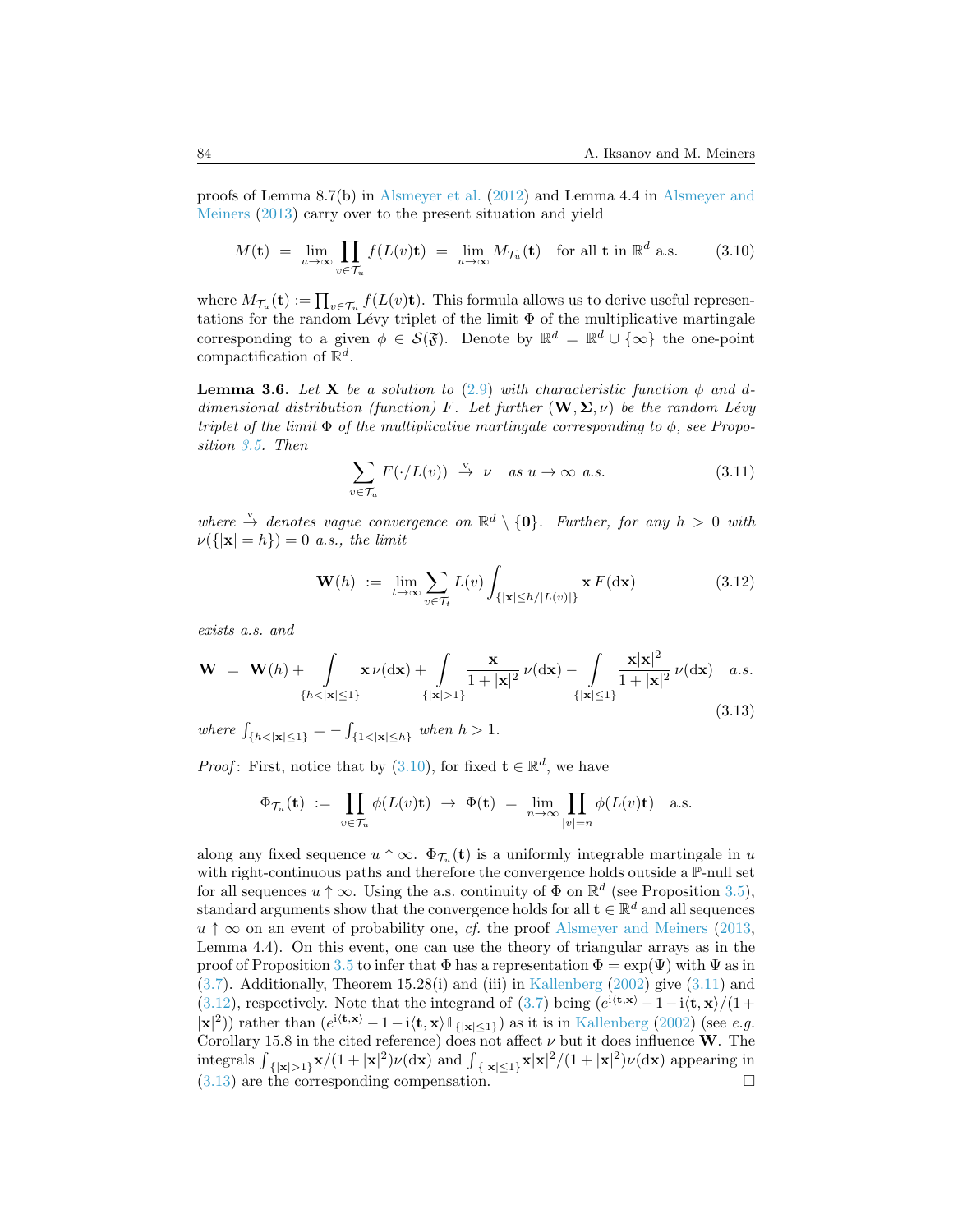<span id="page-16-1"></span>3.4. *The embedded BRW with positive steps only.* In this section, an embedding technique, invented in [Biggins and Kyprianou](#page-44-1) [\(2005](#page-44-1)), is explained. This approach is used to reduce cases in which  $(A6)$  does not hold to cases where it does.

Let  $\mathcal{G}_0^{\geq} := {\emptyset}$ , and, for  $n \in \mathbb{N}$ ,

$$
\mathcal{G}_n^>:=\{vw\in\mathcal{G}:v\in\mathcal{G}_{n-1}^>,S(vw)>S(v)\geq S(vw|_k)\text{ for all }|v|
$$

For  $n \in \mathbb{N}_0$ ,  $\mathcal{G}_n^>$  is called the *n*th strictly increasing ladder line. The sequence  $(\mathcal{G}_n^{\geq})_{n\geq 0}$  contains precisely those individuals *v* the positions of which are strict records in the random walk  $S(\emptyset), S(v|_1), \ldots, S(v)$ . Using the  $\mathcal{G}_n$ , we can define the *n*th generation point process of the embedded BRW of strictly increasing ladder heights by

$$
\mathcal{Z}_n^> := \sum_{v \in \mathcal{G}_n^>} \delta_{S(v)}.\tag{3.14}
$$

 $(\mathcal{Z}_n^> )_{n \geq 0}$  is a branching random walk with positive steps only. Let  $T^> := (L(v))_{v \in \mathcal{G}_1^>}$ and denote by  $\mathbb{G}(T^>)$  the closed multiplicative subgroup generated by  $T^>$ . The following result states that the point process  $\mathcal{Z}^{\geq} := \mathcal{Z}_1^{\geq}$  inherits the assumptions ([A1](#page-3-0))-[\(A5\)](#page-4-2) from *Z* and that also the closed multiplicative groups generated by *T* and  $T$ <sup>></sup> coincide. We write  $\mu_{\alpha}$  for the measure defined by

$$
\mu_{\alpha}^>(B) \ := \ \mathbb{E}\bigg[\sum_{v \in \mathcal{G}_1^>}\,e^{-\alpha S(v)}\delta_{S(v))}(B)\bigg], \qquad B \subseteq \mathbb{R}_{\ge}\;\;\text{Borel}.
$$

<span id="page-16-0"></span>**Proposition 3.7.** *Assume* [\(A1\)](#page-3-0)*-*([A3](#page-3-1))*. The following assertions hold.*

- (a)  $\mathbb{P}(|\mathcal{G}_1^{\ge}| < \infty) = 1$ .
- (b)  $Z^>$  *satisfies* ([A1](#page-3-0))-([A3\)](#page-3-1) *where* [\(A3\)](#page-3-1) *holds with the same*  $\alpha$  *as for*  $Z$ *.*
- (c) If  $\mathcal Z$  further satisfies [\(A4a\)](#page-4-0) or [\(A4b](#page-4-1)), then the same holds true for  $\mathcal Z$ <sup>></sup>, *respectively.*
- (d) If  $Z$  satisfies [\(A5\)](#page-4-2), then so does  $Z$ <sup>></sup>.
- (e) Let  $\mathbb{G}(\mathcal{Z})$  be the minimal closed additive subgroup G of R such that  $\mathcal{Z}(\mathbb{R} \setminus \mathbb{R})$  $G$ ) = 0 *a.s.* and define  $\mathbb{G}(Z^>)$  analogously in terms of  $Z^>$  instead of Z.  $Then \mathbb{G}(\mathcal{Z}^{\geq}) = \mathbb{G}(\mathcal{Z}) = \mathbb{R}.$

(f) 
$$
\mathbb{G}(T^{\gt}) = \mathbb{G}(T)
$$
.

*Remark* 3.8*.* Notice that assertion (f) in Proposition [3.7](#page-16-0) is the best one can get. For instance, one cannot conclude that if *T* has mixed signs (Case III), then so has *T <sup>&</sup>gt;*. Indeed, if *T*<sup>1</sup> is a Bernoulli random variable with success probability *p* and  $T_2 = -U$  for a random variable *U* which is uniformly distributed on  $(0, 1)$ , then all members of  $\mathcal{G}_1^>$  have negative weights, that is,  $T$ <sup>></sup> has negative signs only (Case II).

*Proof of Proposition* [3.7](#page-16-0)*:* Assertions (a), (b), (c) and (e) can be formulated in terms of the  $|L(v)|$ ,  $v \in V$  only and, therefore, follow from [Alsmeyer et al.](#page-43-0) [\(2012](#page-43-0), Lemma 9.1) and [Alsmeyer and Meiners](#page-43-1) [\(2013](#page-43-1), Proposition 3.2).

It remains to prove (d) and (f). For the proof of (d) assume that  $Z$  satisfies ([A5](#page-4-2)).By (c),  $\mathcal{Z}^>$  also satisfies ([A4a](#page-4-0)) and, in particular, the third condition in ([A5](#page-4-2)). Further, the first condition in [\(A5\)](#page-4-2) says that  $\mu_{\alpha}$ , the distribution of  $S_1$ , is spread-out. We have to check that then  $\mu_{\alpha}^>$  is also spread-out. It can be checked (see *e.g.* [Biggins and Kyprianou](#page-44-1) ([2005\)](#page-44-1)) that  $\mu_{\alpha}^>$  is the distribution of  $S_{\sigma}$  for  $\sigma =$ inf ${n \geq 0 : S_n > 0}$ . Hence Lemma 1 in [Araman and Glynn](#page-43-14) ([2006](#page-43-14)) (or Corollaries 1 and 3 of [Alsmeyer](#page-43-15) ([2002\)](#page-43-15)) shows that the distribution of  $S_{\sigma}$  is also spread-out.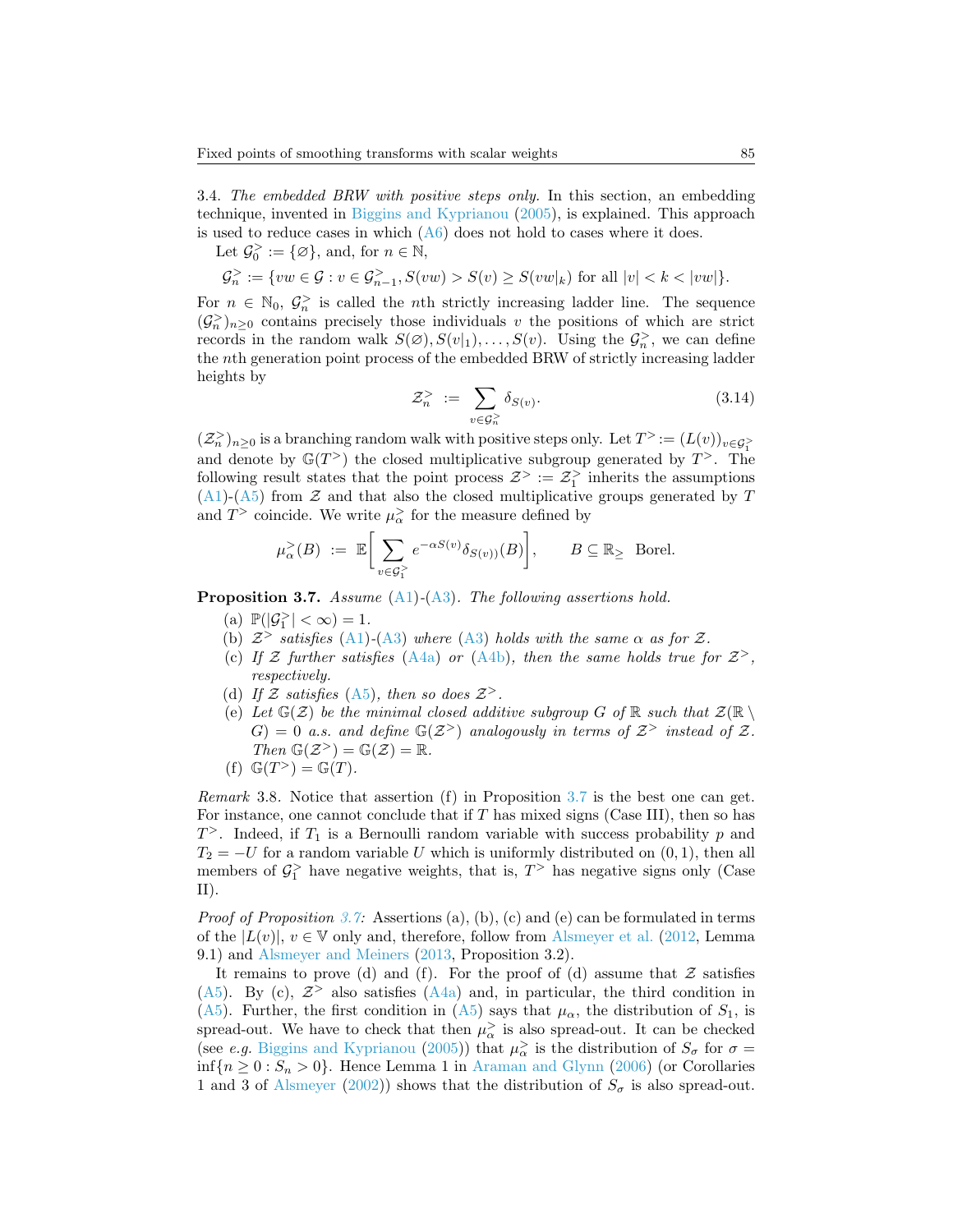That the second condition in([A5](#page-4-2)) carries over is [Alsmeyer and Meiners](#page-43-1) ([2013,](#page-43-1) Proposition 3.2(d)). The final condition of  $(A5)$  is that  $\mathbb{E}[h_3(W_1)] < \infty$  where  $h_n(x) = x(\log^+(x))^n \log^+(x)$ ,  $n = 2,3$ . In view of the validity of [\(A4a\)](#page-4-0), Theorem 1.4 in [Alsmeyer and Iksanov](#page-43-10) [\(2009](#page-43-10)) yields  $\mathbb{E}[h_2(W)] < \infty$ . Now notice that *W* is not only the limit of the martingale  $(W_n)_{n\geq 0}$  but also of the martingale  $W_n^{\geq 0} = \sum_{n \in \mathbb{Z}^2} |L(v)|^{\alpha}$ ,  $n \in \mathbb{N}_0$ , see *e.g.* Proposition 5.1 in Alsmeyer and Kuhlbusch (2010).  $v \in G_n^{\geq}$   $|L(v)|^{\alpha}$ ,  $n \in \mathbb{N}_0$ , see *e.g.* Proposition 5.1 in [Alsmeyer and Kuhlbusch](#page-43-9) ([2010\)](#page-43-9). The converse implication of the cited theorem then implies that  $\mathbb{E}[h_3(W_1^{\geq})] < \infty$ .

Regarding the proof of (f) we infer from (e) that  $-\log(G(|T|)) = G(Z)$  $\mathbb{G}(\mathcal{Z}^>) = -\log(\mathbb{G}(|T^>|))$  where  $|T| = (|T_j|)_{j\geq 1}$  and  $|T^>| = (|L(v)|)_{v\in\mathcal{G}_1^>}.$  Thus, by [\(A1\)](#page-3-0),  $\mathbb{G}(|T^>|\) = \mathbb{G}(|T|\) = \mathbb{R}_{>}$ . If  $\mathbb{G}(T) = \mathbb{R}_{>}$ , then  $T = |T|$  and  $T^> = |T^>|\$ a.s. and thus  $\mathbb{G}(|T^>|) = \mathbb{R}$  as well. It remains to show that if  $\mathbb{G}(T) = \mathbb{R}^*$ , then  $\mathbb{G}(T^>)=\mathbb{R}^*$  as well. To this end, it is enough to show that  $\mathbb{G}(T^>)\cap(-\infty,0)\neq\emptyset$ . If  $\mathbb{P}(T_j \in (-1,0)) > 0$  for some  $j \geq 1$ , then  $\mathbb{P}(j \in \mathcal{G}_1^>$  and  $T_j < 0) > 0$ . Assume now  $\mathbb{P}(T_j \in (-1,0)) = 0$  for all  $j \geq 1$ . Since  $\mathbb{G}(T) = \mathbb{R}^*$  there is an  $x \geq 1$  such that  $-x \in \text{supp}(T_j)$  for some  $j \geq 1$  where  $\text{supp}(X)$  denotes the support (of the law) of arandom variable *X*. By ([A3](#page-3-1)), we have  $m(\alpha) = 1 < m(\beta)$  for all  $\beta \in [0, \alpha)$ . This implies that for some  $k \geq 1$ ,  $\mathbb{P}(|T_k| \in (0,1)) > 0$  and, moreover,  $\mathbb{P}(T_k \in (0,1)) > 0$ since  $\mathbb{P}(T_k \in (-1,0)) = 0$ . Thus, for some  $y \in (0,1)$ , we have  $y \in \text{supp}(T_k)$ . Let m be the minimal positive integer such that  $xy^m < 1$ . Then  $-xy^m \in \mathbb{G}(T^>)$ .  $\Box$ 

<span id="page-17-0"></span>3.5. *Endogenous fixed points.* The concept of *endogeny*, introduced in [Aldous and](#page-43-16) [Bandyopadhyay](#page-43-16) [\(2005](#page-43-16), Definition 7), is important for the problems considered here. For the purposes of this paper, it is enough to study endogeny in dimension  $d = 1$ .

Suppose that  $W^{(v)}$ ,  $v \in V$  is a family of random variables such that, for each fixed  $n \in \mathbb{N}_0$ , the  $W^{(v)}$ ,  $|v| = n$  are i.i.d. and independent of  $A_n$ . Further suppose that

<span id="page-17-1"></span>
$$
W^{(v)} = \sum_{j\geq 1} T_j(v) W^{(vj)} \quad \text{a.s.} \tag{3.15}
$$

for all  $v \in V$ . Then the family  $(W^{(v)})_{v \in V}$  is called a *recursive tree process*, the family  $(T(v))_{v \in V}$  *innovations process* of the recursive tree process. The recursive tree process  $(W^{(v)})_{v \in V}$  is called nonnegative if the  $W^{(v)}$ ,  $v \in V$  are all nonnegative, it is called *invariant* if all its marginal distributions in all generations are identical. There is a one-to-one correspondence between the solutions to([2.9\)](#page-5-0) (in dimension  $d = 1$ ) and recursive tree processes  $(W^{(v)})_{v \in V}$  as above, see Lemma 6 in [Aldous and Bandyopadhyay](#page-43-16) ([2005\)](#page-43-16). An invariant recursive tree process  $(W^{(v)})_{v \in V}$ is *endogenous* if  $W^{(\emptyset)}$  is measurable w.r.t. the innovations process  $(T(v))_{v \in V}$ .

**Definition 3.9** (*cf.* Definition 8.2 in [Alsmeyer et al.](#page-43-0) [\(2012](#page-43-0)))**.**

- A distribution is called *endogenous* (w.r.t. the sequence  $(T_i)_{i\geq 1}$ ) if it is the marginal distribution of an endogenous recursive tree process with innovations process  $(T(v))_{v \in \mathbb{V}}$ .
- A random variable *W* is called *endogenous fixed point* (w.r.t.  $(T_i)_{i\geq 1}$ ) if there exists an endogenous recursive tree process with innovations process  $(T(v))_{v \in \mathbb{V}}$  such that  $W = W^{(\emptyset)}$  a.s.

A random variable *W* is called non-null when  $\mathbb{P}(W \neq 0) > 0$ .  $W = 0$  is an endogenous fixed point. Of course, the main interest is in non-null endogenous fixed points *W*. An endogenous recursive tree process  $(W^{(v)})_{v \in V}$  will be called non-null when  $W^{(\varnothing)}$  is non-null.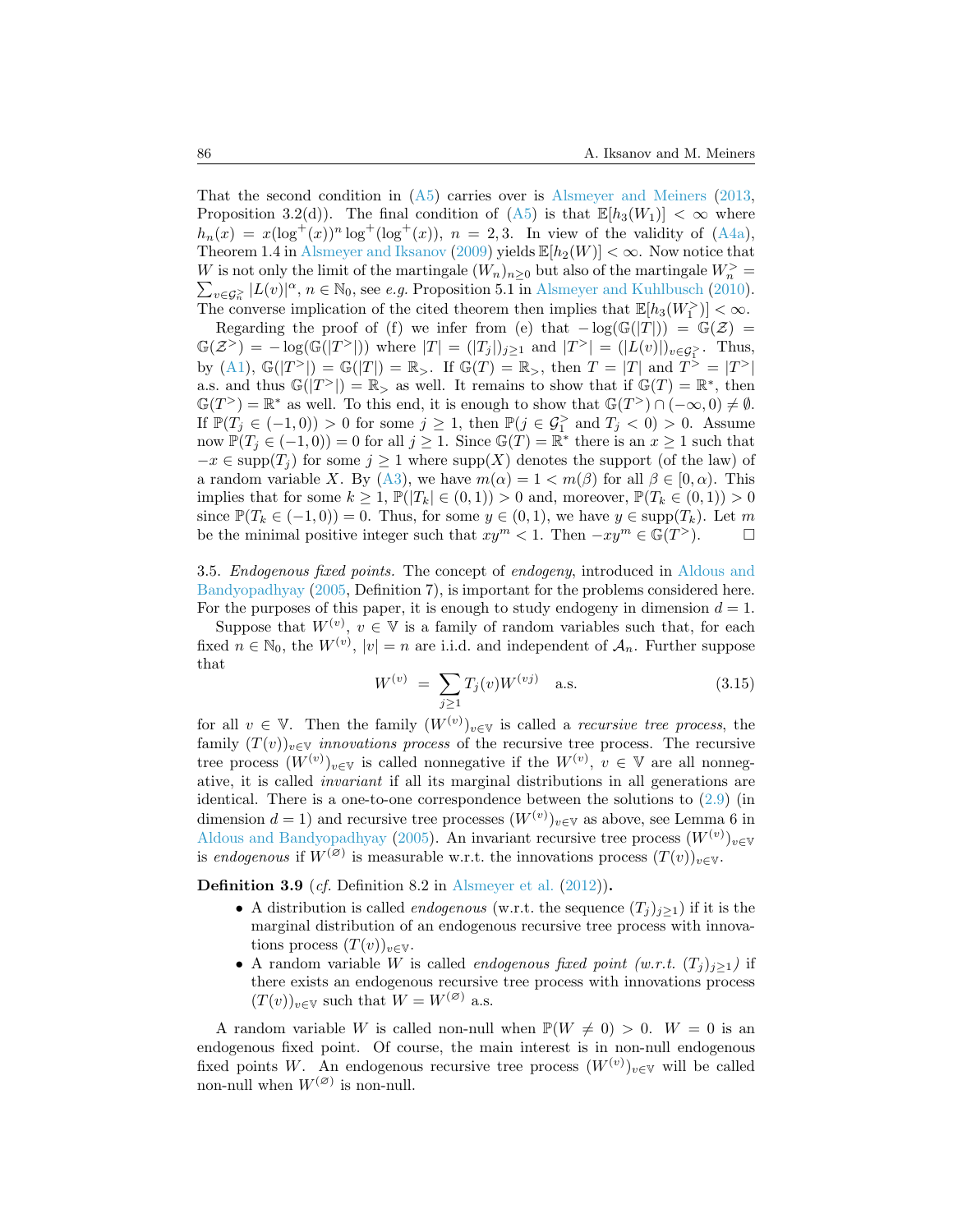Endogenous fixed points have been introduced in a slightly different way in [Alsmeyer and Meiners](#page-43-1) ([2013](#page-43-1), Definition 4.6). In [Alsmeyer and Meiners](#page-43-1) ([2013,](#page-43-1) Definition 4.6), a random variable  $W$  (or its distribution) is called endogenous  $(w.r.t. to (T(v))_{v \in V})$  if *W* is measurable w.r.t.  $(L(v))_{v \in V}$  and if

<span id="page-18-0"></span>
$$
W = \sum_{|v|=n} L(v)[W]_v \quad \text{a.s.} \tag{3.16}
$$

for all  $n \in \mathbb{N}_0$ . It is immediate that  $([W]_v)_{v \in \mathbb{V}}$  then defines an endogenous recursive tree process. Therefore, Definition 4.6 in [Alsmeyer and Meiners](#page-43-1) ([2013\)](#page-43-1) is (seemingly) stronger than the original definition of endogeny. The next lemma shows that the two definitions are equivalent.

<span id="page-18-2"></span>**Lemma 3.10.** *Let* ([A1](#page-3-0))-([A4](#page-4-4)) *hold and let*  $(W^{(v)})_{v \in V}$  *be an endogenous recursive tree process with innovations process*  $(T(v))_{v \in V}$ *. Then*  $W^{(v)} = [W^{(\varnothing)}]_v$  *a.s. for all*  $v \in \mathbb{V}$  *and* [\(3.16\)](#page-18-0) *holds.* 

The arguments in the following proof are basically contained in [Alsmeyer et al.](#page-43-0) ([2012](#page-43-0), Proposition 6.4).

*Proof*: For  $u \in \mathbb{V}$  and  $n \in \mathbb{N}_0$ , [\(3.15\)](#page-17-1) implies  $W^{(u)} = \sum_{|v|=n} [L(v)]_u W^{(uv)}$  a.s., which together with the martingale convergence theorem yields

<span id="page-18-1"></span>
$$
\exp(itW^{(u)}) = \lim_{n \to \infty} \mathbb{E}[\exp(itW^{(u)})|\mathcal{F}_{|u|+n}]
$$
  
\n
$$
= \lim_{n \to \infty} \mathbb{E}\bigg[\exp\bigg(it\sum_{|v|=n} [L(v)]_u W^{(uv)}\bigg)|\mathcal{F}_{|u|+n}\bigg]
$$
  
\n
$$
= \lim_{n \to \infty} \prod_{|v|=n} \phi([L(v)]_u t) = [\Phi(t)]_u \text{ a.s.}
$$
 (3.17)

where  $\phi$  denotes the Fourier transform of  $W^{(\emptyset)}$  and  $\Phi(t)$  denotes the a.s. limit of the multiplicative martingale  $\prod_{|v|=n} \phi(L(v)t)$  as  $n \to \infty$ . The left-hand side in ([3.17](#page-18-1)) is continuous in *t*. The right-hand side is continuous in *t* a.s. by Propo-sition [3.5](#page-14-3). Therefore,  $(3.17)$  holds simultaneously for all  $t \in \mathbb{R}$  a.s. In particular,  $\exp(itW^{(\emptyset)}) = \Phi(t)$  for all  $t \in \mathbb{R}$  a.s. Thus,  $\exp(itW^{(u)}) = [\Phi(t)]_u = \exp(it[W^{(\emptyset)}]_u)$ for all  $t \in \mathbb{R}$  a.s. This implies  $W^{(u)} = [W^{(\emptyset)}]_u$  a.s.

Justified by Lemma  $3.10$  we shall henceforth use  $(3.16)$  as the definition of endogeny. Theorem 6.2 in [Alsmeyer et al.](#page-43-0) [\(2012](#page-43-0)) gives (almost) complete information about nonnegative endogenous fixed points in the case when the  $T_j$ ,  $j \geq 1$  are nonnegative. This result has been generalized in [Alsmeyer and Meiners](#page-43-1) ([2013\)](#page-43-1), Theorems 4.12 and 4.13. Adapted to the present situation, all these findings are summarized in the following proposition.

<span id="page-18-3"></span>**Proposition 3.11.** *Assume that* ([A1\)](#page-3-0)*-*[\(A4\)](#page-4-4) *hold true. Then*

(a) *there is a nonnegative non-null endogenous fixed point W w.r.t. the sequence*  $(|T_j|^{\alpha})_{j\geq 1}$  *given by* [\(2.16](#page-7-1))*. Any other nonnegative endogenous fixed point w.r.t.*  $(|T_j|^{\alpha})_{j\geq 1}$  *is of the form cW for some*  $c \geq 0$ *.*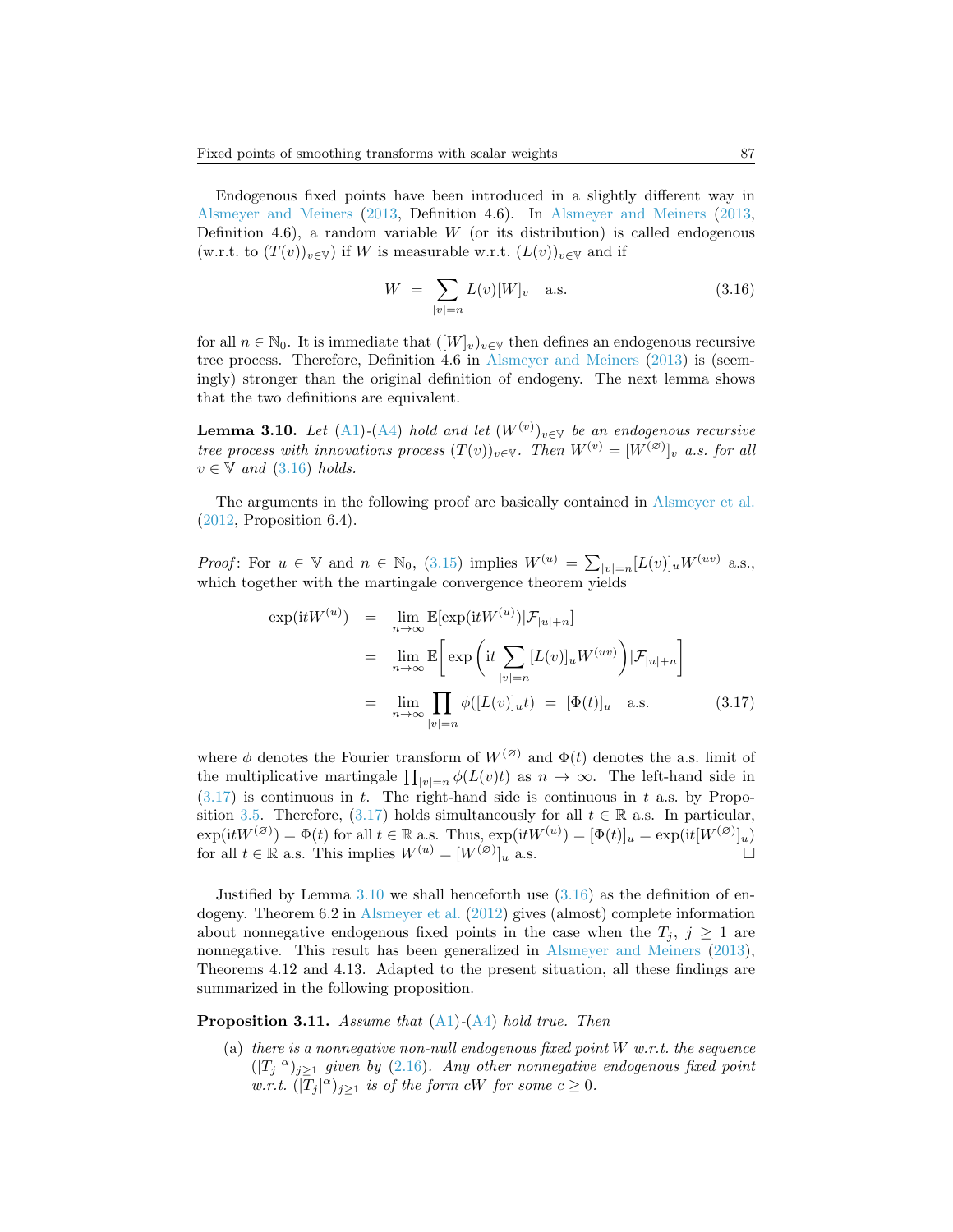(b) *W defined in* [\(2.16\)](#page-7-1) *further satisfies*

$$
W = \lim_{t \to \infty} D\left(e^{-\alpha t}\right) \sum_{v \in \mathcal{T}_t} e^{-\alpha S(v)} = \lim_{t \to \infty} \sum_{v \in \mathcal{T}_t} e^{-\alpha S(v)} D\left(e^{-\alpha S(v)}\right) \tag{3.18}
$$

<span id="page-19-1"></span><span id="page-19-0"></span>
$$
= \lim_{t \to \infty} \sum_{v \in \mathcal{T}_t} e^{-\alpha S(v)} \int_{\{|x| < e^{\alpha S(v)}\}} x \, \mathbb{P}(W \in \text{d}x) \quad a.s. \tag{3.19}
$$

*where D is as defined on p. [76.](#page-7-1)*

- (c) There are no non-null endogenous fixed points w.r.t.  $(|T_j|^{\beta})_{j\geq 1}$  for  $\beta \neq \alpha$ .
- (d) If, additionally,  $\mathbb{E}[\sum_{j\geq 1} |T_j|^{\alpha} (\log^-(|T_j|))^2] < \infty$ , then any endogenous fixed *point w.r.t.*  $(|T_j|^{\alpha})_{j \geq 1}$  *is of the form cW for some*  $c \in \mathbb{R}$ *, where W is given by* [\(2.16\)](#page-7-1)*.*

*Proof*: (a) is Theorem 6.2(a) in [Alsmeyer et al.](#page-43-0) ([2012\)](#page-43-0) (and partially already stated in Proposition [2.2](#page-7-0)). [\(3.18\)](#page-19-0) is (11.8) in [Alsmeyer et al.](#page-43-0) [\(2012](#page-43-0)), [\(3.19\)](#page-19-1) is (4.39) in [Alsmeyer and Meiners](#page-43-1) ([2013](#page-43-1)). (c) is Theorem 6.2(b) in [Alsmeyer et al.](#page-43-0) [\(2012](#page-43-0)) in the case of nonnegative (or nonpositive) recursive tree processes and Theorem 4.12 in [Alsmeyer and Meiners](#page-43-1) [\(2013](#page-43-1)) in the general case. (d) is Theorem 4.13 in [Alsmeyer](#page-43-1) [and Meiners](#page-43-1) [\(2013](#page-43-1)).

In the case of weights with mixed signs there may be endogenous fixed points other than those described in Proposition [3.11.](#page-18-3) Theorem [3.12](#page-19-2) given next states thatunder  $(A1)$  $(A1)$  $(A1)$ - $(A4)$  these fixed points are always a deterministic constant times *Z*, the limit of  $Z_n = \sum_{|v|=n} L(v)$ ,  $n \in \mathbb{N}_0$ .

<span id="page-19-2"></span>**Theorem 3.12.** *Suppose* [\(A1\)](#page-3-0)*-*[\(A4\)](#page-4-4)*. Then the following assertions hold.*

- (a) If  $\alpha < 1$ , there are no non-null endogenous fixed points w.r.t. T.
- (b) Let  $\alpha = 1$  and assume that  $\mathbb{E}[\sum_{j\geq 1} |T_j|(\log^-(|T_j|))^2] < \infty$  holds in Cases *I and II and* ([A5](#page-4-2)) *holds in Case III. Then the endogenous fixed points are precisely of the form cW a.s.,*  $c \in \mathbb{R}$  *in Case I, while in Cases II and III, there are no non-null endogenous fixed points w.r.t. T.*
- (c) *If*  $\alpha > 1$ *, the following assertions are equivalent.* 
	- (i) *There is a non-null endogenous fixed point w.r.t. T.*
	- (ii)  $Z_n$  *converges a.s.* and  $\mathbb{P}(\lim_{n\to\infty}Z_n=0)<1$ .
	- (iii)  $\mathbb{E}[Z_1] = 1$  *and*  $(Z_n)_{n \geq 0}$  *converges in*  $\mathcal{L}^{\beta}$  *for some/all*  $1 < \beta < \alpha$ *.*

*If either of the conditions (i)-(iii) is satisfied, then*  $(Z_n)_{n>0}$  *is a uniformly integrable martingale. In particular, Z<sup>n</sup> converges a.s. and in mean to some random variable Z with* E[*Z*] = 1 *which is an endogenous fixed point w.r.t. T. Any other endogenous fixed point is of the form cZ for some c ∈* R*.*

The proof of this result is postponed until Section [4.4](#page-31-0).

We finish the section on endogenous fixed points with the proof of Proposition [2.1](#page-6-2) which establishes the existence of **W***<sup>∗</sup>* . If well-defined, the latter random variable can be viewed as an endogenous inhomogeneous fixed point.

*Proof of Proposition* [2.1](#page-6-2): By using the Cramér-Wold device we can and do assume that  $d = 1$ . We shall write  $W_n^*$  for  $\mathbf{W}_n^*$ .

(i) It suffices to show that the infinite series  $\sum_{v \in V} |L(v)| |C(v)|$  converges a.s. which is, of course, the case if the sum has a finite moment of order *β*. The latter follows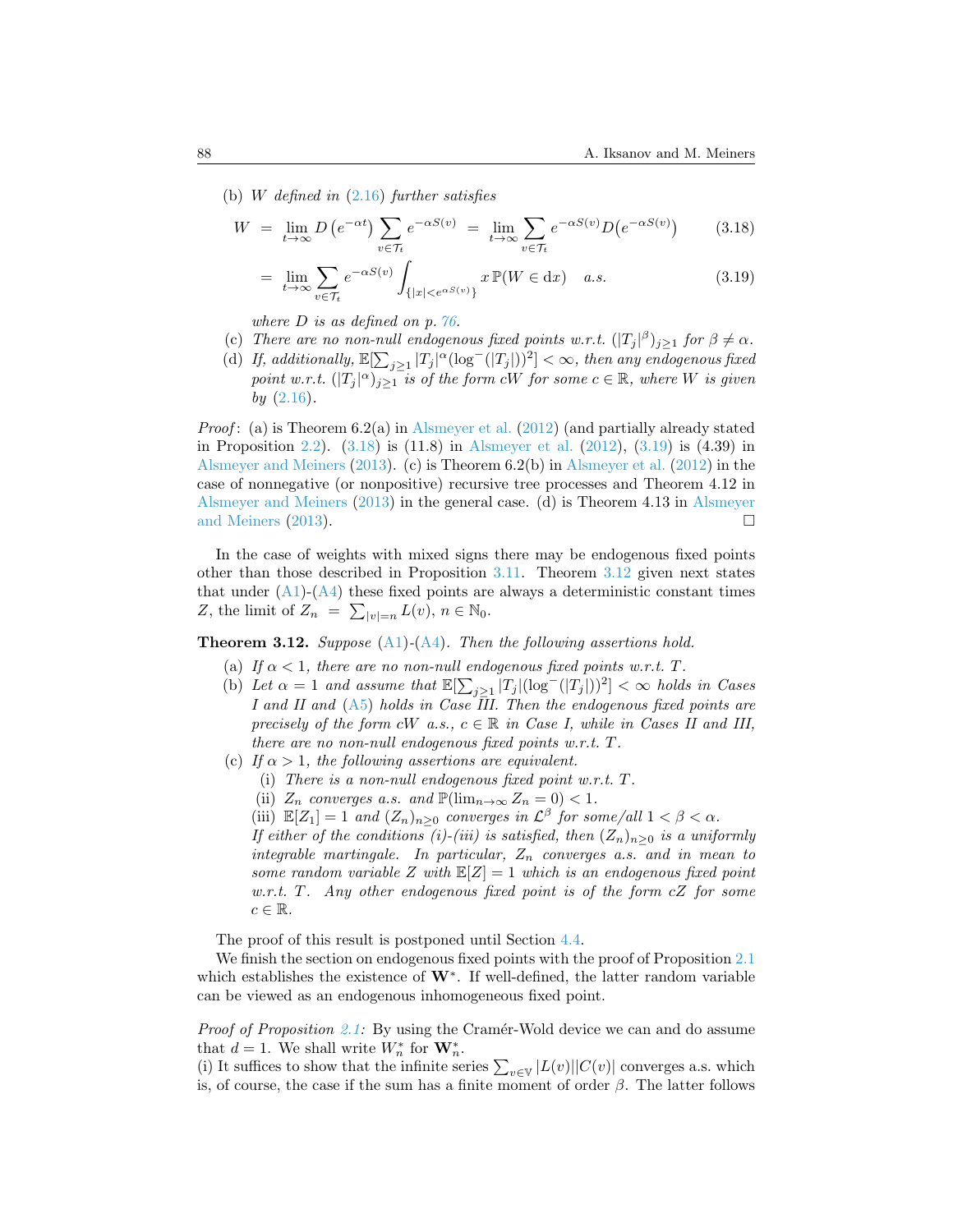easily (see, for instance, Jelenković and Olvera-Cravioto [\(2012a](#page-44-12), Lemma 4.1) or [Alsmeyer and Meiners](#page-43-1) ([2013,](#page-43-1) Proposition 5.4)).

(ii) The assumption entails  $\mathbb{E}[|W_1^*|^{\beta}] = \mathbb{E}[|C|^{\beta}] < \infty$  and thereupon  $-\infty < \mathbb{E}[C] <$  $\infty$ . If *T*<sup>*j*</sup> ≥ 0 a.s. for all *j* ≥ 1, then sufficiency follows from [Alsmeyer and Mein](#page-43-1)[ers](#page-43-1) [\(2013](#page-43-1), Proposition 5.4). Thus, assume that  $\mathbb{E}[C] = 0$ . Then  $(W_n^*)_{n\geq 0}$  is a martingale w.r.t.  $(A_n)_{n\geq 0}$ , which is  $\mathcal{L}^{\beta}$ -bounded by assumption and, hence, a.s. convergent.

(iii) This is the first part of Theorem 1.1 in [Buraczewski and Kolesko](#page-44-11) ([2014\)](#page-44-11).  $\Box$ 

3.6. *A multitype branching process and homogeneous stopping lines.* In this section weassume that  $(A1)$  $(A1)$  $(A1)$ – $(A4)$  and  $(A6)$  hold and that we are in the case of weights with mixed signs (Case III). Because of the latter assumption, when defining the branching random walk  $(\mathcal{Z}_n)_{n>0}$  from  $(L(v))_{v\in V}$ , information is partially lost since each position  $S(v)$  is defined in terms of the absolute value  $|L(v)|$  of the corresponding weight  $L(v)$ ,  $v \in V$ . This loss of information can be compensated by keeping track of the sign of  $L(v)$ . Define

$$
\tau(v) \ := \ \begin{cases} 1 & \text{if } L(v) > 0, \\ -1 & \text{if } L(v) < 0 \end{cases}
$$

for  $v \in \mathcal{G}$ . For the sake of completeness, let  $\tau(v) = 0$  when  $L(v) = 0$ . The positions  $S(v), v \in V$  together with the signs  $\tau(v), v \in V$  define a multitype general branching process with type space  $\{1, -1\}$ .

Define  $M(\gamma) := (\mu^{k,\ell}_{\gamma}(\mathbb{R}))_{k,\ell=1,-1}$  where

$$
\mu^{k,\ell}_{\gamma}(\cdot) \ := \ \mathbb{E}\bigg[\sum_{j\geq 1: \text{sign}(T_j)=k\ell} |T_j|^{\gamma}\delta_{S(j)}(\cdot)\bigg].
$$

Note that  $M(\gamma)$  is nonnegative and symmetric since  $\mu^{k,\ell}_{\gamma}(\cdot)$  depends on the product  $k\ell$  only. For  $\gamma = \alpha$ ,  $p = \mathbb{E}[\sum_{j\geq 1} T_j^{\alpha} \mathbb{1}_{\{T_j > 0\}}] = \mu_{\alpha}^{1,1}(\mathbb{R}) = \mu_{\alpha}^{-1,-1}(\mathbb{R})$  and  $q = 1 - p =$  $\mathbb{E}[\sum_{j\geq 1}|T_j|^{\alpha}1\!\!1_{\{T_j<0\}}] = \mu_{\alpha}^{1,-1}(\mathbb{R}) = \mu_{\alpha}^{-1,1}(\mathbb{R})$ . Therefore,

$$
M(\alpha)=\begin{pmatrix}p&q\\q&p\end{pmatrix}
$$

where  $0 < p, q < 1$  since we are in Case III. Next, we establish that the general branching process possesses the following properties.

- (i) For all  $h > 0$  and all  $h_1, h_{-1} \in [0, h)$  either  $\mu_{\alpha}^{1,1}(\mathbb{R} \setminus h\mathbb{Z}) > 0$ ,  $\mu_{\alpha}^{1,-1}(\mathbb{R} \setminus h\mathbb{Z})$  $(h_{-1} - h_1 + h\mathbb{Z})$  > 0 or  $\mu_{\alpha}^{-1,1}(\mathbb{R} \setminus (h_1 - h_{-1} + h\mathbb{Z})) > 0$ . Further,  $M(\alpha)$  is irreducible.
- (ii) Either  $M(0)$  has finite entries only and Perron-Frobenius eigenvalue  $\rho > 1$ or  $M(0)$  has an infinite entry.
- (iii)  $M(\alpha)$  has eigenvalues 1 and  $2p-1$  (with right eigenvectors  $(1,1)^T$  and (1*, −*1)<sup>T</sup>, respectively). 1 is the Perron-Frobenius eigenvalue of *M*(*α*).
- (iv) The first moments of  $\mu_{\alpha}^{k,\ell}$  are finite and positive for all  $k, \ell \in \{1, -1\}$ .

(i)–(iv) correspond to assumptions (A1)–(A4) in [Iksanov and Meiners](#page-44-14) ([2015\)](#page-44-14) and will justify the applications of the limit theorems of the cited paper.

*Proof of the validity of (i)–(iv):* (i)  $M(\alpha)$  is irreducible because all its entries are positive. Now assume for a contradiction that for some  $h > 0$  and some  $h_1, h_{-1} \in$  $[0,h), \mu_\alpha^{1,1}(\mathbb{R} \setminus h\mathbb{Z}) = \mu_\alpha^{1,-1}(\mathbb{R} \setminus (h_{-1}-h_1+h\mathbb{Z})) = \mu_\alpha^{-1,1}(\mathbb{R} \setminus (h_1-h_{-1}+h\mathbb{Z})) = 0.$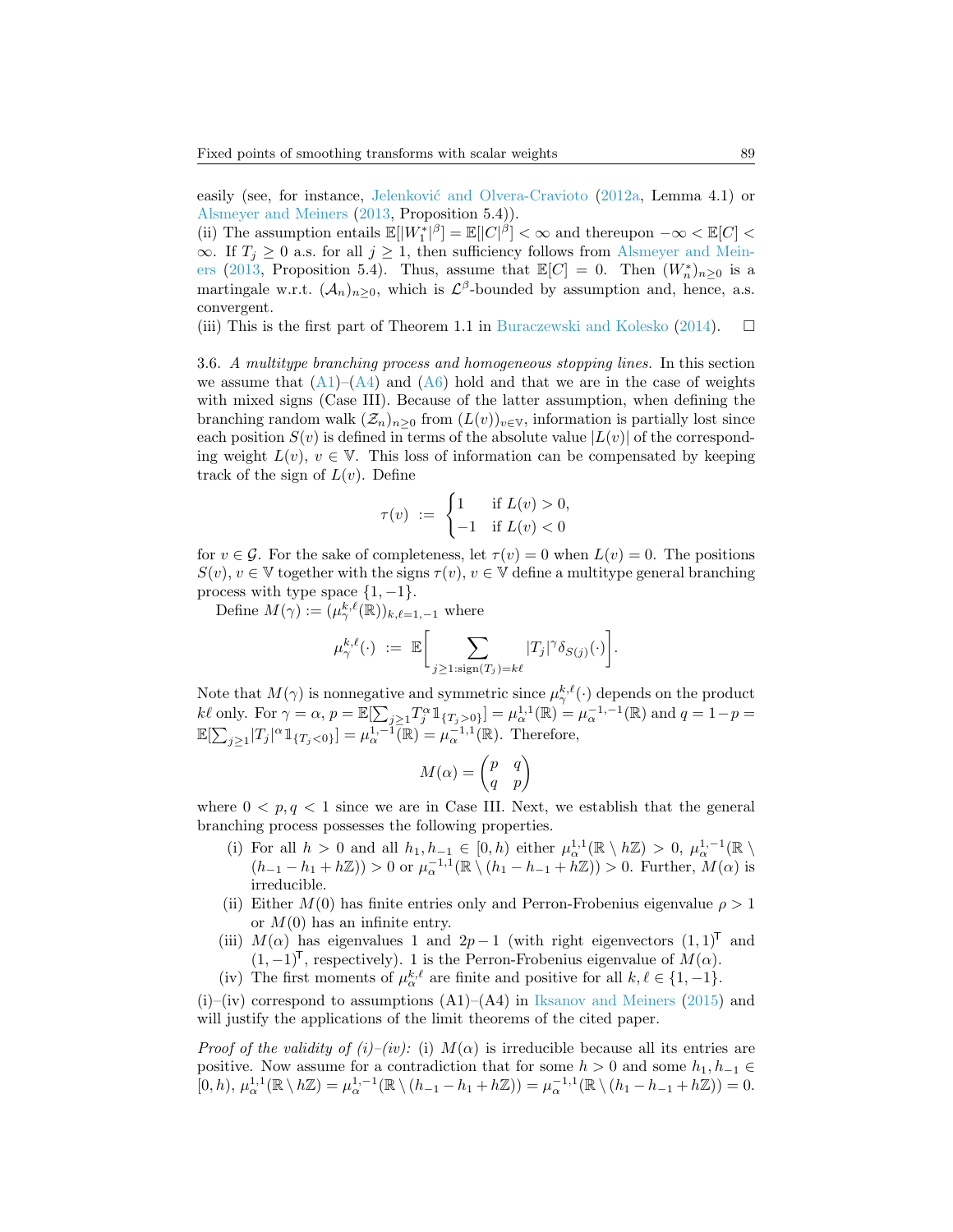Since  $\mu_{\alpha}^{1,-1} = \mu_{\alpha}^{-1,1}$  is nonzero, this implies  $(h_{-1} - h_1 + h\mathbb{Z}) \cap (h_1 - h_{-1} + h\mathbb{Z}) \neq \emptyset$ . Hence, there are  $m, n \in \mathbb{Z}$  such that  $h_{-1} - h_1 + hm = h_1 - h_{-1} + hn$ , equivalently, 2( $h$ <sub>−1</sub> −  $h$ <sub>1</sub>) =  $h(n-m)$ . Thus,  $h$ <sub>−1</sub> −  $h$ <sub>1</sub> belongs to the lattice  $\frac{h}{2}$  Z. This contradicts ([A1](#page-3-0)). While (iii) can be verified by elementary calculations, (ii) is an immediate consequence of (iii) for  $M(0)$  has strictly larger entries than  $M(\alpha)$  which has PerronFrobeniuseigenvalue 1. (iv) follows from  $(A4)$  $(A4)$  $(A4)$ .

Recall that  $\mathcal{T}_t = \{v \in \mathcal{G} : S(v) > t \text{ but } S(v|_k) \leq t \text{ for all } 0 \leq k < |v| \}, t \geq 0.$ 

<span id="page-21-2"></span>**Proposition 3.13.** *Assume that* ([A1](#page-3-0))*-*([A3](#page-3-1)) *and* ([A6](#page-4-3)) *hold and that we are in Case III, i.e.,*  $0 < p, q < 1$ *. Further, let*  $h : [0, \infty) \rightarrow (0, \infty)$  *be a càdlàg function such that*  $h(t) \leq Ct^{\gamma}$  *for all sufficiently large t and some*  $C > 0$ ,  $\gamma \geq 0$ *.* 

(a) *Suppose that* ([A4a](#page-4-0)) *holds and that*  $\mathbb{E}\left[\sum_{k=1}^{N} |T_k|^{\alpha} S(k)^{1+\gamma}\right] < \infty$ *. Then, for*  $\beta = \alpha$ ,  $j = 1, -1$ , any  $\varepsilon > 0$  and all sufficiently large *c*, the following *convergence in probability holds as*  $t \to \infty$  *on the survival set* 5

<span id="page-21-0"></span>
$$
\frac{\sum_{v \in \mathcal{T}_t: S(v) \le t+c, \tau(v)=j} e^{-\beta(S(v)-t)} h(S(v)-t)}{\sum_{v \in \mathcal{T}_t} e^{-\alpha(S(v)-t)} h(S(v)-t)} \to \frac{1}{2} - \varepsilon(c) \ge \frac{1}{2} - \varepsilon.
$$
 (3.20)

(b) *Suppose that* ([A4b\)](#page-4-1) *holds. Then the convergence in* ([3.20](#page-21-0)) *holds in the a.s. sense for all*  $\beta \geq \theta$  *(with*  $\theta$  *defined in*  $(A4b)$  $(A4b)$ *)* and sufficiently large c that *may depend on β.*

*If one chooses*  $c = \infty$  (*i.e., if one drops the condition*  $S(v) \leq t + c$ *), the result holds with*  $\varepsilon(\infty) = 0$ .

*Proof*: (a) and (b) can be deduced from general results on convergence of multitype branching processes, namely, Theorems 2.1 and 2.4 in [Iksanov and Meiners](#page-44-14) ([2015](#page-44-14)). The basic assumptions  $(A1)$ – $(A4)$  of the cited article are fulfilled for these coincide with  $(i)$ - $(iv)$  here. Assumption  $(A5)$  and Condition 2.2 in [Iksanov and](#page-44-14) [Meiners](#page-44-14) [\(2015](#page-44-14))correspond to  $(A4a)$  $(A4a)$  $(A4a)$  and  $(A4b)$  here, respectively. Further, for fixed $j \in \{1, -1\}$ , the numerator in ([3.20\)](#page-21-0) is  $Z^{\phi}(t) = \sum_{v \in \mathcal{G}} [\phi]_v(t - S(v))$  for

$$
\phi(t) = \sum_{k=1}^{N} e^{-\beta(S(k)-t)} h(S(k)-t) \mathbb{1}_{\{t < S(k) \le t+c, \tau(k) = \tau(\varnothing)j\}},
$$

while the denominator is of the form  $Z^{\psi}(t)$  with

$$
\psi(t) = \sum_{k=1}^{N} e^{-\alpha(S(k)-t)} h(S(k)-t) \mathbb{1}_{\{\tau(k)=\tau(\varnothing)j\}}.
$$

The verification of the remaining conditions of Theorems 2.1 and 2.4 in [Iksanov](#page-44-14) [and Meiners](#page-44-14) ([2015\)](#page-44-14) is routine and can be carried out as in the proof of Proposition 9.3 in [Alsmeyer et al.](#page-43-0) [\(2012](#page-43-0)).

The last statement follows from the same proof if one replaces *c* in the definition of *φ* by +*∞*.

The final result in this section is on the asymptotic behaviour of  $\sum_{v \in \mathcal{T}_t} L(v)$  in Case III when  $\alpha = 1$ :

<span id="page-21-3"></span>**Lemma 3.14.** *Assume that* [\(A1\)](#page-3-0) $-(A6)$  $-(A6)$  *hold, that*  $\alpha = 1$  *and that*  $0 < p, q < 1$ *. Then*

<span id="page-21-1"></span>
$$
t\sum_{v\in\mathcal{T}_t} L(v) \rightarrow 0 \quad as \ t\rightarrow\infty \ \text{in probability.} \tag{3.21}
$$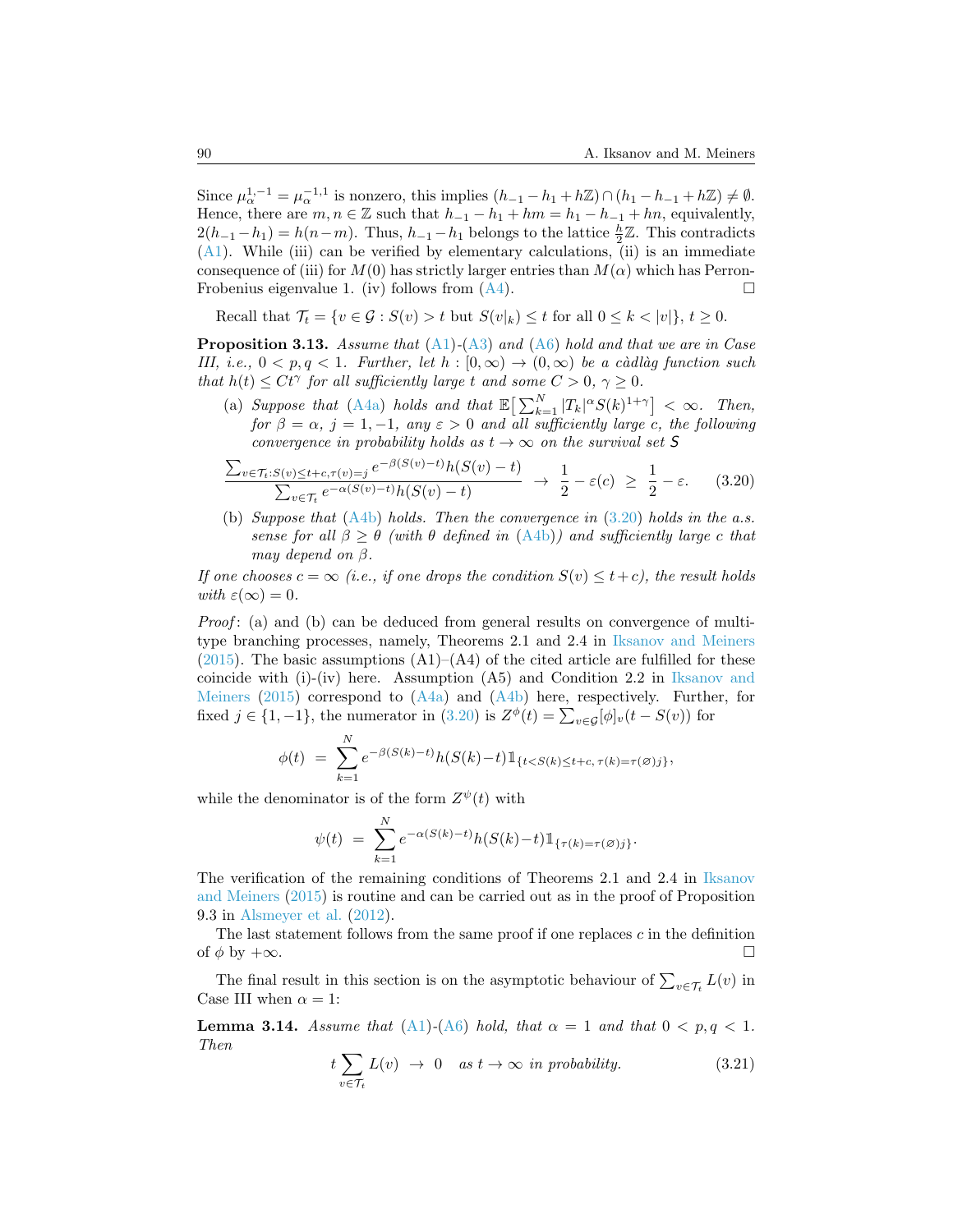*Proof*:We first explain how  $(3.21)$  $(3.21)$  follows from Theorem 2.14 in [Iksanov and Mein](#page-44-14)[ers](#page-44-14) [\(2015](#page-44-14)) and then check that the assumptions of the cited theorem are satisfied in the given situation.

Notice that, for  $t \ge 0$ ,  $\sum_{v \in \mathcal{T}_t} L(v) = e^{-t} Z^{\phi^1}(t) - e^{-t} Z^{\phi^{-1}}(t)$ , where

$$
Z^{\phi^j}(t) = \sum_{v \in \mathcal{G}} [\phi^j]_v(t - S(v)) \text{ and } \phi^j(t) = e^t \sum_{|v|=1} e^{-S(v)} 1\!\!1_{[0, S(v))}(t) 1\!\!1_{\{\tau(v) = \tau(\emptyset)j\}},
$$

*j*= 1, −1. Now ([3.21](#page-21-1)) is a consequence of

$$
t \left| \sum_{v \in \mathcal{T}_t} L(v) \right| = t \left| e^{-t} Z^{\phi^1}(t) - e^{-t} Z^{\phi^{-1}}(t) \right|
$$
  
 
$$
\leq t \left| e^{-t} Z^{\phi^1}(t) - \frac{W}{2} \right| + t \left| e^{-t} Z^{\phi^{-1}}(t) - \frac{W}{2} \right| \to 0
$$

in P-probability as  $t \to \infty$ , where the limit relation is guaranteed by Theorem 2.14 in [Iksanov and Meiners](#page-44-14) ([2015](#page-44-14)).

It remains to justify the application of Theorem 2.14 in [Iksanov and Meiners](#page-44-14) ([2015](#page-44-14)). The fact that assumptions  $(A1)$ – $(A4)$  of [Iksanov and Meiners](#page-44-14) [\(2015](#page-44-14)) hold has been verified at the beginning of the present subsection (see conditions (i)- (iv)). Our condition (A6) is the standing assumption in [Iksanov and Meiners](#page-44-14) ([2015\)](#page-44-14). Condition 2.8 of [Iksanov and Meiners](#page-44-14) [\(2015](#page-44-14)) follows from the last condition in  $(A5)$ , namely, $\mathbb{E}[h_3(W_1)] < \infty$  where  $W_1$  is as in ([2.17](#page-7-4)). Condition 2.9 is a consequence of the first condition in [\(A5\)](#page-4-2). (2.12) in [Iksanov and Meiners](#page-44-14) [\(2015](#page-44-14)) (with  $\delta = 1$ ) is the second condition of  $(A5)$ . In order to check that Condition 2.13 in [Iksanov](#page-44-14) [and Meiners](#page-44-14) [\(2015](#page-44-14)) holds, first notice that  $\mathbb{E}[\phi^j(s)] \leq e^t \mathbb{P}(S_1 > t)$  for all  $t \geq 0$  and *j* = 1, −1. Here, [\(A5\)](#page-4-2) implies that  $\mathbb{E}[S_1^2] < \infty$  and, therefore,

$$
t \int_t^{\infty} e^{-s} \mathbb{E}[\phi^j(s)] ds \leq \int_t^{\infty} s \mathbb{P}(S_1 > s) ds \to 0 \text{ as } t \to \infty.
$$

Similarly,

$$
t \sup_{s \ge t} e^{-s} \mathbb{E}[\phi^j(s)] \le t \mathbb{P}(S_1 > t) \to 0 \text{ as } t \to \infty.
$$

This implies validity of Condition 2.13.

Left with checking that (2.10) in [Iksanov and Meiners](#page-44-14) [\(2015\)](#page-44-14) holds, observe that  $e^{-t}Z^{\phi^j}(t) \le \sum_{v \in \mathcal{T}_t} e^{-S(v)} =: W(t)$  for  $j = 1, -1$ . Hence, it suffices to verify that

$$
\mathbb{E}\Big[h_2\Big(\sup_{t\geq 0} W(t)\Big)\Big] < \infty \tag{3.22}
$$

where  $h_n(x) = x(\log^+(x))^n \log^+(\log^+(x))$ ,  $n = 2, 3$ . To this end, we invoke Lemma 8.1 of [Alsmeyer and Kuhlbusch](#page-43-9) ([2010\)](#page-43-9) (which is an extension of an observation in [Biggins](#page-43-11) ([1979](#page-43-11))). The cited lemma gives that for any  $0 < a < 1$ , there is a finite constant  $C(a) > 0$  such that

$$
\mathbb{P}(W > at) \ \geq \ C(a) \mathbb{P}\Big(\sup_{s \geq 0} W(s) > t \Big) \quad \text{for all $t > 1$.}
$$

In view of this inequality and since  $h_2$  is regularly varying at  $+\infty$ , we conclude that for  $\mathbb{E}[h_2(\sup_{s>0} W(s))] < \infty$  to hold it is sufficient that  $\mathbb{E}[h_2(W)] < \infty$ . Now  $\mathbb{E}[h_3(W_1)] < \infty$  $\mathbb{E}[h_3(W_1)] < \infty$  $\mathbb{E}[h_3(W_1)] < \infty$  by ([A5\)](#page-4-2) which implies  $\mathbb{E}[h_2(W)] < \infty$  according to Proposition 4.2 in [Iksanov and Meiners](#page-44-14) ([2015](#page-44-14)).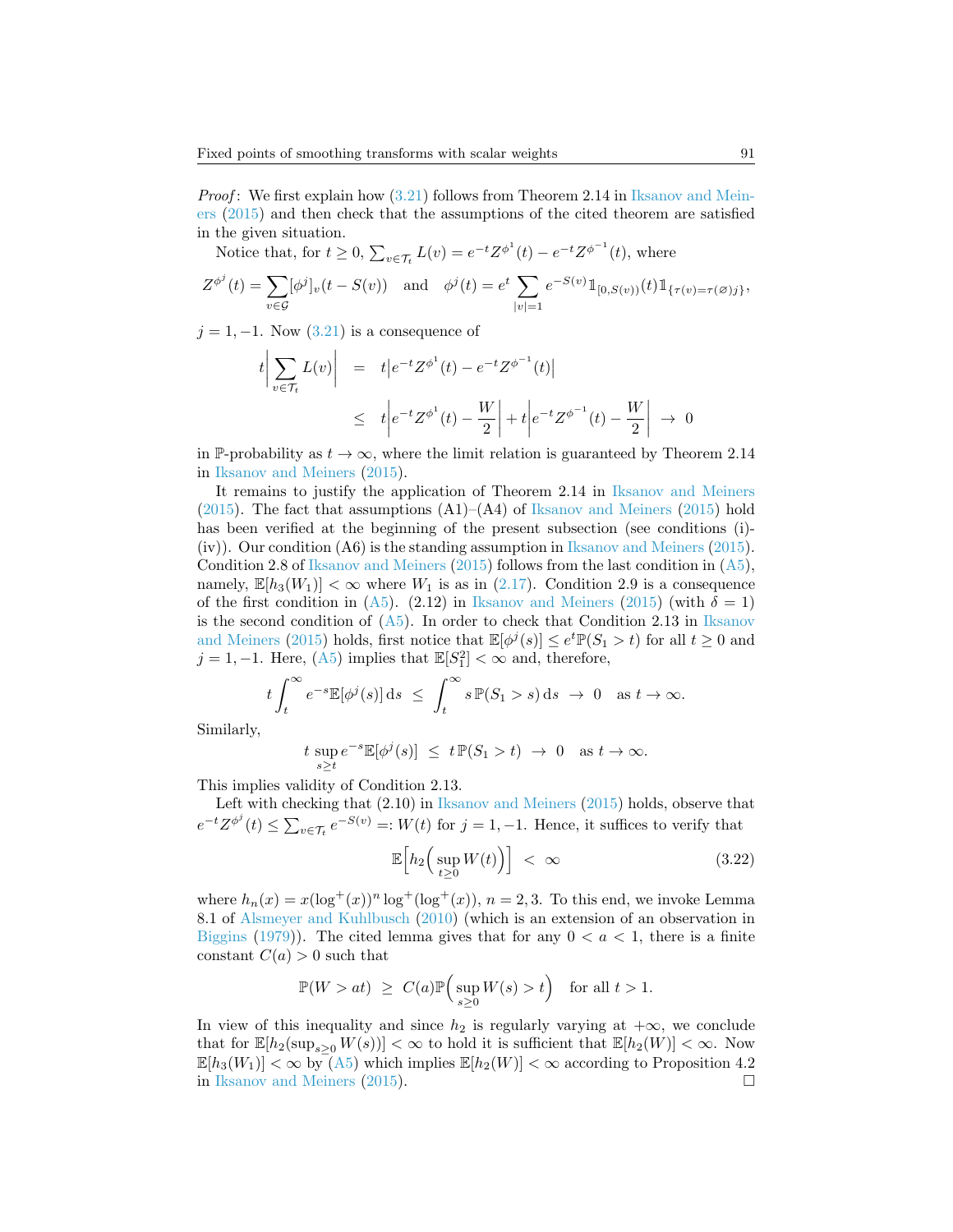#### <span id="page-23-2"></span>**4. Proofs of the main results**

# <span id="page-23-1"></span>4.1. *Proof of the direct part of Theorem [2.4.](#page-8-0)*

*Proof of Theorem [2.4](#page-8-0) (direct part):* We only give (a sketch of) the proof in the case  $\alpha = 1$  and  $\mathbb{G}(T) = \mathbb{R}_{>}$ . The other cases can be treated analogously. Let  $\phi$  be as in ([2.25](#page-9-2)), *i.e.*,

$$
\phi(\mathbf{t}) = \mathbb{E}\bigg[\exp\bigg(\mathrm{i}\langle \mathbf{W}^* + W\mathbf{a}, \mathbf{t}\rangle - W\bigg/\langle \mathbf{t}, \mathbf{s}\rangle \,|\, \sigma(\mathrm{d}s) - \mathrm{i}W\frac{2}{\pi}\int \langle \mathbf{t}, \mathbf{s}\rangle \log(\langle \mathbf{t}, \mathbf{s}\rangle \,|\, \sigma(\mathrm{d}\mathbf{s})\bigg)\bigg]
$$

for some  $\mathbf{a} \in \mathbb{R}^d$  and a finite measure  $\sigma$  on  $\mathbb{S}^{d-1}$  with  $\int s_k \sigma(\text{d}\mathbf{s}) = 0$  for  $k = 1, \ldots, d$ . Using $W^* = \sum_{j\geq 1} T_j[W^*]_j + C$  a.s. and  $W = \sum_{j\geq 1} T_j[W]_j$  a.s., see ([2.13](#page-6-3)) and  $(3.16)$  $(3.16)$  $(3.16)$ , we obtain

$$
i\langle \mathbf{W}^* + W\mathbf{a}, \mathbf{t} \rangle - W \int |\langle \mathbf{t}, \mathbf{s} \rangle| \sigma(\mathrm{d}s) - iW \frac{2}{\pi} \int \langle \mathbf{t}, \mathbf{s} \rangle \log(|\langle \mathbf{t}, \mathbf{s} \rangle|) \sigma(\mathrm{d}s)
$$
  
\n
$$
= i\langle \mathbf{C}, \mathbf{t} \rangle + i \sum_{j \ge 1} \langle [\mathbf{W}^*]_j + [W]_j \mathbf{a}, T_j \mathbf{t} \rangle
$$
  
\n
$$
- \sum_{j \ge 1} [W]_j \int |\langle T_j \mathbf{t}, \mathbf{s} \rangle| \sigma(\mathrm{d}s) - i \sum_{j \ge 1} [W]_j \frac{2}{\pi} \int \langle T_j \mathbf{t}, \mathbf{s} \rangle \log(|\langle \mathbf{t}, \mathbf{s} \rangle|) \sigma(\mathrm{d}s). \tag{4.1}
$$

Further, since  $\int s_k \sigma(\text{d}s) = 0$  for  $k = 1, \ldots, d$ , we have

<span id="page-23-3"></span>
$$
\int \langle T_j \mathbf{t}, \mathbf{s} \rangle \log(|\langle \mathbf{t}, \mathbf{s} \rangle|) \sigma(\mathrm{d}\mathbf{s}) = \int \langle T_j \mathbf{t}, \mathbf{s} \rangle \log(|\langle T_j \mathbf{t}, \mathbf{s} \rangle|) \sigma(\mathrm{d}\mathbf{s})
$$

forall  $j \ge 1$  with  $T_j > 0$ . Substituting this in ([4.1](#page-23-3)), passing to exponential functions, taking expectations on both sides and then using that the pairs  $([\mathbf{W}^*]_j, [W]_j)$ ,  $j \geq 1$  are i.i.d. copies of  $(\mathbf{W}^*, W)$  independent of  $(\mathbf{C}, T)$  one can check that  $\phi$  satisfies  $(2.19)$ .

#### <span id="page-23-0"></span>4.2. *Solving the functional equation in M.*

<span id="page-23-4"></span>**Theorem 4.1.** *Assume that* ([A1](#page-3-0))–([A4](#page-4-4)) *hold true and let*  $d = 1$ *. Let*  $f \in S(\mathcal{M})$ *and denote the limit of the corresponding multiplicative martingale by M. Then there are constants*  $c_1, c_{-1} \geq 0$  *such that* 

<span id="page-23-5"></span>
$$
M(t) = \begin{cases} \exp(-Wc_1t^{\alpha}) & \text{for } t \ge 0, \\ \exp(-Wc_{-1}|t|^{\alpha}) & \text{for } t \le 0 \end{cases}
$$
 (4.2)

*Furthermore, if*  $\mathbb{G}(T) = \mathbb{R}^*$ *, then*  $c_1 = c_{-1}$ *.* 

We first prove Theorem [4.1](#page-23-4) in Cases I and II (see  $(2.4)$ ). Case III needs some preparatory work and will be settled at the end of this section.

*Proof of Theorem [4.1:](#page-23-4)* Case I: The statement is a consequence of Theorem 8.3 in [Alsmeyer et al.](#page-43-0) ([2012](#page-43-0)).

Case II: For  $f \in \mathcal{S}(\mathcal{M})$ , iteration of [\(2.33](#page-11-0)) in terms of the weighted branching model gives

$$
f(t) = \mathbb{E}\bigg[\prod_{|v|=2} f(L(v)t)\bigg], \qquad t \in \mathbb{R}.\tag{4.3}
$$

By Lemma [3.2](#page-13-1), $(L(v))_{|v|=2}$  satisfies ([A1](#page-3-0))–([A4](#page-4-4)). Further, the endogenous fixed point *W* is (by uniqueness) the endogenous fixed point for  $(|L(v)|^{\alpha})_{|v|=2}$ . Since in Case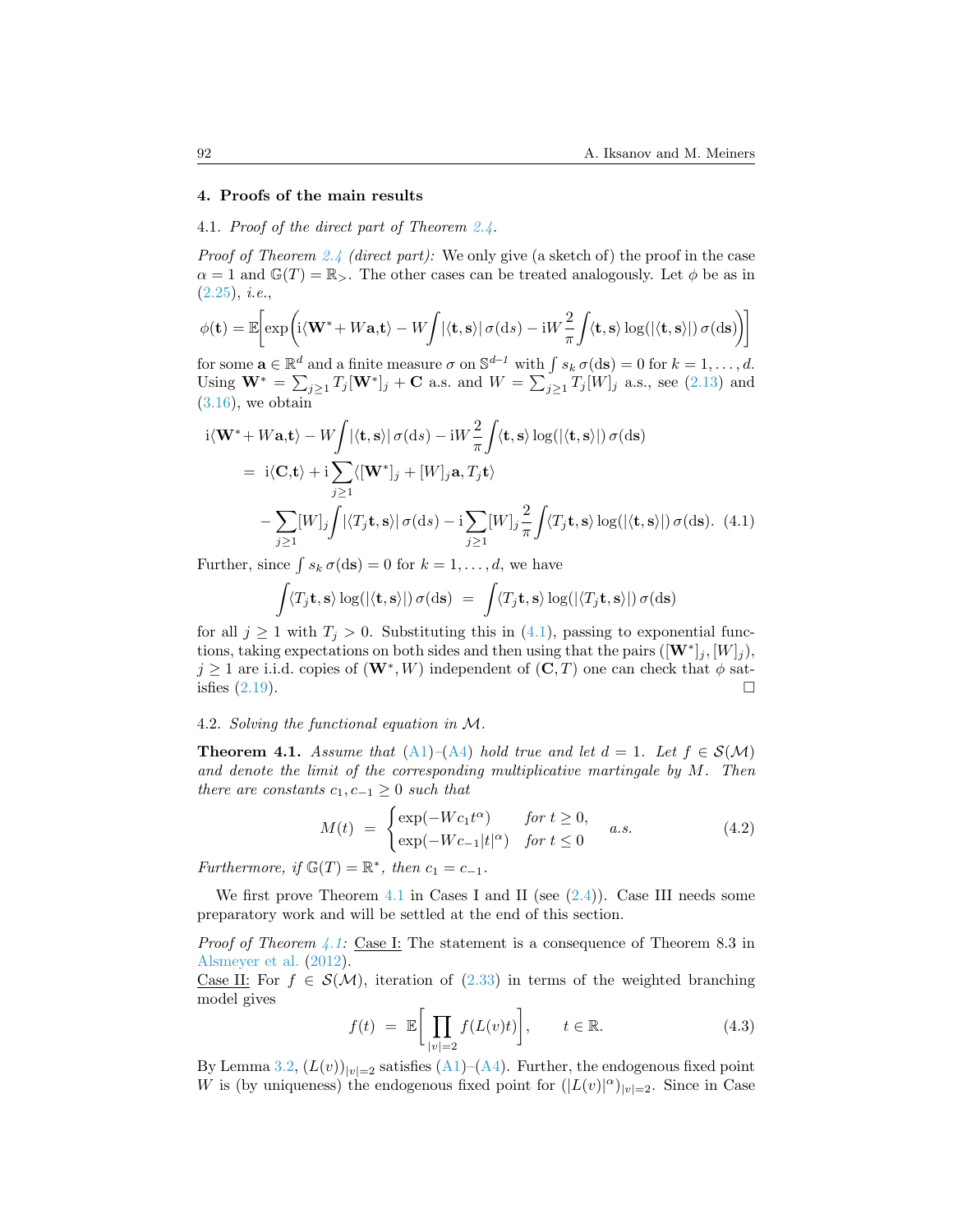II all *T*<sub>*j*</sub>, *j* ∈ N are a.s. nonpositive, all *L*(*v*),  $|v| = 2$  are a.s. nonnegative. This allowsus to invoke the conclusion of the already settled Case I to infer that  $(4.2)$  $(4.2)$  $(4.2)$ holds with constants  $c_1, c_{-1} \geq 0$ . Using [\(3.6\)](#page-14-2) for  $n = 1$  and  $t > 0$  we get

$$
\exp(-Wc_1t^{\alpha}) = M(t) = \prod_{j\geq 1} [M]_j(T_jt) = \prod_{j\geq 1} \exp(-[W]_jc_{-1}|T_jt|^{\alpha})
$$

$$
= \exp\left(-c_{-1}\sum_{j\geq 1}|T_j|^{\alpha}[W]_jt^{\alpha}\right) = \exp(-Wc_{-1}t^{\alpha}) \text{ a.s.}
$$
In particular,  $c_1 = c_{-1}$ .

Assuming that Case III prevails, *i.e.*, 0 *< p, q <* 1, we prove four lemmas. While Lemmas [4.2](#page-24-0) and [4.5](#page-26-0) are principal and will be used in the proof of (the remaining part of) Theorem [4.1](#page-23-4), Lemmas [4.3](#page-24-1) and [4.4](#page-25-0) are auxiliary and will be used in the proof of Lemma [4.5](#page-26-0).

<span id="page-24-0"></span>**Lemma 4.2.** Let  $f \in \mathcal{S}(\mathcal{M})$ . If  $f(t) = 1$  for some  $t \neq 0$ , then  $f(u) = 1$  for all  $u \in \mathbb{R}$ .

*Proof*: Let  $t \neq 0$  with  $f(t) = 1$ , w.l.o.g.  $t > 0$ . We have

$$
1 = f(t) = \mathbb{E}\bigg[\prod_{j\geq 1} f(T_j t)\bigg].
$$

Since all factors on the right-hand side of this equation are bounded from above by 1, they must all equal 1 a.s. In particular, since  $\mathbb{P}(T_j < 0) > 0$  for some *j* (see Proposition [3.7\(](#page-16-0)e)), there is some  $t' < 0$  with  $f(t') = 1$ . Let  $s := \min\{t, |t'|\}$ . Then, since *f* is nondecreasing on  $(-\infty, 0]$  and nonincreasing on  $[0, \infty)$ , we have  $f(u) = 1$ for all  $|u| \leq s$ . Now pick an arbitrary  $u \in \mathbb{R}$ ,  $|u| > s$  and let  $\tau := \inf\{n \geq 1$ :  $\sup_{|v|=n} |L(v)u| \leq s$ . Then  $\tau < \infty$  a.s. by Lemma [3.1](#page-13-2). Since  $(\prod_{|v|=n} f(L(v)u))_{n\geq 0}$ is a bounded martingale, the optional stopping theorem gives

$$
f(u) = \mathbb{E}\bigg[\prod_{|v|=\tau} f(L(v)u)\bigg] = 1.
$$

This completes the proof since *u* was arbitrary with  $|u| > s$ .

Recall that 
$$
D(t) := t^{-1}(1 - \varphi(t))
$$
 and define  $D_{\alpha}(t) := \frac{1 - f(t)}{|t|^{\alpha}}$  for  $t \neq 0$  and

$$
K_1 := \liminf_{t \to \infty} \frac{D_{\alpha}(e^{-t}) \vee D_{\alpha}(-e^{-t})}{D(e^{-\alpha t})}, \text{ and } K_u^{\pm} := \limsup_{t \to \infty} \frac{D_{\alpha}(\pm e^{-t})}{D(e^{-\alpha t})}.
$$

Further, put  $K_u := K_u^+ \vee K_u^-$ .

<span id="page-24-1"></span>**Lemma 4.3.** *Assume that* [\(A1](#page-3-0)) $-(A4)$  $-(A4)$  $-(A4)$  *and* ([A6](#page-4-3)) *hold, and let*  $f \in S(\mathcal{M})$  *with*  $f(t) < 1$  *for some (hence all)*  $t \neq 0$ *. Then* 

$$
0 < K_1 \leq K_\mathbf{u} < \infty.
$$

*Proof of Lemma*  $\angle 4.3$ : The proof of this lemma is an extension of the proof of Lemma 11.5 in [Alsmeyer et al.](#page-43-0) ([2012\)](#page-43-0). Though the basic idea is identical, modifications are needed at several places.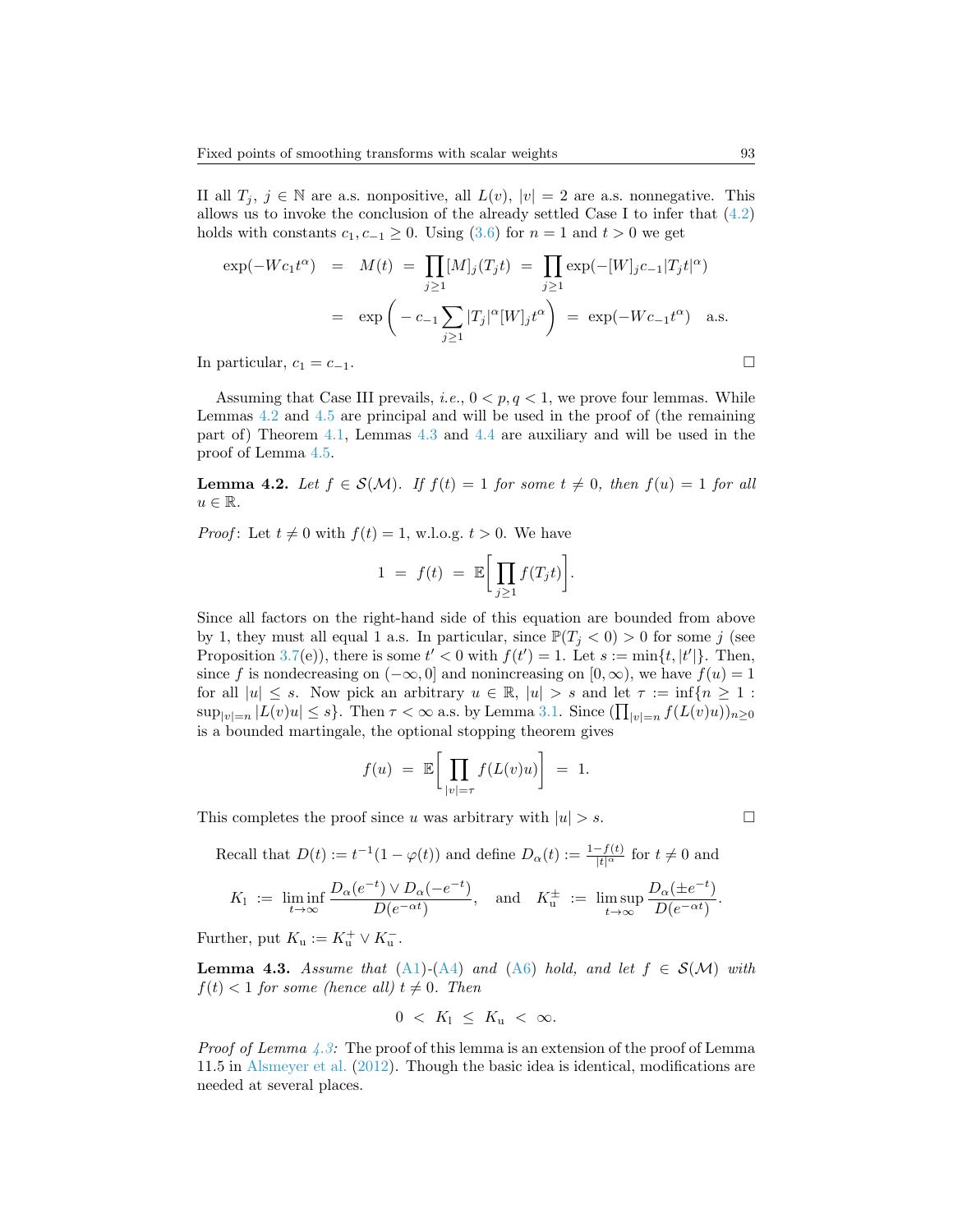Due to the convexity of  $\varphi$ , *D* is nonincreasing, and therefore

$$
\sum_{v \in \mathcal{T}_t: \tau(v) = j} e^{-\alpha S(v)} D(e^{-\alpha S(v)}) \mathbb{1}_{\{S(v) \le t + c\}}
$$
\n
$$
\ge \frac{\sum_{v \in \mathcal{T}_t: \tau(v) = j} e^{-\alpha S(v)} \mathbb{1}_{\{S(v) - t \le c\}}}{\sum_{v \in \mathcal{T}_t} e^{-\alpha S(v)}} D(e^{-\alpha t}) \sum_{v \in \mathcal{T}_t} e^{-\alpha S(v)}
$$

for  $j = 1, -1$ . By Proposition [3.13](#page-21-2) with  $h = 1$ , the ratio tends to something  $\geq \frac{1}{2} - \varepsilon$ in probability on S for given  $\varepsilon > 0$  when *c* is chosen sufficiently large. The second convergesto  $W$  a.s. on  $S$  by  $(3.18)$  $(3.18)$ . Further,

$$
\sum_{v \in \mathcal{T}_t} e^{-\alpha S(v)} D_{\alpha}(L(v)) \geq \sum_{v \in \mathcal{T}_t : \tau(v) = j} e^{-\alpha S(v)} D_{\alpha}(je^{-S(v)}) \mathbb{1}_{\{S(v) \leq t + c\}} \n\geq e^{-\alpha c} D_{\alpha}(je^{-(t+c)}) \sum_{v \in \mathcal{T}_t : \tau(v) = j} e^{-\alpha S(v)} \mathbb{1}_{\{S(v) \leq t + c\}} \n\geq e^{-\alpha c} \frac{D_{\alpha}(je^{-(t+c)})}{D(e^{-\alpha(t+c)})} \sum_{v \in \mathcal{T}_t : \tau(v) = j} e^{-\alpha S(v)} D(e^{-\alpha S(v)}) \mathbb{1}_{\{S(v) \leq t + c\}}.
$$

For  $j = 1$ , passing to the limit  $t \to \infty$  along an appropriate subsequence gives

$$
-\log(M(1)) \ge e^{-\alpha c} K_{\mathrm{u}}^+\left(\frac{1}{2} - \varepsilon\right) W \quad \text{a.s.}
$$

wherethe convergence of the left-hand side follows from taking logarithms in  $(3.10)$  $(3.10)$ , *cf.* [Alsmeyer et al.](#page-43-0) ([2012,](#page-43-0) Lemma 8.7(c)). Now one can argue literally as in the proof of Lemma 11.5 in [Alsmeyer et al.](#page-43-0) ([2012\)](#page-43-0) to conclude that  $K_u^+ < \infty$ .  $K_u^ < \infty$ follows by choosing  $j = -1$  in the argument above.

In order to conclude that  $K_1 > 0$ , we derive an upper bound for  $− log(M(1))$ 

$$
\sum_{v \in \mathcal{T}_t} e^{-\alpha S(v)} D_{\alpha}(L(v)) \le e^{\alpha c} (D_{\alpha}(e^{-t}) \vee D_{\alpha}(-e^{-t})) \sum_{v \in \mathcal{T}_t} e^{-\alpha S(v)} \mathbb{1}_{\{S(v) \le t + c\}}
$$
  
+ 
$$
\sum_{v \in \mathcal{T}_t} e^{-\alpha S(v)} D_{\alpha}(L(v)) \mathbb{1}_{\{S(v) > t + c\}}
$$
  

$$
\le e^{\alpha c} \frac{D_{\alpha}(e^{-t}) \vee D_{\alpha}(-e^{-t})}{D(e^{-\alpha t})} \sum_{v \in \mathcal{T}_t} e^{-\alpha S(v)} D(e^{-\alpha S(v)}) \mathbb{1}_{\{S(v) \le t + c\}}
$$
  
+ 
$$
\sum_{v \in \mathcal{T}_t} e^{-\alpha S(v)} D_{\alpha}(L(v)) \mathbb{1}_{\{S(v) > t + c\}}.
$$

Now letting  $t \to \infty$  along an appropriate subsequence and using Proposition [3.13,](#page-21-2) we obtain that

$$
-\log(M(1)) \le e^{\alpha c} K_1 W + K_u \varepsilon W.
$$

Hence,  $K_1 = 0$  would imply  $M(1) = 1$  a.s., in particular,  $f(1) = \mathbb{E}[M(1)] = 1$  which is a contradiction by Lemma [4.2.](#page-24-0)  $\Box$ 

<span id="page-25-0"></span>**Lemma 4.4.** *Suppose that*  $(A1)$ – $(A4)$  *and*  $(A6)$  *hold, and let*  $f \in S(\mathcal{M})$  *with*  $f(t) < 1$  *for some*  $t \neq 0$ *. Let*  $(t'_n)_{n \geq 1}$  *be a sequence of non-zero reals tending to* 0*. Then there are a subsequence*  $(t'_{n_k})_{k\geq 1}$  *and a function*  $g: [-1,1] \rightarrow [0,\infty)$  *which is*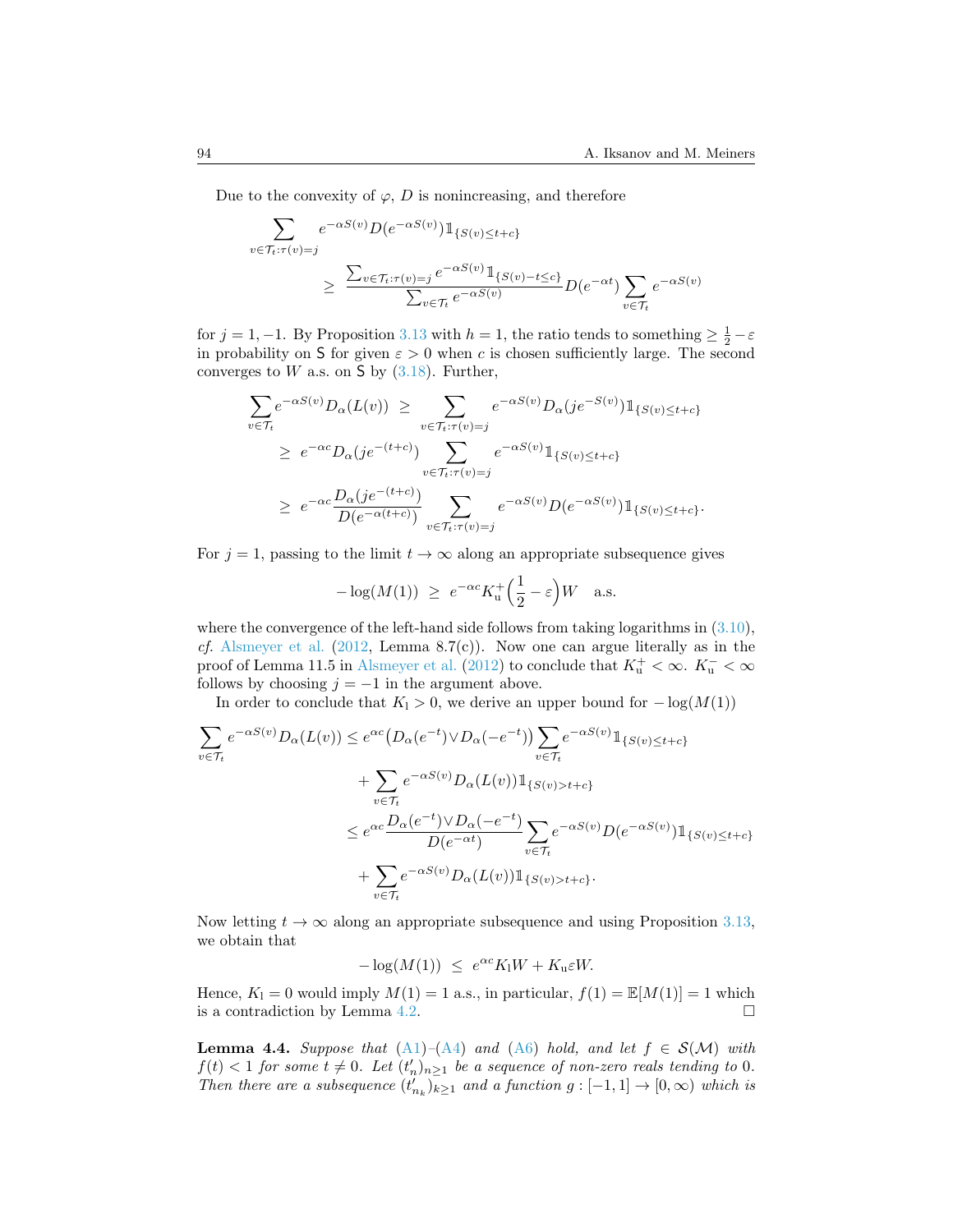*decreasing on*  $[-1,0]$ *, increasing on*  $[0,1]$ *, and satisfies*  $g(0) = 0$  *and*  $g(1) = 1$  *such that*

<span id="page-26-1"></span>
$$
\frac{1 - f(zt_k)}{1 - f(t_k)} \xrightarrow[k \to \infty]{} g(z) \quad \text{for all } z \in [-1, 1]
$$
\n
$$
(4.4)
$$

where  $(t_k)_{k\geq 1} = (t'_{n_k})_{k\geq 1}$  or  $(t_k)_{k\geq 1} = (-t'_{n_k})_{k\geq 1}$ . The sequence  $(t_k)_{k\geq 1}$  can be *chosen such that*

<span id="page-26-2"></span>
$$
\liminf_{k \to \infty} \left( 1 - f(t_k) \right) / \left( 1 - \varphi(|t_k|^\alpha) \right) \ge K_1 > 0 \tag{4.5}
$$

*with*  $\varphi$  *as defined in Proposition [2.2](#page-7-0)(a).* 

*Proof*: From Lemma [4.2](#page-24-0) we infer that  $1 - f(t) > 0$  for all  $t \neq 0$ . Thus, the ratio in([4.4](#page-26-1)) is well-defined. Recalling that  $f(t)$  is nonincreasing for  $t \geq 0$  and nondecreasing for  $t < 0$  we conclude that, for  $z \in [0,1]$ ,  $(1-f(zt))/(1-f(t)) \leq 1$ , while for  $z \in [-1,0], (1-f(zt))/(1-f(t)) \leq (1-f(-t))/(1-f(t)).$  The problem here is that at this point we do not know whether the latter ratio is bounded as  $t \to 0$ . However, according to Lemma [4.3](#page-24-1)

$$
\liminf_{n \to \infty} \frac{(1 - f(t'_n)) \vee (1 - f(-t'_n))}{1 - \varphi(|t'_n|^\alpha)} \ge K_1 > 0.
$$

Hence, there is a subsequence of either  $(t'_n)_{n\geq 1}$  or  $(-t'_n)_{n\geq 1}$  which, for convenience, we again denote by  $(t'_n)_{n\geq 1}$  such that

$$
\liminf_{n \to \infty} \frac{1 - f(t'_n)}{1 - \varphi(|t'_n|^\alpha)} \ge K_1 > 0.
$$

Another appeal to Lemma [4.3](#page-24-1) gives

$$
\limsup_{n \to \infty} \frac{1 - f(-t'_n)}{1 - f(t'_n)} = \limsup_{n \to \infty} \frac{1 - f(-t'_n)}{1 - \varphi(|t'_n|^\alpha)} \frac{1 - \varphi(|t'_n|^\alpha)}{1 - f(t'_n)} \le \frac{K_u}{K_1} < \infty.
$$

Hence, the selection principle enables us to choose a subsequence  $(t_n)_{n\geq 1}$  of  $(t'_n)_{n\geq 1}$ along which convergence in  $(4.4)$  holds for each  $z \in [-1,1]$  (details of the selection argument can be found in [Alsmeyer et al.](#page-43-0) [\(2012](#page-43-0), Lemma 11.2)). The resulting limit *g*satisfies  $g(0) = 0$  and  $g(1) = 1$ . From the construction, it is clear that ([4.5](#page-26-2))  $\Box$ holds.

<span id="page-26-0"></span>**Lemma 4.5.** *Suppose that*  $(A1)$  $(A1)$  $(A1)$ – $(A4)$  $(A4)$  $(A4)$  *hold and let*  $f \in S(\mathcal{M})$  *with*  $f(t) < 1$  *for some*  $t \neq 0$ *. Then* 

<span id="page-26-4"></span>
$$
\lim_{t \to 0} \frac{1 - f(zt)}{1 - f(t)} = |z|^{\alpha} \quad \text{for all } z \in \mathbb{R}.
$$
 (4.6)

*Proof*:Taking expectations in ([3.9](#page-14-5)) for  $u = 0$  reveals that  $f \in \mathcal{S}(\mathcal{M})$  satisfies ([2.33](#page-11-0)) with *T* replaced by  $T^> = (L(v))_{v \in \mathcal{G}_1^>}$ . Furthermore, Proposition [3.7](#page-16-0) ensures that the validity of  $(A1)-(A4)$  $(A1)-(A4)$  $(A1)-(A4)$  for *T* carries over to  $T^>$  with the same characteristic exponent *α*. Since  $|L(v)| < 1$  a.s. for all  $v \in \mathcal{G}_1^>$  we can and do assume until the endof proof that assumptions  $(A1)-(A4)$  $(A1)-(A4)$  $(A1)-(A4)$  $(A1)-(A4)$  and  $(A6)$  hold.

As in [Alsmeyer et al.](#page-43-0) ([2012\)](#page-43-0); [Biggins and Kyprianou](#page-43-3) [\(1997](#page-43-3)); [Iksanov](#page-44-2) ([2004\)](#page-44-2), the basicequation is the following rearrangement of  $(2.33)$  $(2.33)$  $(2.33)$ 

<span id="page-26-3"></span>
$$
\frac{1 - f(zt_n)}{|z|^\alpha (1 - f(t_n))} = \mathbb{E} \bigg[ \sum_{j \ge 1} |T_j|^\alpha \frac{1 - f(zT_j t_n)}{|zT_j|^\alpha (1 - f(t_n))} \prod_{k < j} f(zT_k t_n) \bigg] \tag{4.7}
$$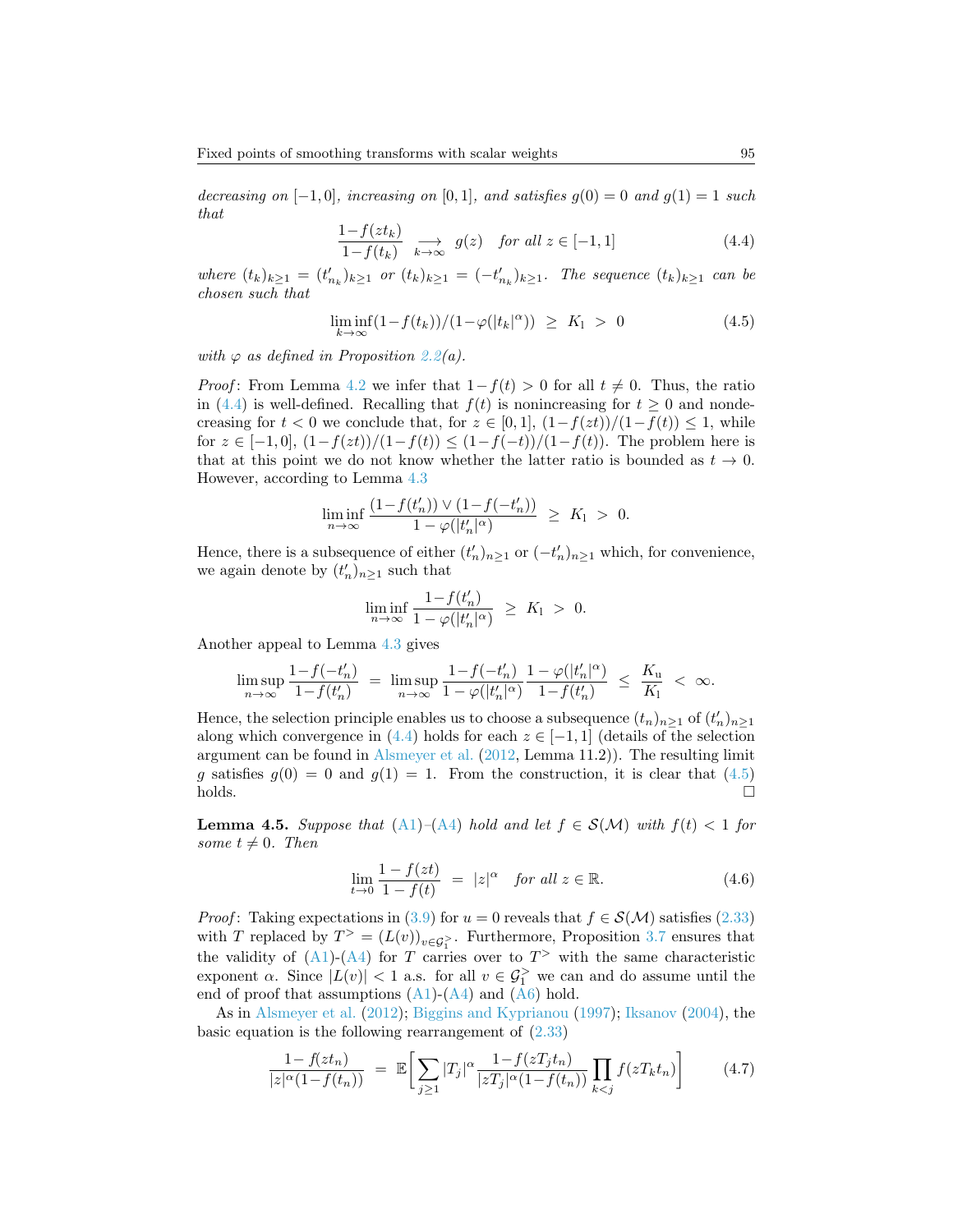for  $z \in [-1,1]$  and  $(t_n)_{n>1}$  as in Lemma [4.4](#page-25-0). The idea is to take the limit as  $n \to \infty$ and then interchange limit and expectation. To justify the interchange, we use the dominated convergence theorem. To this end, we need to bound the ratios

$$
|T_j|^{\alpha} \frac{1 - f(zT_j t_n)}{|zT_j|^{\alpha} (1 - f(t_n))} = |T_j|^{\alpha} \frac{1 - f(zT_j t_n)}{1 - \varphi(|zT_j t_n|^{\alpha})} \frac{1 - \varphi(|zT_j t_n|^{\alpha})}{|zT_j|^{\alpha} (1 - \varphi(|t_n|^{\alpha}))} \frac{1 - \varphi(|t_n|^{\alpha})}{1 - f(t_n)}.
$$
\n(4.8)

By Lemma [4.3,](#page-24-1) for all sufficiently large *n*,

$$
\frac{1 - f(zT_j t_n)}{1 - \varphi(|zT_j t_n|^\alpha)} \le K_u + 1 \quad \text{for all } j \ge 1 \text{ and } z \in [-1, 1] \text{ a.s.}
$$

Since  $(t_n)_{n\geq 1}$  is chosen such that  $(4.5)$  holds, for all sufficiently large *n*,

<span id="page-27-0"></span>
$$
\frac{1-\varphi(|t_n|^\alpha)}{1-f(t_n)} \ \leq \ K_1^{-1} + 1.
$$

Finally, when  $(A4a)$  holds, then  $D(t) = t^{-1}(1 - \varphi(t)) \to 1$  as  $t \to \infty$ . This implies that the second ratio on the right-hand side of  $(4.8)$  remains bounded uniformly in*z* for all  $j \ge 1$  a.s. as  $n \to \infty$ . If ([A4b\)](#page-4-1) holds,  $D(t)$  is slowly varying at 0 and, using a Potter bound [Bingham et al.](#page-44-15)  $(1989,$  $(1989,$  Theorem 1.5.6(a)), one infers that, for an appropriate constant  $K > 0$  and all sufficiently large *n*,

$$
\frac{1-\varphi(|zT_jt_n|^\alpha)}{|zT_j|^\alpha(1-\varphi(|t_n|^\alpha))}\;=\;\frac{D(|zT_jt_n|^\alpha)}{D(|t_n|^\alpha)}\;\leq\; K|zT_j|^{\theta-\alpha}\quad\text{for all }j\geq 1,\;z\in[-1,1]\text{ a.s.}
$$

where $\theta$  comes from  $(A4b)$  $(A4b)$ . Consequently, the dominated convergence theorem applies and letting  $n \to \infty$  in [\(4.7\)](#page-26-3) gives

$$
g(z)/|z|^{\alpha} = \mathbb{E}\bigg[\sum_{j\geq 1} |T_j|^{\alpha} \frac{g(zT_j)}{|zT_j|^{\alpha}}\bigg], \qquad z \in [-1, 1]
$$

with *g* defined in [\(4.4\)](#page-26-1). For  $x \ge 0$ , define  $h_1(x) := e^{\alpha x} g(e^{-x})$  and  $h_{-1}(x) :=$  $e^{\alpha x}g(-e^{-x})$ . *h*<sub>1</sub> and *h*<sub>−1</sub> satisfy the following system of Choquet-Deny type functional equations

$$
h_1(x) = \int h_1(x+y)\mu_\alpha^+(dy) + \int h_{-1}(x+y)\,\mu_\alpha^-(dy), \quad x \ge 0, \quad (4.9)
$$

<span id="page-27-1"></span>
$$
h_{-1}(x) = \int h_{-1}(x+y)\mu_{\alpha}^{+}(dy) + \int h_{1}(x+y)\mu_{\alpha}^{-}(dy), \quad x \ge 0, \quad (4.10)
$$

where

$$
\mu_{\alpha}^{\pm}(B) = \mathbb{E}\bigg[\sum_{j\geq 1} \mathbb{1}_{\{\pm T_j > 0\}} |T_j|^{\alpha} \mathbb{1}_{\{S(j)\in B\}}\bigg], \quad B \subseteq [0, \infty) \text{ Borel.}
$$

By [\(A6\)](#page-4-3),  $\mu_{\alpha}^{+}$  and  $\mu_{\alpha}^{-}$  are concentrated on  $\mathbb{R}_{>}$  and  $\mu_{\alpha}^{+}(\mathbb{R}_{>}) + \mu_{\alpha}^{-}(\mathbb{R}_{>}) = 1$ . By Lemma [4.4,](#page-25-0) *g* is bounded and, hence,  $h_1$  and  $h_{-1}$  are locally bounded on [0, $\infty$ ). Now use that  $1 = h_1(0)$  in [\(4.9](#page-27-1)) to obtain that  $h_j(y_0) \geq 1$  for some  $j \in \{1, -1\}$  and some  $y_0 > 0$ . Then, since g is nonincreasing on  $[-1, 0]$  and nondecreasing on  $[0, 1]$ ,  $h_j(y) > 0$  for all  $y \in [0, y_0]$ .

The desired conclusions can be drawn from [Ramachandran et al.](#page-45-13) [\(1988](#page-45-13), Theorem 1), but it requires less additional arguments to invoke the general Corollary 4.2.3 in [Rao and Shanbhag](#page-45-14) [\(1994](#page-45-14)). Unfortunately, we do not know at this point that the functions  $h_j$ ,  $j = 1, -1$  are continuous which is one of the assumptions of Chapter 4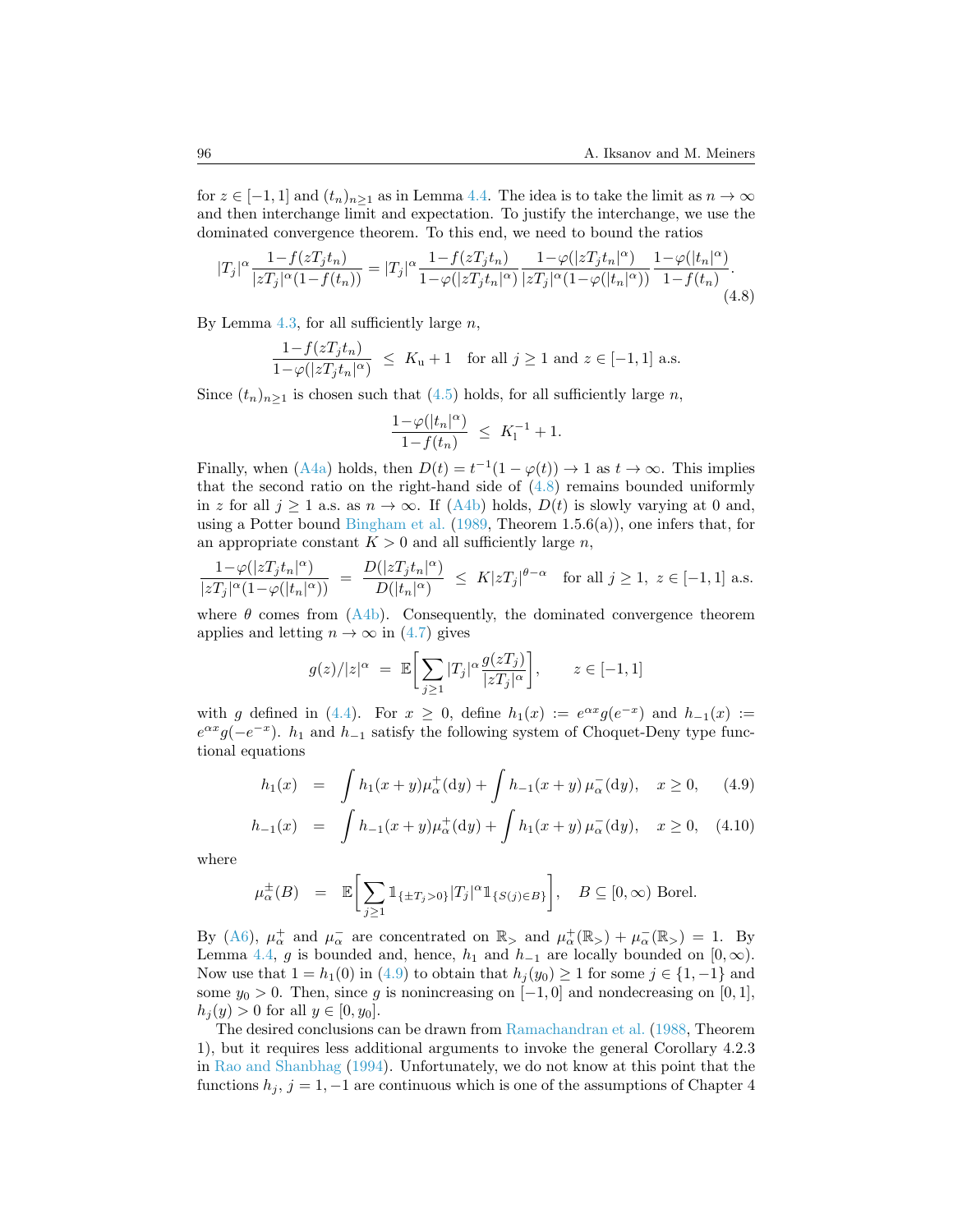in [Rao and Shanbhag](#page-45-14) ([1994\)](#page-45-14). On the other hand, as pointed out right after (3.1.1) in [Rao and Shanbhag](#page-45-14) ([1994\)](#page-45-14), this problem can be overcome by considering

$$
H_j^{(k)}(x) = k \int_0^{1/k} h_j(x+y) \, dy, \qquad j = -1, 1, \ k \in \mathbb{N}.
$$

Since the  $h_j$  are nonnegative, so are the  $H_j^{(k)}$ . Further, since one of the  $h_j$  are strictly positive on  $[0, y_0]$ , the corresponding  $H_j^{(k)}$  is strictly positive on  $[0, y_0)$  as well. Local boundedness of the  $h_j$  implies continuity of the  $H_j^{(k)}$ . For fixed  $k \in \mathbb{N}$ and $j = 1, -1$ , using the definition of  $H_j^{(k)}$ , ([4.9](#page-27-1)) or ([4.10](#page-27-1)), respectively, and Fubini's theorem, one can conclude that

$$
H_j^{(k)}(x) \;=\; \int H_j^{(k)}(x+y)\mu^+_{\alpha}(\mathrm{d}y) + \int H_{-j}^{(k)}(x+y)\mu^-_{\alpha}(\mathrm{d}y).
$$

Thus,for fixed *k*,  $H_1^{(k)}$  and  $H_{-1}^{(k)}$  satisfy the same system of equations ([4.9](#page-27-1)) and ([4.10](#page-27-1)). From Corollary 4.2.3 in [Rao and Shanbhag](#page-45-14) ([1994](#page-45-14)) we now infer that there are product-measurable processes  $(\xi_i(x))_{x>0}, j = 1, -1$  with

- (i)  $H_j^{(k)}(x) = H_j^{(k)}(0) \mathbb{E}[\xi_j(x)] < \infty, x \ge 0;$
- (ii)  $\xi_j(x+y) = \xi_j(x)\xi_j(y)$  for all  $x, y \ge 0$ ;
- (iii)  $\int \xi_j(x) \mu_\alpha(dx) = 1$  (pathwise).

(ii) together with the product-measurability of  $\xi_j$  implies that  $\xi_j(x) = e^{\alpha_j x}$  for all  $x \geq 0$  for some random variable  $\alpha_j$ . Then condition (iii) becomes  $\int e^{\alpha_j x} \mu_\alpha(dx) = 1$ (pathwise) which can be rewritten as  $\varphi_{\mu}(\alpha_j) = 0$  (pathwise) for the Laplace transform  $\varphi_{\mu_{\alpha}}$  of  $\mu_{\alpha}$ . By [\(A6\)](#page-4-3),  $\varphi_{\mu_{\alpha}}$  is strictly decreasing and hence  $\alpha_j = 0$  (pathwise). From (i) we therefore conclude  $H_j^{(k)}(x) = H_j^{(k)}(0), j = 1, -1$ . Since  $h_j$  is locally bounded and has only countably many discontinuities,  $H_j^{(k)}(x) \to h_j(x)$  for (Lebesgue-)almost all *x* in  $[0, \infty)$ . From the fact that the  $H_j^{(k)}$  are constant, we infer that the  $h_j$  are constant (Lebesgue-)a.e. This in combination with the fact that  $e^{-\alpha x}h_j(x) = g(j e^{-x})$  is monotone implies that  $h_j$  is constant on  $(0, \infty)$ ,  $h_j(x) = c_j$  $f(x) = \int_0^x f(x) \, dx \leq 0$ , say,  $j = 1, -1$ . From  $H_j^{(k)} > 0$  on  $[0, y)$  for some *y* we further conclude  $c_j$  > 0,  $j = 1, -1$ . Now [\(4.9\)](#page-27-1) for  $x > 0$  can be rewritten as  $c_1 = pc_1 + qc_{-1}$ . Since  $0 < p, q < 1$  by assumption, we conclude  $c_{-1} = c_1 = c$ . Finally, [\(4.9\)](#page-27-1) for  $x = 0$ yields  $1 = c$ .

By now we have shown that for any sequence  $(t'_n)_{n\geq 0}$  in  $\mathbb{R}\setminus\{0\}$  with  $t'_n \to 0$ there is a subsequence  $(t'_{n_k})_{k\geq 0}$  such that

<span id="page-28-0"></span>
$$
\frac{1 - f(zt_k)}{1 - f(t_k)} \underset{k \to \infty}{\longrightarrow} |z|^{\alpha} \quad \text{for } |z| \le 1 \tag{4.11}
$$

for  $(t_k)_{k\geq 1} = (t'_{n_k})_{k\geq 1}$  or  $(t_k)_{k\geq 1} = (-t'_{n_k})_{k\geq 1}$ . Replacing z by  $-z$  in the formula above, we see that the same limiting relation holds for the sequence  $(-t_k)_{k>1}$  so that every sequence tending to 0 has a subsequence along which  $(4.11)$  holds. This implies  $(4.6)$ .

*Proof of Theorem [4.1:](#page-23-4)* Case III: Let  $f \in S(\mathcal{M})$ . If  $f(t) = 1$  for some  $t \neq 0$ , then *f*(*u*)= 1 for all *u* ∈ ℝ by Lemma [4.2.](#page-24-0) In this case  $M(t) = 1$  for all  $t \in \mathbb{R}$ , and ([4.2](#page-23-5)) holds with  $c_1 = c_{-1} = 0$ . Assume now that  $f(t) \neq 1$  for all  $t \neq 0$ . Using Lemma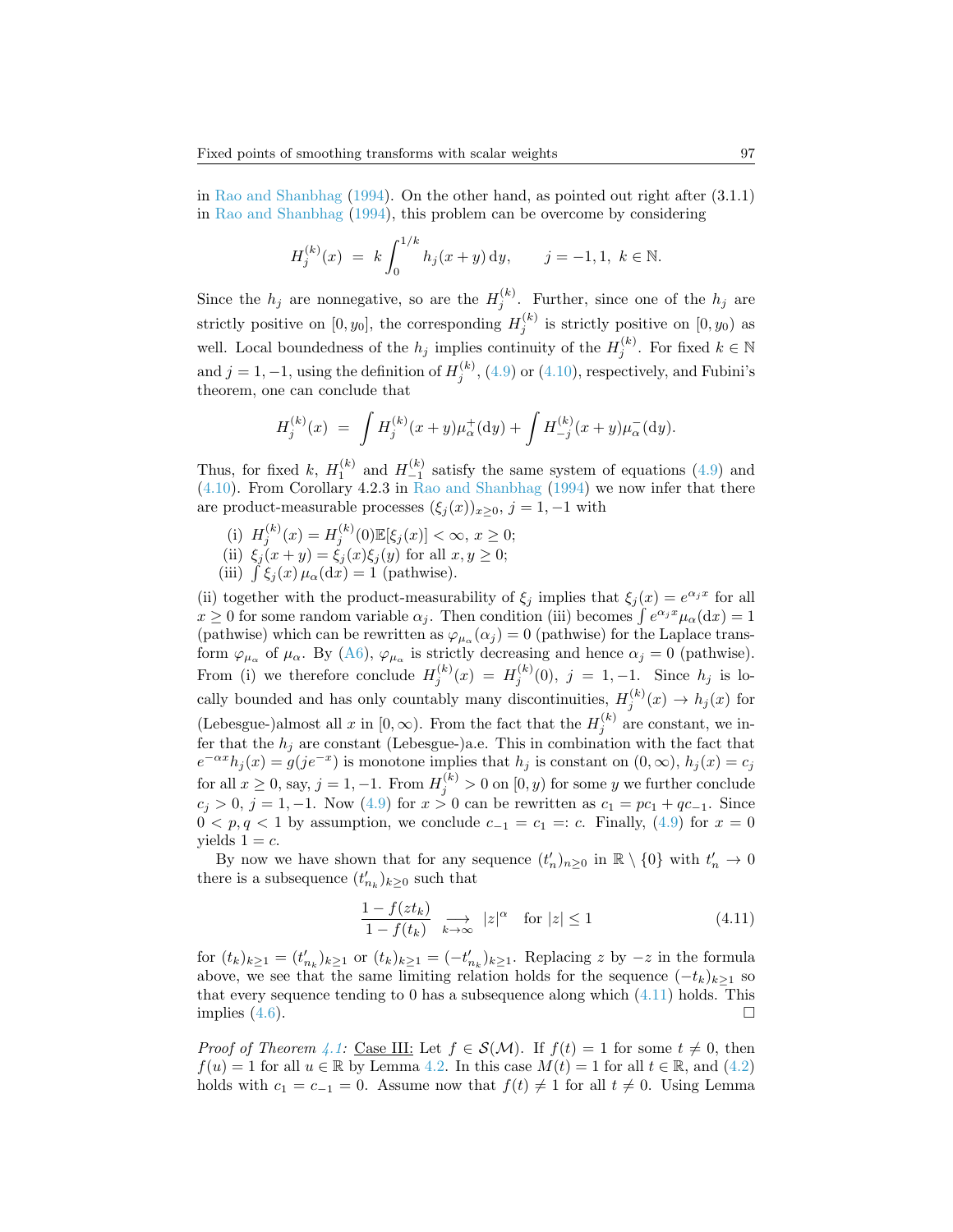[4.5](#page-26-0) and arguing as in the proof of [Alsmeyer et al.](#page-43-0) [\(2012](#page-43-0), Lemma 8.8) we conclude

$$
-\log(M(t)) = |t|^{\alpha}(-\log(M(1)))
$$

for any  $t \neq 0$  and

$$
-\log(M(1)) = \sum_{|v|=n} |L(v)|^{\alpha} [-\log(M(1))]_{v} \text{ a.s. for all } n \in \mathbb{N}_{0}.
$$

Since f takes values in [0, 1], we have  $0 \leq M(1) \leq 1$  a.s. Moreover, by the dominated convergence theorem,

$$
1 = f(0) = \lim_{t \to 0} f(t) = \lim_{t \to 0} \mathbb{E}[M(t)] = \mathbb{E}\left[\lim_{t \to 0} M(1)^{|t|^{\alpha}}\right] = \mathbb{P}(M(1) > 0).
$$

Consequently,  $0 < M(1) \leq 1$  a.s. Since  $f(t) \neq 1$  for  $t \neq 0$  we infer  $\mathbb{P}(M(1) =$ 1) *<* 1. Therefore, *−* log(*M*(1)) is a nonnegative, non-null endogenous fixed point of the smoothing transform with weights  $|T_j|^{\alpha}$ . From Proposition [3.11](#page-18-3)(a), we infer the existence of a constant  $c > 0$  such that  $-\log(M(1)) = cW$ . Consequently,  $M(t) = \exp(-Wc|t|^{\alpha})$  a.s. for all  $t \in \mathbb{R}$ .

# 4.3. *Determining*  $\nu$  *and*  $\Sigma$ *.*

<span id="page-29-1"></span>**Lemma 4.6.** *Suppose that* ([A1](#page-3-0))-[\(A4\)](#page-4-4) *hold.* Let  $(\mathbf{W}, \Sigma, \nu)$  be the random Lévy *triplet which appears in* ([3.7\)](#page-14-4)*.*

(a) *There exists a finite, deterministic measure*  $\sigma$  *on the Borel subsets of*  $\mathbb{S}^{d-1}$ *such that*

<span id="page-29-0"></span>
$$
\nu(A) = W \iint_{\mathbb{S}^{d-1} \times (0,\infty)} \mathbb{1}_A(rs)r^{-(1+\alpha)} \sigma(\mathrm{d}s) \,\mathrm{d}r \tag{4.12}
$$

*for all Borel sets*  $A \subseteq \mathbb{R}^d$  *a.s. Furthermore,*  $\sigma$  *is symmetric, i.e.,*  $\sigma(B) =$  $\sigma(-B)$  *for all Borel sets*  $B \subseteq \mathbb{S}^{d-1}$  *if*  $\mathbb{G}(T) = \mathbb{R}^*$ *.*  $\alpha \geq 2$  *implies*  $\sigma = 0$  $(and, thus, \nu = 0 \ a.s.).$ 

(b) *If*  $\alpha \neq 2$ *, then*  $\Sigma = 0$  *a.s. If*  $\alpha = 2$ *, then there is a deterministic symmetric positive semi-definite (possibly zero) matrix*  $\Sigma$  *with*  $\Sigma = W\Sigma$  *a.s.* 

*Proof*: By 
$$
(3.6)
$$
 and  $(3.7)$ ,

$$
i\langle \mathbf{W}, \mathbf{t} \rangle - \frac{\mathbf{t} \Sigma \mathbf{t}^{\mathsf{T}}}{2} + \int \left( e^{i\langle \mathbf{t}, \mathbf{x} \rangle} - 1 - \frac{i\langle \mathbf{t}, \mathbf{x} \rangle}{1 + |\mathbf{x}|^{2}} \right) \nu(\mathrm{d}\mathbf{x})
$$
  
\n
$$
= i \sum_{|v|=n} L(v) \langle [\mathbf{W}]_{v}, \mathbf{t} \rangle - \frac{\sum_{|v|=n} L(v)^{2} \mathbf{t} [\Sigma]_{v} \mathbf{t}^{\mathsf{T}}}{2}
$$
  
\n
$$
+ \sum_{|v|=n} \int \left( e^{iL(v)\langle \mathbf{t}, \mathbf{x} \rangle} - 1 - \frac{iL(v)\langle \mathbf{t}, \mathbf{x} \rangle}{1 + |\mathbf{x}|^{2}} \right) [\nu]_{v}(\mathrm{d}\mathbf{x})
$$
  
\n
$$
= i \sum_{|v|=n} L(v) \left( \langle [\mathbf{W}]_{v}, \mathbf{t} \rangle + \int \left[ \frac{\langle \mathbf{t}, \mathbf{x} \rangle}{1 + L(v)^{2} |\mathbf{x}|^{2}} - \frac{\langle \mathbf{t}, \mathbf{x} \rangle}{1 + |\mathbf{x}|^{2}} \right] [\nu]_{v}(\mathrm{d}x) \right)
$$
  
\n
$$
- \frac{\sum_{|v|=n} L(v)^{2} \mathbf{t} [\Sigma]_{v} \mathbf{t}^{\mathsf{T}}}{2}
$$
  
\n
$$
+ \sum_{|v|=n} \int \left( e^{iL(v)\langle \mathbf{t}, \mathbf{x} \rangle} - 1 - \frac{iL(v)\langle \mathbf{t}, \mathbf{x} \rangle}{1 + L(v)^{2} |\mathbf{x}|^{2}} \right) [\nu]_{v}(\mathrm{d}\mathbf{x}), \quad \mathbf{t} \in \mathbb{R}^{d}.
$$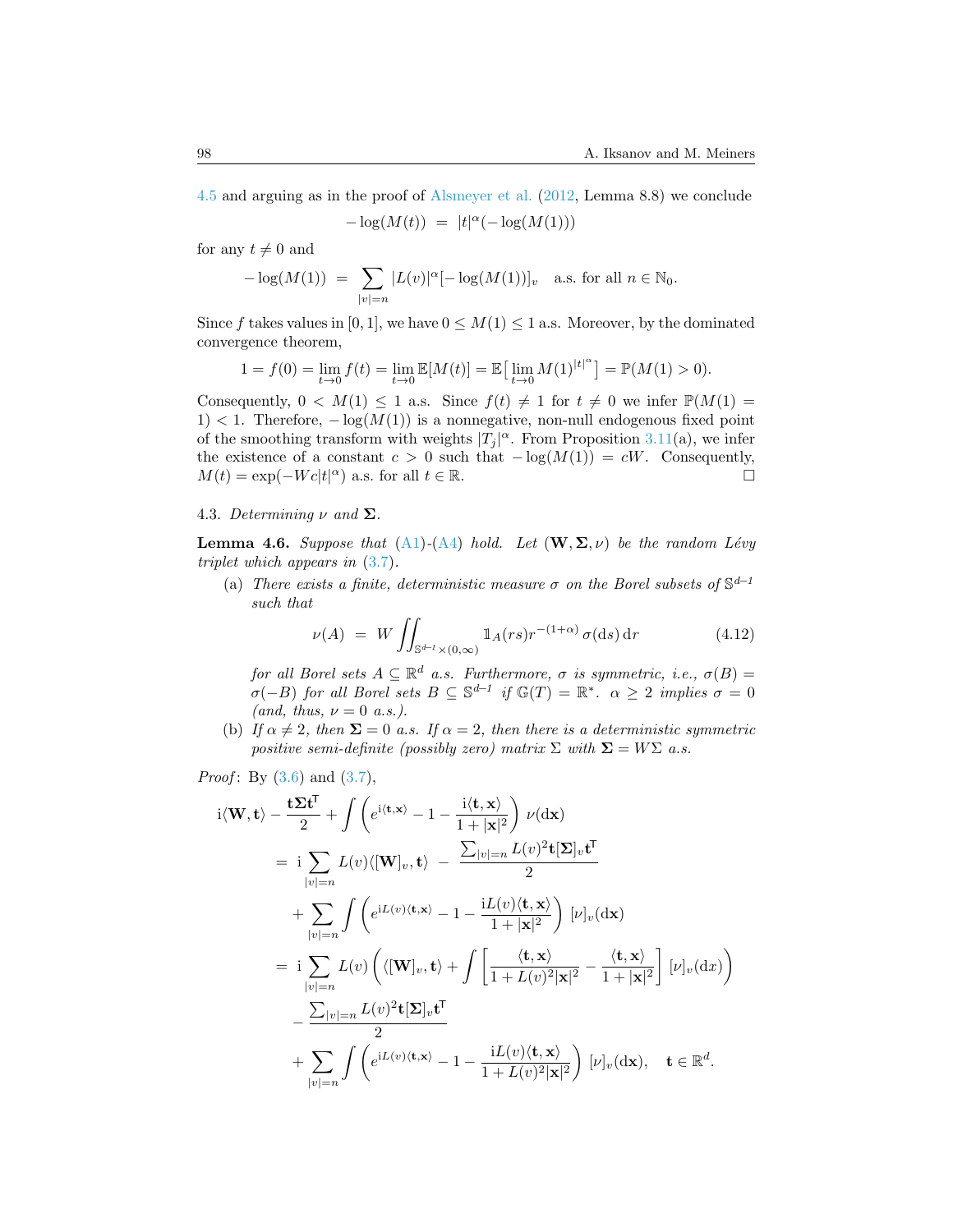The uniqueness of the Lévy triplet implies

<span id="page-30-3"></span><span id="page-30-0"></span>
$$
\Sigma = \sum_{|v|=n} L(v)^2 [\Sigma]_v, \tag{4.13}
$$

$$
\int g(\mathbf{x}) \nu(\mathrm{d}\mathbf{x}) = \sum_{|v|=n} \int g(L(v)\mathbf{x}) \left[\nu\right]_v(\mathrm{d}\mathbf{x}) \tag{4.14}
$$

a.s. for all  $n \in \mathbb{N}_0$  and all non-negative Borel-measurable functions *g* on  $\mathbb{R}^d$ . (a) Let  $I_r(B) = \{ \mathbf{x} \in \mathbb{R}^d : r \leq |\mathbf{x}|, \mathbf{x}/|\mathbf{x}| \in B \}$  where  $r > 0$  and B is a Borel subset of  $\mathbb{S}^{d-1}$ . Define  $I_r(B)$  for  $r < 0$  as  $I_{|r|}(-B)$ . Since  $\nu$  is a (random) Lévy measure,  $\nu(I_r(B)) < \infty$  a.s. for all  $r \neq 0$  and all *B*. When choosing  $g = \mathbb{1}_{I_r(B)}$ , ([4.14](#page-30-0)) becomes

<span id="page-30-1"></span>
$$
\nu(I_r(B)) = \sum_{|v|=n} [\nu]_v(I_{L(v)^{-1}r}(B)) \tag{4.15}
$$

a.s. for all  $n \in \mathbb{N}_0$ . For fixed *B* define

$$
f_B(r) := \begin{cases} 1 & \text{if } r = 0, \\ \mathbb{E}[\exp(-\nu(I_{r^{-1}}(B)))] & \text{if } r \neq 0. \end{cases}
$$

Then, by [\(4.15](#page-30-1)) and the independence of  $(L(v))_{|v|=n}$  and  $([v]_v)_{|v|=n}$ ,

$$
f_B(r) = \mathbb{E}\bigg[\exp\bigg(-\sum_{|v|=n} [\nu]_v(I_{L(v)^{-1}r^{-1}}(B))\bigg)\bigg] = \mathbb{E}\bigg[\prod_{|v|=n} f_B(L(v)r)\bigg]
$$

for all  $r \in \mathbb{R}$ . Further,  $f_B$  is nondecreasing on  $(-\infty, 0]$  and nonincreasing on  $[0, \infty)$ . Since  $I_{r^{-1}}(B) \downarrow \emptyset$  as  $r \uparrow 0$  or  $r \downarrow 0$ ,  $f_B$  is continuous at 0, and we conclude that  $f_B \in \mathcal{S}(\mathcal{M})$ . From Theorem [4.1](#page-23-4), we infer that the limit  $M_B$  of the multiplicative martingales associated with  $f_B$  is of the form

$$
M_B(r) = \begin{cases} \exp(-W\sigma(B)\alpha^{-1}r^{\alpha}) & \text{for } r \ge 0, \\ \exp(-W\sigma(-B)\alpha^{-1}|r|^{\alpha}) & \text{for } r \le 0 \end{cases}
$$
 a.s.,

where  $\sigma(B)$  and  $\sigma(-B)$  are nonnegative constants (depending on *B* but not on *r*) and  $\sigma(B) = \sigma(-B)$  if  $\mathbb{G}(T) = \mathbb{R}^*$ . On the other hand, by an argument as in [Alsmeyer and Meiners](#page-43-1) ([2013,](#page-43-1) Lemma 4.8), we infer that  $M_B(r) = \exp(-\nu(I_{r-1}(B)))$ for all  $r \in \mathbb{R}$  a.s. and thus

<span id="page-30-2"></span>
$$
\nu(I_r(B)) = \begin{cases} W\sigma(B)\alpha^{-1}r^{-\alpha} & \text{for } r > 0, \\ W\sigma(B)\alpha^{-1}|r|^{-\alpha} & \text{for } r < 0 \end{cases}
$$
 a.s. (4.16)

Let  $\mathcal{D} := \{[\mathbf{a}, \mathbf{b}) \cap \mathbb{S}^{d-1} : \mathbf{a}, \mathbf{b} \in \mathbb{Q}^d\}$  where  $[\mathbf{a}, \mathbf{b}) = \{\mathbf{x} \in \mathbb{R}^d : a_k \leq x_k \leq x_k\}$ *b<sub>k</sub>*for  $k = 1, \ldots, d$ . *D* is a countable generator of the Borel sets on  $\mathbb{S}^{d-1}$ . ([4.16](#page-30-2)) holdsfor all  $B \in \mathcal{D}$  and all  $r \in \mathbb{Q}$  simultaneously, a.s. From ([4.16\)](#page-30-2) one infers (since  $\mathbb{P}(W > 0) > 0$ ) that  $\sigma$  is a content on  $\mathcal{D}$  (that is,  $\sigma$  is nonnegative, finitely additive and  $\sigma(\emptyset) = 0$ ). It is even  $\sigma$ -additive on  $\mathcal D$  (whenever the countable union of disjoint sets from  $D$  is again in  $D$ ). Thus, there is a unique continuation of  $\sigma$ to a measure on the Borel sets on S *d−1* . For ease of notation, this measure will again be denoted by  $\sigma$ . By uniqueness, [\(4.16\)](#page-30-2) holds for all Borel sets  $B \subseteq \mathbb{S}^{d-1}$ and  $r \in \mathbb{Q}$  simultaneously, a.s. and, by standard arguments, extends to all  $r \in \mathbb{R}$ as well. Lemma 2.1 in [Kuelbs](#page-45-15) ([1973\)](#page-45-15) now yields that [\(4.12](#page-29-0)) holds for all Borel sets  $A \subseteq \mathbb{R}^d$  a.s.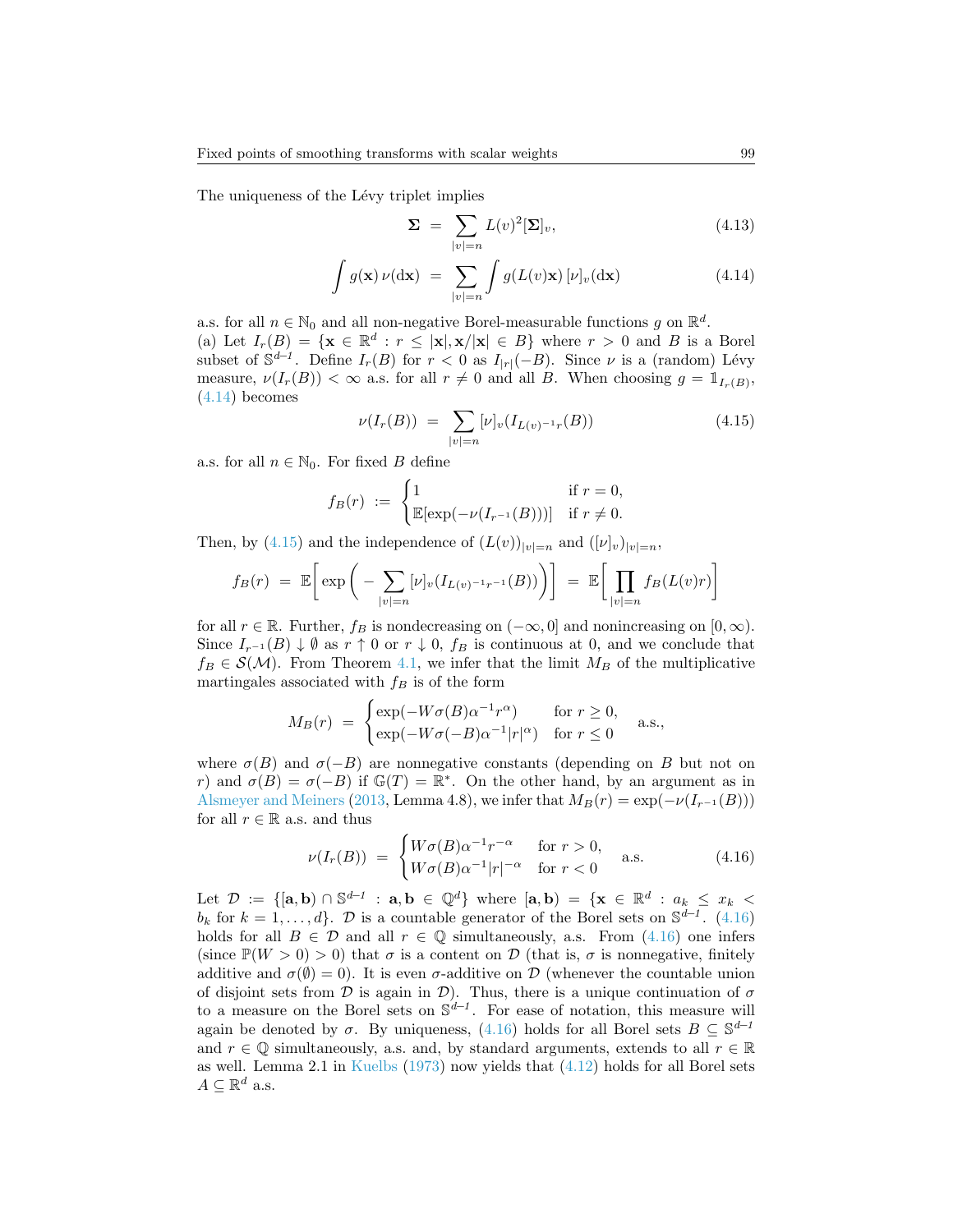(b)Turning to  $\Sigma$ , we write  $\Sigma = (\Sigma_{k\ell})_{k,\ell=1,\dots,d}$ . For every  $k,\ell=1,\dots,d$ , ([4.13](#page-30-3)) implies

<span id="page-31-1"></span>
$$
\Sigma_{k\ell} = \sum_{|v|=n} L(v)^2 [\Sigma_{k\ell}] \quad \text{a.s. for all } n \in \mathbb{N}_0,
$$
\n(4.17)

that is,  $\Sigma_{k\ell}$  is an endogenous fixed point w.r.t.  $(T_j^2)_{j\geq 1}$ . If  $\alpha \neq 2$ , then  $\Sigma_{k\ell} = 0$ a.s. by Proposition [3.11](#page-18-3)(c). Suppose  $\alpha = 2$ . Since  $\Sigma_{kk} \geq 0$  a.s., we infer  $\Sigma_{kk} =$  $W\Sigma_{kk}$  for some  $\Sigma_{kk} \geq 0$  by Proposition [3.11](#page-18-3)(a). Further, the Cauchy-Schwarz inequalityimplies  $-\Sigma_{k\ell} + W\sqrt{\Sigma_{kk}\Sigma_{\ell\ell}} \ge 0$  a.s. Hence, ([4.17](#page-31-1)) and Lemma 4.16 in [Alsmeyer and Meiners](#page-43-1) ([2013\)](#page-43-1) imply  $\Sigma_{k\ell} = W \Sigma_{k\ell}$  for some  $\Sigma_{k\ell} \in \mathbb{R}$ . Consequently,  $\Sigma = W\Sigma$  for  $\Sigma = (\Sigma_{k\ell})_{k,\ell=1,\dots,d}$ . Since  $\Sigma$  is symmetric and positive semi-definite, so is  $\Sigma$ .

<span id="page-31-0"></span>4.4. *The proofs of Theorems [2.3](#page-7-2) and [3.12](#page-19-2).* The key ingredient to the proofs of Theorems [2.3](#page-7-2) and [3.12](#page-19-2) is a bound on the tails of fixed points. This bound is provided by the following lemma.

<span id="page-31-3"></span>**Lemma 4.7.** Let  $d = 1$  and assume that  $(A1)$  $(A1)$  $(A1)$ - $(A4)$  $(A4)$  $(A4)$  hold. Let X be a solution to ([2.9](#page-5-0))*. Then*

- (a)  $\mathbb{P}(|X| > t) = O(1 \varphi(t^{-\alpha}))$  *as*  $t \to \infty$ *.*
- (b)  $\mathbb{P}(|X| > t) = o(1 \varphi(t^{-\alpha}))$  *as*  $t \to \infty$  *if X is an endogenous fixed point.*

*Proof*:By  $(3.11)$  and  $(4.12)$  $(4.12)$  $(4.12)$ , with *F* denoting the distribution of *X*,

<span id="page-31-2"></span>
$$
\sum_{v \in \mathcal{T}_u} F(A/L(v)) \to W \iint \mathbb{1}_A(rs)r^{-(1+\alpha)} \sigma(\mathrm{d}s) \,\mathrm{d}r \quad \text{as } u \to \infty \text{ a.s.} \tag{4.18}
$$

for every Borel set  $A \subset \mathbb{R}$  that has a positive distance from 0 (since  $\nu$  is continuous). Use the above formula for  $A = \{|x| > 1\}$  and rewrite it in terms of  $G(t) :=$  $t^{-\alpha} \mathbb{P}(|X| > t^{-1})$  for  $t > 0$ . This gives

$$
\sum_{v \in \mathcal{T}_u} e^{-\alpha S(v)} G(e^{-S(v)}) \to W \frac{\sigma(\{1, -1\})}{\alpha} \quad \text{as } u \to \infty \text{ a.s.}
$$
 (4.19)

Now one can follow the arguments given in the proof of Lemma 4.9 in [Alsmeyer](#page-43-1) [and Meiners](#page-43-1) [\(2013](#page-43-1)) to conclude (a).

Finally, assume that *X* is endogenous,  $X = X^{(\emptyset)}$ , say, for the root value of an endogenous recursive tree process  $(X^{(v)})_{v \in V}$ . Denote by  $\Phi$  the limit of the multiplicative martingales associated with the Fourier transform  $\phi$  of X. Then it is implicit in the proof of Lemma [3.10](#page-18-2) that  $\Phi(t) = \exp(itX^{(\varnothing)})$  a.s., that is, the Lévy measure in the random Lévy triplet of  $\Phi$  vanishes a.s. Hence, the right-hand side of  $(4.18)$  vanishes a.s. (b) now follows by the same arguments as assertion (b) of Lemma 4.9 in [Alsmeyer and Meiners](#page-43-1) [\(2013](#page-43-1)).

*Proof of Theorem [3.12:](#page-19-2)* (a) Assume that  $\alpha < 1$ . Then one can argue as in the proof of Theorem 4.12 in [Alsmeyer and Meiners](#page-43-1) ([2013\)](#page-43-1) (with *L*(*v*) there replaced by  $|L(v)|$  here) to infer that  $X = 0$  a.s. (b) Here  $\alpha = 1$ .

Case I in which  $T_i \geq 0$  a.s.,  $j \in \mathbb{N}$ . The result follows from Proposition [3.11\(](#page-18-3)d).

<u>Case II</u> in which  $T_j \leq 0$  a.s.,  $j \in \mathbb{N}$ . If X is an endogenous fixed point w.r.t. *T*, then *X* is an endogenous fixed point w.r.t.  $(L(v))_{|v|=2}$ . We use Lemma [3.2](#page-13-1) to reduce the problem to the already settled Case I where  $T_j$ ,  $j \in \mathbb{N}$  have to be replaced with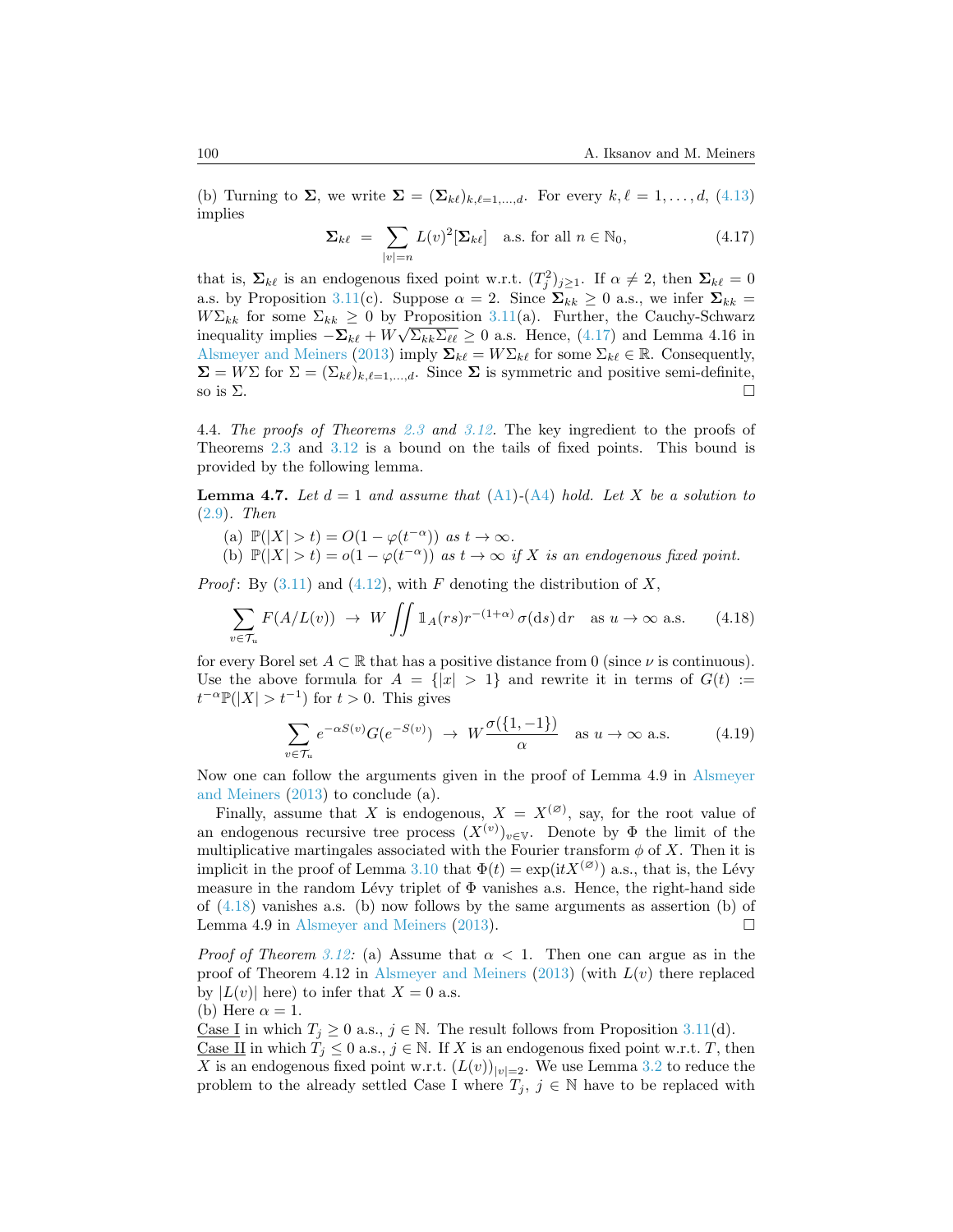the nonnegative  $L(v)$ ,  $|v|=2$ . This allows us to conclude that  $X = cW$  for some  $c \in \mathbb{R}$ . However, since

$$
cW = X = \sum_{j\geq 0} T_j[X]_j = \sum_{j\geq 0} (-|T_j|)c[W]_j = -cW
$$
 a.s.

we necessarily have  $c = 0$ .

Case III. Using the embedding technique of Section [3.4](#page-16-1), we can assume w.l.o.g. that  $(A6)$  $(A6)$  $(A6)$ holds in addition to  $(A1)$  $(A1)$ – $(A5)$ . If after the embedding, we are in Case II rather than Case III, then  $X = 0$  a.s., by what we have already shown. Therefore, the remaining problem is to conclude that  $X = 0$  a.s. in Case III under the assumptions  $(A1)–(A6)$  $(A1)–(A6)$  $(A1)–(A6)$  $(A1)–(A6)$  $(A1)–(A6)$ .

Let  $\Phi$  denote the limit of the multiplicative martingales associated with the Fourier transform of *X*. From the proof of Lemma [3.10](#page-18-2) we conclude that  $\Phi(t)$  =  $\exp(itX)$ a.s. which together with  $(3.12)$  $(3.12)$  $(3.12)$  and  $(3.13)$  $(3.13)$  $(3.13)$  implies

<span id="page-32-0"></span>
$$
X = \lim_{t \to \infty} \sum_{v \in \mathcal{T}_t} L(v)I(|L(v)|^{-1}) \quad \text{a.s. as } t \to \infty \tag{4.20}
$$

where  $I(t) := \int_{\{|x| \le t\}} x F(\mathrm{d}x)$ . Integration by parts gives

$$
I(t) = \int_0^t \mathbb{P}(X > s) - \mathbb{P}(X < -s) ds - t(\mathbb{P}(X > t) - \mathbb{P}(X < -t)).
$$
 (4.21)

The contribution of the second term to  $(4.20)$  is negligible, for

<span id="page-32-1"></span>
$$
t|\mathbb{P}(X > t) - \mathbb{P}(X < -t)| = o(D(t^{-1})) \quad \text{as } t \to \infty
$$
 (4.22)

by Lemma [4.7\(](#page-31-3)b) and

$$
\sum_{v \in \mathcal{T}_t} |L(v)| D(|L(v)|^{-1}) \rightarrow W \quad \text{a.s.}
$$

by([3.18](#page-19-0)). Hence,

$$
X = \lim_{t \to \infty} \sum_{v \in \mathcal{T}_t} L(v) \int_0^{|L(v)|^{-1}} (\mathbb{P}(X > s) - \mathbb{P}(X < -s)) ds \quad \text{a.s. as } t \to \infty. \tag{4.23}
$$

One can replace the integral from 0 to  $|L(v)|^{-1}$  above by the corresponding integral with $|L(v)|^{-1}$  replaced by  $e^t$ . To justify this, in view of  $(4.22)$  $(4.22)$ , it is enough to check that

<span id="page-32-2"></span>
$$
\limsup_{t \to \infty} \sum_{v \in \mathcal{T}_t} |L(v)| \int_{e^t}^{|L(v)|^{-1}} (1 - \varphi(s^{-1})) \, \mathrm{d} s \leq cW \quad \text{a.s.} \tag{4.24}
$$

for some constant  $c \geq 0$ . This statement is derived in the proof of Theorem 4.13 in [Alsmeyer and Meiners](#page-43-1) [\(2013](#page-43-1)) under the assumptions([A1](#page-3-0))–([A3](#page-3-1)),([A4a](#page-4-0)) and  $\mathbb{E}[\sum_{j\geq 1} |T_j|(\log^{-}(|T_j|))^2] < \infty$ ; see (4.41), (4.42) and the subsequent lines in the cited reference. Consequently, we arrive at the following representation of *X*

$$
X = \lim_{t \to \infty} \sum_{v \in \mathcal{T}_t} L(v) \int_0^{e^t} \left( \mathbb{P}(X > s) - \mathbb{P}(X < -s) \right) ds \quad \text{a.s.}
$$
 (4.25)

Nowobserve that  $(A5)$  implies  $(A4a)$ , and that, under  $(A1)$  $(A1)$  $(A1)$ - $(A4a)$ ,  $t(1-\varphi(t^{-1})) \rightarrow 1$ as  $t \to \infty$  because W is integrable as it is the a.s. limit of uniformly integrable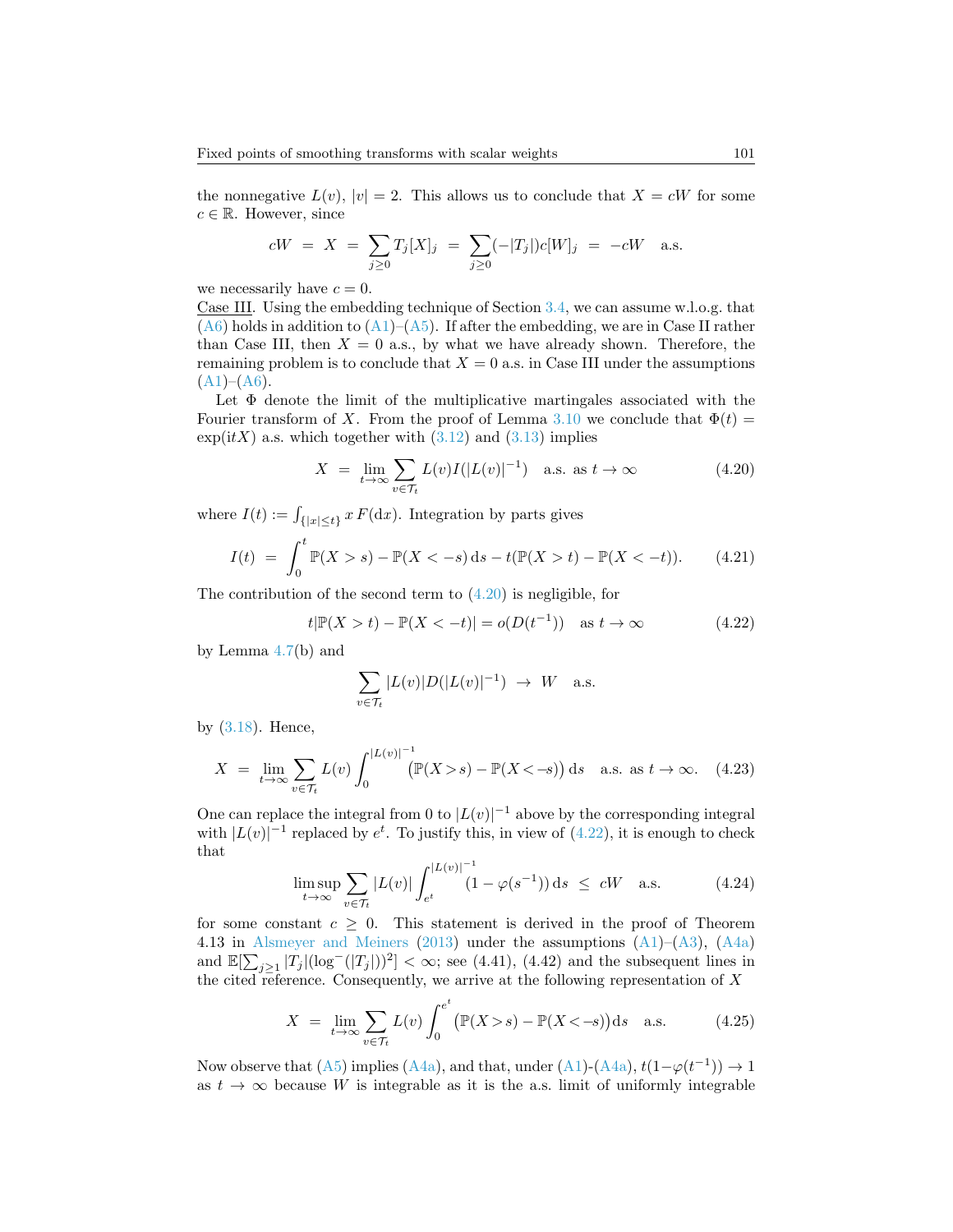martingale  $(\sum_{|v|=n} |L(v)|)_{n\geq 0}$ . In combination with [\(4.22\)](#page-32-1) this yields  $|\mathbb{P}(X>s) \mathbb{P}(X < -s)$  =  $o(s^{-1})$  as  $s \to \infty$  and so, for every  $\varepsilon > 0$  there is a  $t_0$  such that

$$
\left| \int_{e^{t_0}}^{e^t} \left( \mathbb{P}(X > s) - \mathbb{P}(X < -s) \right) \, \mathrm{d}s \right| \leq \varepsilon \int_{e^{t_0}}^{e^t} s^{-1} \, \mathrm{d}s \ = \ \varepsilon(t - t_0)
$$

for all  $t \geq t_0$ . Lemma [3.14](#page-21-3) thus implies  $X = 0$  a.s. as claimed. (c) Assume that  $\alpha > 1$ .

(i)*⇒*(iii): Let *X* be a non-null endogenous fixed point w.r.t. *T*. Then using Lemma [4.7](#page-31-3)(b) and recalling that according to Proposition [2.2\(](#page-7-0)c)  $1 - \varphi(t^{-\alpha})$  is regularly varying of index *−α* at *∞* we conclude that E[*|X| β* ] *< ∞* for all *β ∈* (0*, α*). In particular,  $\mathbb{E}[X|\mathcal{A}_n]$  is an  $\mathcal{L}^{\beta}$ -bounded martingale with limit (a.s. and in  $\mathcal{L}^{\beta}$ ) X. Further, using that  $\{|v| = n : L(v) \neq 0\}$  is a.s. finite for each  $n \in \mathbb{N}_0$ , we obtain

$$
\mathbb{E}[X|\mathcal{A}_n] = \mathbb{E}\bigg[\sum_{|v|=n} L(v)[X]_v \bigg|\mathcal{A}_n\bigg] = Z_n \mathbb{E}[X] \quad \text{a.s.}
$$

Hence  $\mathbb{E}[Z_n] = 1$  for all  $n \in \mathbb{N}_0$  and  $X = \lim_{n \to \infty} Z_n \mathbb{E}[X]$  a.s. and in  $\mathcal{L}^{\beta}$ . In particular,  $\mathbb{E}[Z_1] < \infty$  and  $(Z_n)_{n\geq 0}$  converges in  $\mathcal{L}^{\beta}$ , which is (iii). As a further consequence, we obtain the uniqueness of the endogenous fixed point up to a real scaling factor.

(iii) $\Rightarrow$ (ii): The implication follows because  $(Z_n)_{n\geq 0}$  is a martingale, and convergence in  $\mathcal{L}^{\beta}$  for some  $\beta > 1$  implies uniform integrability. (ii) $\Rightarrow$ (i): For every *n* ∈ N<sub>0</sub>,

$$
Z = \lim_{k \to \infty} Z_{n+k} = \lim_{k \to \infty} \sum_{|v|=n} \sum_{|w|=k} L(v)[L(w)]_v
$$
  
= 
$$
\sum_{|v|=n} L(v) \lim_{k \to \infty} \sum_{|w|=k} [L(w)]_v = \sum_{|v|=n} L(v)[Z]_v \text{ a.s.}
$$
 (4.26)

This means that *Z* is an endogenous fixed point w.r.t. *T* which is non-null because  $\mathbb{P}(Z=0) < 1$  by assumption.

*Proof of Theorem [2.3:](#page-7-2)* (a) is Lemma 4.14(a) in [Alsmeyer and Meiners](#page-43-1) ([2013\)](#page-43-1); (b) is Theorem  $3.12(c)$  $3.12(c)$  of the present paper.

(c) Let  $\alpha \geq 2$ . If  $Z_1 = 1$  a.s., then  $Z_n = 1$  a.s. and the a.s. convergence to  $Z = 1$  is trivial. Conversely, assume that  $\mathbb{P}(Z_1 = 1) < 1$  and that  $Z_n \to Z$  a.s. as  $n \to \infty$ . According to part (b) of the theorem,  $(Z_n)_{n\geq 0}$  is a martingale, and  $Z_n \to Z$  in  $\mathcal{L}^{\beta}$ for all  $\beta \in (1, \alpha)$ . By an approach that is close to the one taken in [Alsmeyer et al.](#page-43-17) ([2009](#page-43-17), Proof of Theorem 1.2) we shall show that this produces a contradiction. Pick some  $\beta \in (1, 2)$  if  $\alpha = 2$  and take  $\beta = 2$  if  $\alpha > 2$ . For  $Z_n \to Z$  in  $\mathcal{L}^{\beta}$  to hold true it is necessary that  $\mathbb{E}[|Z_1 - 1|^{\beta}] < \infty$ . Then, using the lower bound in the Burkholder-Davis-Gundy inequality [Chow and Teicher](#page-44-16) ([1997,](#page-44-16) Theorem 11.3.1), we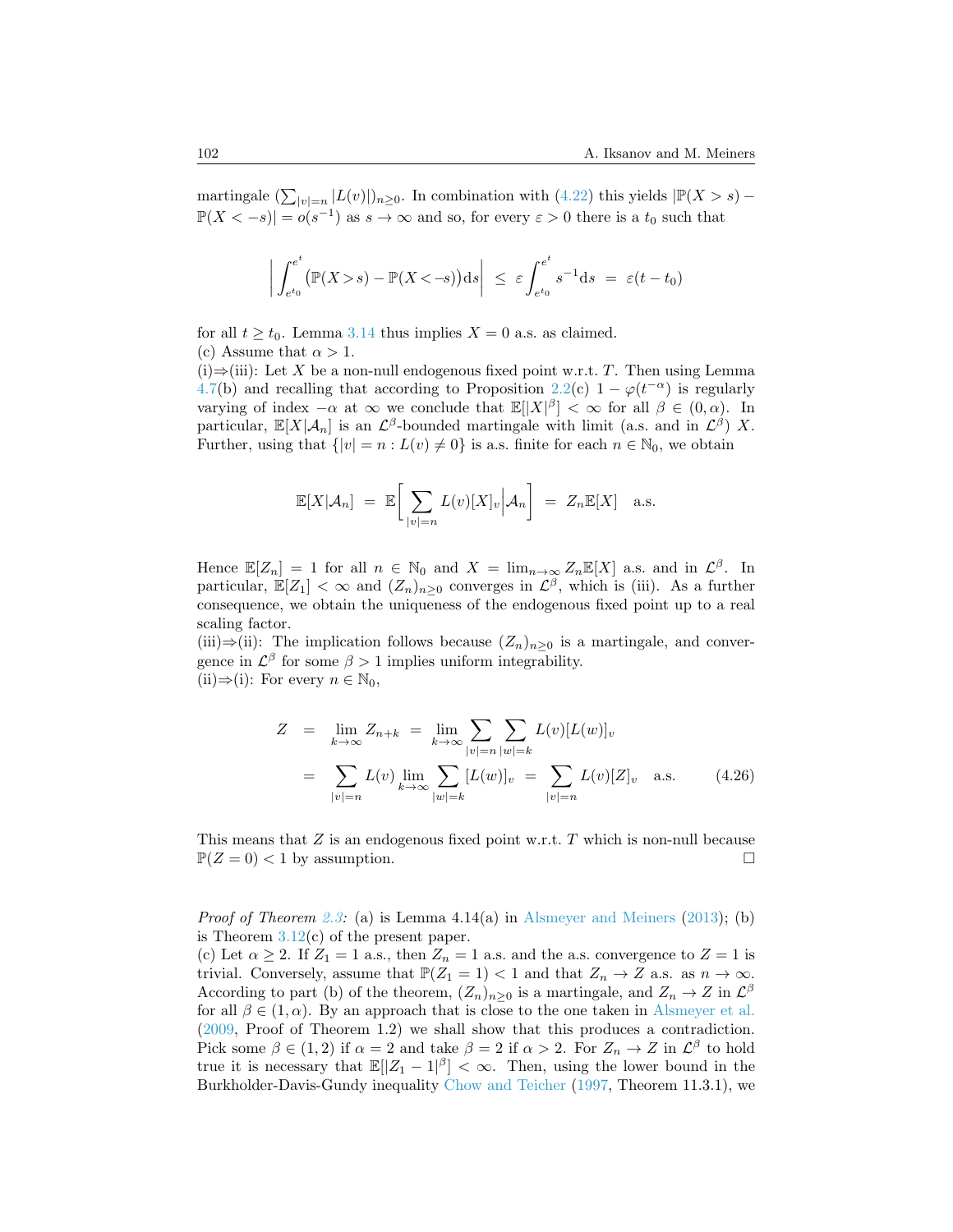infer that for some constant  $c_{\beta} > 0$  we have

<span id="page-34-0"></span>
$$
\mathbb{E}[|Z-1|^{\beta}] \ge c_{\beta} \mathbb{E}\bigg[\bigg(\sum_{n\geq 0} (Z_{n+1} - Z_n)^2\bigg)^{\beta/2}\bigg]
$$
  
\n
$$
= c_{\beta} \mathbb{E}\bigg[\bigg(\sum_{n\geq 0} \bigg(\sum_{|v|=n} L(v)([Z_1]_v - 1)\bigg)^2\bigg)^{\beta/2}\bigg]
$$
  
\n
$$
\ge c_{\beta} \mathbb{E}\bigg[\bigg(\sum_{n=0}^{m-1} \bigg(\sum_{|v|=n} L(v)([Z_1]_v - 1)\bigg)^2\bigg)^{\beta/2}\bigg] \qquad (4.27)
$$

for every  $m \in \mathbb{N}$ . Since  $\beta \in (1,2]$ , the function  $x \mapsto x^{\beta/2}$   $(x \ge 0)$  is concave which implies  $(x_1 + ... + x_m)^{\beta/2} \ge m^{\beta/2 - 1} (x_1^{\beta/2} + ... + x_m^{\beta/2})$  for any  $x_1, ..., x_m \ge 0$ . Plugging this estimate into([4.27](#page-34-0)) gives

$$
\mathbb{E}[|Z-1|^{\beta}] \geq c_{\beta} m^{\beta/2-1} \sum_{n=0}^{m-1} \mathbb{E}\bigg[\bigg|\sum_{|v|=n} L(v)([Z_1]_v-1)\bigg|^{\beta}\bigg].
$$

Given  $\mathcal{A}_n$ ,  $\sum_{|v|=n} L(v) ([Z_1]_v - 1)$  is a weighted sum of i.i.d. centered random variables and hence the terminal value of a martingale. Thus, we can again use the lower bound of the Burkholder-Davis-Gundy inequality [Chow and Teicher](#page-44-16) ([1997,](#page-44-16) Theorem 11.3.1) and then Jensen's inequality on  ${W_n(2) > 0}$  where  $W_n(\gamma) =$  $\sum_{|v|=n} |L(v)|^{\gamma}$  to infer

$$
\mathbb{E}[|Z-1|^{\beta}] \geq c_{\beta}^{2} m^{\beta/2-1} \sum_{n=0}^{m-1} \mathbb{E}\bigg[\bigg(\sum_{|v|=n} L(v)^{2}([Z_{1}]_{v}-1)^{2}\bigg)^{\beta/2}\bigg]
$$
  
\n
$$
= c_{\beta}^{2} m^{\beta/2-1} \sum_{n=0}^{m-1} \mathbb{E}\bigg[W_{n}(2)^{\beta/2}\bigg(\sum_{|v|=n} \frac{L(v)^{2}}{W_{n}(2)}([Z_{1}]_{v}-1)^{2}\bigg)^{\beta/2}\bigg]
$$
  
\n
$$
\geq c_{\beta}^{2} m^{\beta/2-1} \sum_{n=0}^{m-1} \mathbb{E}\bigg[W_{n}(2)^{\beta/2} \sum_{|v|=n} \frac{L(v)^{2}}{W_{n}(2)}([Z_{1}]_{v}-1)^{\beta}\bigg)\bigg]
$$
  
\n
$$
= c_{\beta}^{2} m^{\beta/2-1} \mathbb{E}[|Z_{1}-1|^{\beta}] \sum_{n=0}^{m-1} \mathbb{E}[W_{n}(2)^{\beta/2}].
$$

To complete the proof it suffices to show

<span id="page-34-1"></span>
$$
\lim_{m \to \infty} m^{\beta/2 - 1} \sum_{n=0}^{m-1} \mathbb{E}[W_n(2)^{\beta/2}] = \infty
$$
 (4.28)

for the latter contradicts  $\mathbb{E}[|Z-1|^{\beta}] < \infty$ .

*Case*  $\alpha > 2$ : Recalling that  $m(2) > 1$  in view of [\(A3\)](#page-3-1) and that  $\beta = 2$  we have  $\mathbb{E}[W_n(2)^{\beta/2}] = \mathbb{E}[W_n(2)] = m(2)^n \to \infty$  and thereupon [\(4.28](#page-34-1)). *Case*  $\alpha = 2$ : Since [\(A4a\)](#page-4-0) is assumed, we infer  $W_n(2) \to W$  a.s. and in  $\mathcal{L}^1$ . In particular $\mathbb{E}[W_n(2)^{\beta/2}] \to \mathbb{E}[W^{\beta/2}] > 0$  which entails ([4.28\)](#page-34-1).

*Remark* 4.8. In Theorem [2.3\(](#page-7-2)c) the case when  $\alpha = 2$  and [\(A4a\)](#page-4-0) fails remains a challenge. Here, some progress can be achieved once the asymptotics of  $\mathbb{E}[W_n(2)^\gamma]$ as  $n \to \infty$  has been understood, where  $\gamma \in (0,1)$ , which is a nontrivial problem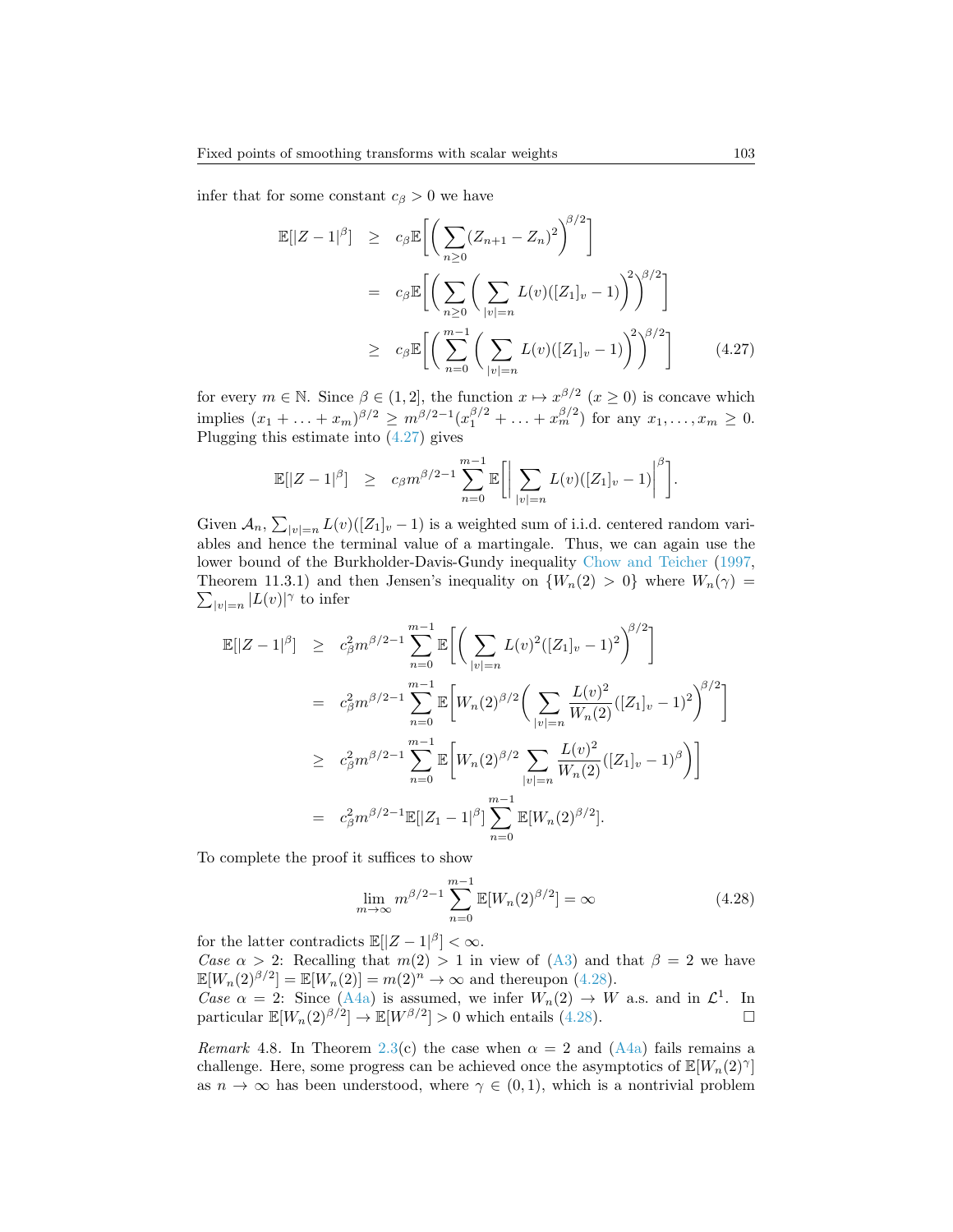since  $\lim_{n\to\infty} W_n(2) = 0$  a.s. In the case when Seneta-Heyde scaling constants of the martingale  $(W_n(2))_{n\geq 0}$  (*i.e.*, constants  $c_n > 0$  such that  $c_n^{-1}W_n(2)$  converges in distribution as  $n \to \infty$  to a non-trivial limit) are available and when the sequence  $((c_n^{-1}W_n(2))^{\gamma})_{n\geq 0}$  is uniformly integrable,  $\mathbb{E}[W_n(2)^{\gamma}]$  is of order  $c_n^{\gamma}$  which can then be used to conclude [\(4.28\)](#page-34-1). While in general, Seneta-Heyde norming constants are either not available or not explicit [Biggins and Kyprianou](#page-43-3) ([1997](#page-43-3)), in the case when  $m'(2) = 0$ , called the *boundary case* by [Biggins and](#page-44-1) Kyprianou Biggins and [Kyprianou](#page-44-1) [\(2005](#page-44-1)), recent progress does allow us to obtain([4.28](#page-34-1)).

Indeed,under  $(A1)$  $(A1)$  $(A1)$ – $(A3)$  $(A3)$  $(A3)$  and when  $\alpha = 2$ ,  $m'(2) = 0$ ,  $\mathbb{E}[\sum_{|v|=1} S(v)^2 e^{-\alpha S(v)}]$  <  $\infty$ ,  $\mathbb{E}[W_1(2)(\log^+(W_1(2)))^2]$  <  $\infty$ , and  $\mathbb{E}[\widetilde{W}_1(2)\log^+(\widetilde{W}_1(2))]$  <  $\infty$  where  $\widetilde{W}_1(2)$  is  $\infty$ ,  $\mathbb{E}[W_1(z)(\log (W_1(z)))] \leq \infty$ , and  $\mathbb{E}[W_1(z)]$  is  $(W_1(z)) \leq \infty$  where  $W_1(z)$  is defined as  $\sum_{|v|=1} S(v)^+ e^{-2S(v)}$ ,  $\sqrt{n}W_n$  converges in distribution to a non-trivial limit by Theorem 1.1 in Aïdékon and Shi ([2014](#page-43-18)). Further, for  $s > 0$ ,

$$
\mathbb{P}\Big(\min_{v \in \mathcal{G}} S(v) < -s\Big) \leq \mathbb{E}\Big[\sum_{v \in \mathcal{G}} e^{-2S(v)} e^{2S(v)} \mathbb{1}_{\{S(v) < -s, S(v|k) \ge -s \text{ for } k < |v|\}}\Big]
$$
\n
$$
\leq e^{-2s} \mathbb{P}(S_n < -s \text{ for some } n \in \mathbb{N}_0) \leq e^{-2s}.
$$

Consequently, for  $t > 0$ ,

$$
\mathbb{P}(\sqrt{n}W_n(2) > t) \le e^{-2s} + \mathbb{P}\left(\sqrt{n}\sum_{|v|=n} e^{-2S(v)} 1\!\!1_{\{S(v|k)\ge -s \text{ for all } 0\le k\le |v|\}} > t\right)
$$
  

$$
\le e^{-2s} + \frac{\sqrt{n}}{t} \mathbb{E}\left[\sum_{|v|=n} e^{-2S(v)} 1\!\!1_{\{S(v|k)\ge -s \text{ for all } 0\le k\le |v|\}}\right]
$$
  

$$
= e^{-2s} + \frac{\sqrt{n}}{t} \mathbb{P}\left(\min_{0\le k\le n} S_k > -s\right).
$$

We know from [Kozlov](#page-44-17) [\(1976](#page-44-17)) that  $\mathbb{P}(\min_{0 \le k \le n} S_k > -s) \le C \frac{1+s}{\sqrt{n}}$  for all  $n \ge 0$  for a constant *C* that does not depend on *s* and *n*. Therefore, choosing  $s = t^{\varepsilon}$  for  $\varepsilon > 0$ , we conclude that

$$
\sup_{n\geq 0}\mathbb{P}(\sqrt{n}W_n(2)>t) \ \leq \ e^{-2s}+C\frac{1+s}{t} \ = \ e^{-2t^\varepsilon}+C\frac{1+t^\varepsilon}{t} \ \leq \ \frac{C_\varepsilon}{t^{1-\varepsilon}}
$$

for all  $t \geq 1$  and a constant  $C_{\varepsilon}$  depending on  $\varepsilon$  but not on  $t$ . This implies uniform integrability of the sequence  $(n^{\gamma/2}W_n(2)^{\gamma})_{n\in\mathbb{N}}$  for all  $\gamma \in (0,1)$ .

Inconclusion, under the stated assumptions,  $(4.28)$  $(4.28)$  $(4.28)$  holds and thus,  $(Z_n)_{n>0}$  has a non-trivial a.s. limit only when  $Z_n = 1$  a.s. for all  $n \in \mathbb{N}_0$ .

# <span id="page-35-0"></span>4.5. *Solving the homogeneous equation in*  $\mathbb{R}^d$ .

<span id="page-35-1"></span>**Lemma 4.9.** *Assume that* ([A1](#page-3-0))–([A4](#page-4-4)) *hold, that*  $\alpha = 1$ *, and that*  $\mathbb{G}(T) = \mathbb{R}_{>}$ *. Further, assume that*  $\mathbb{E}[\sum_{j\geq 1} T_j(\log^-(T_j))^2] < \infty$ *. Let*  $\mathbf{X} = (X_1, \ldots, X_d)$  *be a solution to* [\(2.9\)](#page-5-0) *with distribution function F and let*  $\mathbf{W}(1) = (W(1)_1, \ldots, W(1)_d)$ *be defined by*

$$
\mathbf{W}(1) = \lim_{t \to \infty} \sum_{v \in \mathcal{T}_t} L(v) \int_{\{|\mathbf{x}| \le L(v)^{-1}\}} \mathbf{x} F(\mathrm{d}\mathbf{x}) \quad a.s.,
$$

*i.e., as in* ([3.12\)](#page-15-2)*. Then there is a finite constant*  $K > 0$  *with*  $\max_{j=1,\dots,d} |W(1)_j| \leq$ *KW a.s.*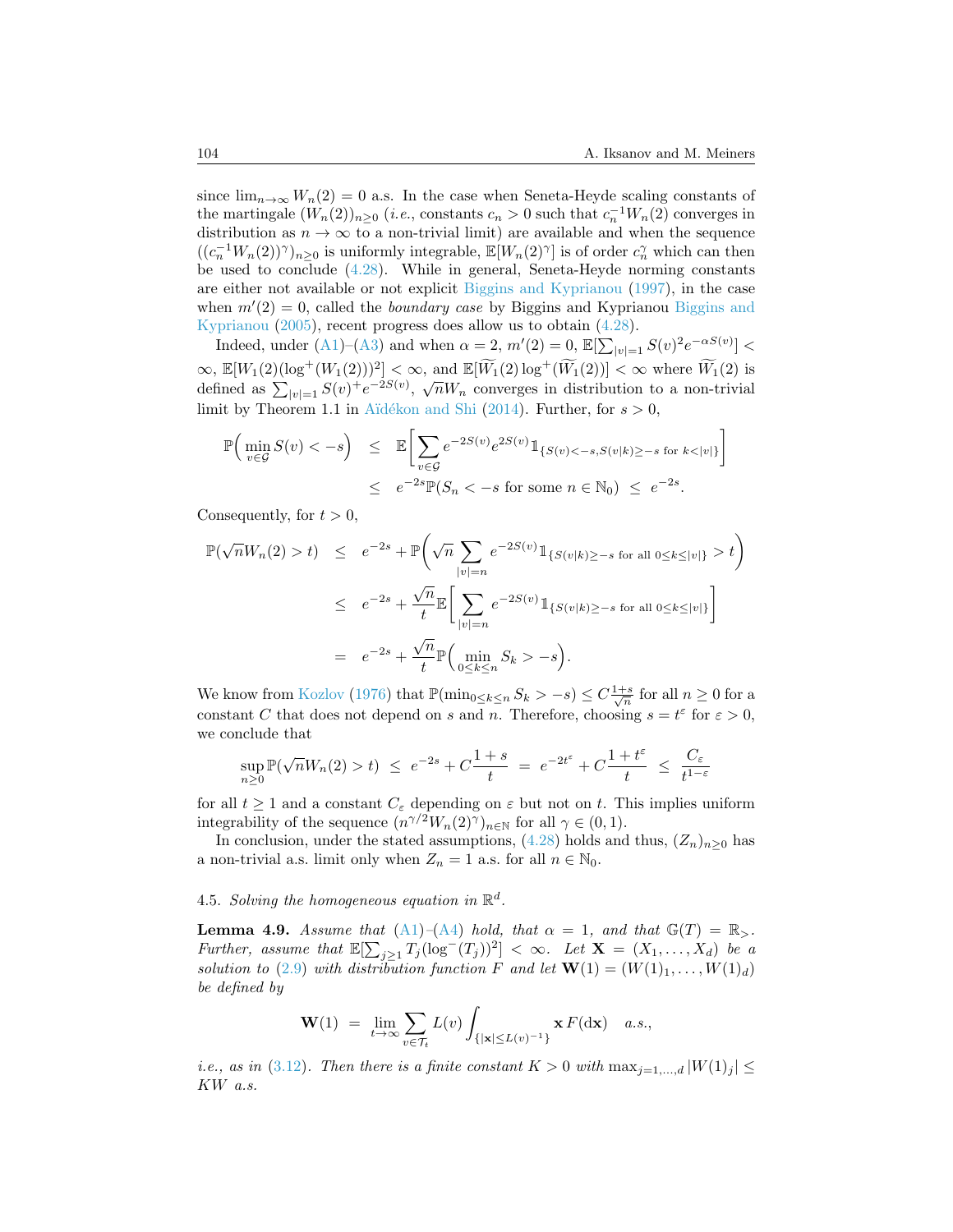*Proof* : First of all, the existence of the limit that defines **W**(1) follows from Lemma [3.6](#page-15-4). Fix  $j \in \{1, \ldots, d\}$ . Then, with  $F_j$  denoting the distribution of  $X_j$ ,

$$
W(1)_j = \lim_{t \to \infty} \sum_{v \in \mathcal{T}_t} L(v) \int_{\{|x| \le L(v)^{-1}\}} x F_j(\mathrm{d}x)
$$
  
= 
$$
\lim_{t \to \infty} \sum_{v \in \mathcal{T}_t} L(v) \Big( \int_0^{L(v)^{-1}} (\mathbb{P}(X_j > x) - \mathbb{P}(X_j < -x)) \, \mathrm{d}x
$$
  

$$
- L(v)^{-1} (\mathbb{P}(X_j > L(v)^{-1}) - \mathbb{P}(X < -L(v)^{-1})) \Big) \quad \text{a.s.}
$$
(4.29)

By Lemma [4.7,](#page-31-3) there is a finite constant  $K_1 > 0$  such that

<span id="page-36-0"></span> $\mathbb{P}(|X_j| > t) \le K_1(1 - \varphi(t^{-1}) = K_1 t^{-1} D(t^{-1})$  for all sufficiently large *t.* (4.30) Therefore, by [\(3.18](#page-19-0)),

$$
\limsup_{t \to \infty} \left| \sum_{v \in \mathcal{T}_t} (\mathbb{P}(X_j > L(v)^{-1}) - \mathbb{P}(X < -L(v)^{-1})) \right| \leq K_1 W \quad \text{a.s.}
$$

It thus suffices to show that, for  $I_j(t) := \int_0^t (\mathbb{P}(X_j > x) - \mathbb{P}(X_j < -x)) dx, t \ge 0$ ,

$$
\limsup_{t \to \infty} \left| \sum_{v \in \mathcal{T}_t} L(v) I_j \left( L(v)^{-1} \right) \right| \leq K_2 W \quad \text{a.s.} \tag{4.31}
$$

for some finite constant  $K_2 > 0$ . We write  $I_j(L(v)^{-1}) = I_j(L(v)^{-1}) - I_j(e^t) + I_j(e^t)$ andobserve that by  $(4.30)$  $(4.30)$  and  $(4.24)$ ,

$$
\limsup_{t \to \infty} \left| \sum_{v \in \mathcal{T}_t} L(v) \left( I_j \left( L(v)^{-1} \right) - I_j(e^t) \right) \right| \le K_3 W \quad \text{a.s.} \tag{4.32}
$$

for some finite constant  $K_3 > 0$ . It thus suffices to show that

<span id="page-36-1"></span>
$$
\limsup_{t \to \infty} |I_j(e^t)| \sum_{v \in \mathcal{T}_t} L(v) \leq K_4 W \quad \text{a.s.} \tag{4.33}
$$

If $\limsup_{t\to\infty}|I_j(e^t)|/D(e^{-t})=\infty$ , then using ([3.18\)](#page-19-0) we infer  $|I_j(e^t)|\sum_{v\in\mathcal{T}_t}L(v)\to$  $\infty$  as *t* →  $\infty$  a.s. on the survival set S. This implies  $|W(1)_j| = \infty$  a.s. on S, thereby leading to a contradiction, for the absolute value of any other term that contributes to  $W(1)<sub>j</sub>$  is bounded by a constant times *W* a.s. Therefore, limsup<sub>*t*→∞</sub>  $|I_j(e^t)|/D(e^{-t}) < \infty$  a.s. which together with ([3.18](#page-19-0)) proves [\(4.33\)](#page-36-1). □

For the next theorem, recall that  $Z := \lim_{n \to \infty} Z_n = \lim_{n \to \infty} \sum_{|v|=n} L(v)$  whenever the limit exists in the a.s. sense, and  $Z = 0$ , otherwise.

<span id="page-36-3"></span>**Theorem 4.10.** *Assume that*  $(A1)$  $(A1)$  $(A1)$ - $(A4)$  *hold. Let*  $\phi$  *be the Fourier transform of a probability distribution on*  $\mathbb{R}^d$  solving ([2.20](#page-8-2)), and let  $\Phi = \exp(\Psi)$  be the limit of *the multiplicative martingale corresponding to*  $\phi$ *.* 

(a) Let  $0 < \alpha < 1$ . Then there exists a finite measure  $\sigma$  on  $\mathbb{S}^{d-1}$  such that

<span id="page-36-2"></span>
$$
\Psi(\mathbf{t}) = -W \int |\langle \mathbf{t}, \mathbf{s} \rangle|^{\alpha} \sigma(\mathrm{d}s) + \mathrm{i} W \tan\left(\frac{\pi \alpha}{2}\right) \int \langle \mathbf{t}, \mathbf{s} \rangle |\langle \mathbf{t}, \mathbf{s} \rangle|^{\alpha - 1} \sigma(\mathrm{d}s) \tag{4.34}
$$

*a.s. for all*  $\mathbf{t} \in \mathbb{R}^d$ . If  $\mathbb{G}(T) = \mathbb{R}^*$ , then  $\sigma$  is symmetric and the second *integral in* ([4.34](#page-36-2)) *vanishes.*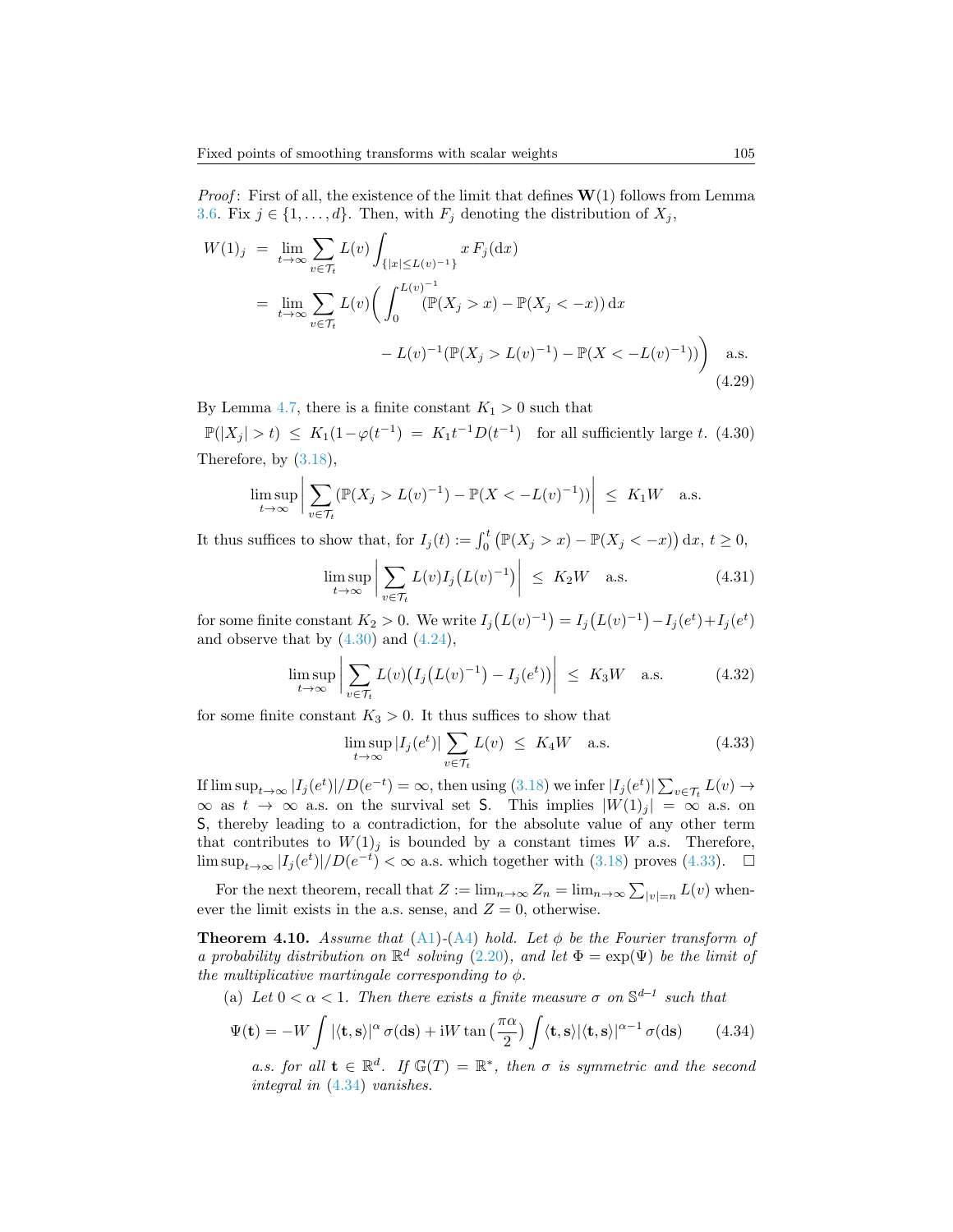## (b) Let  $\alpha = 1$ .

 $(b1)$  Assume that Case I prevails and that  $\mathbb{E}[\sum_{j\geq 1} |T_j|(\log^-(|T_j|))^2] < \infty$ . *Then there exist an*  $\mathbf{a} \in \mathbb{R}^d$  *and a finite measure*  $\sigma$  *on*  $\mathbb{S}^{d-1}$  *with*  $\int s_j \sigma(\mathrm{d}\mathbf{s}) =$ 0 *for*  $j = 1, \ldots, d$  *such that* 

$$
\Psi(\mathbf{t}) = iW\langle \mathbf{a}, \mathbf{t} \rangle - W \int |\langle \mathbf{t}, \mathbf{s} \rangle| \sigma(\mathrm{d}\mathbf{s}) - iW \frac{2}{\pi} \int \langle \mathbf{t}, \mathbf{s} \rangle \log(|\langle \mathbf{t}, \mathbf{s} \rangle|) \sigma(\mathrm{d}\mathbf{s}) \quad (4.35)
$$

*a.s. for all*  $\mathbf{t} \in \mathbb{R}^d$ .

*(b2)* Assume that Case II or III prevails and  $\mathbb{E}[\sum_{j\geq 1} |T_j|(\log^{-}(|T_j|))^2]$  < *∞ in Case II and* ([A5](#page-4-2)) *in Case III. Then there exist a finite symmetric measure*  $\sigma$  *on*  $\mathbb{S}^{d-1}$  *such that* 

$$
\Psi(\mathbf{t}) = -W \int |\langle \mathbf{t}, \mathbf{s} \rangle| \, \sigma(\mathrm{d}\mathbf{s}) \tag{4.36}
$$

*a.s. for all*  $\mathbf{t} \in \mathbb{R}^d$ .

(c) Let  $1 < \alpha < 2$ . Then there exist an  $\mathbf{a} \in \mathbb{R}^d$  and a finite measure  $\sigma$  on  $\mathbb{S}^{d-1}$ *such that*

<span id="page-37-0"></span>
$$
\Psi(\mathbf{t}) = iZ \langle \mathbf{a}, \mathbf{t} \rangle - W \int |\langle \mathbf{t}, \mathbf{s} \rangle|^{\alpha} \sigma(\mathrm{d}s) + iW \tan\left(\frac{\pi \alpha}{2}\right) \int \langle \mathbf{t}, \mathbf{s} \rangle |\langle \mathbf{t}, \mathbf{s} \rangle|^{\alpha - 1} \sigma(\mathrm{d}s) \tag{4.37}
$$

*a.s. for all*  $\mathbf{t} \in \mathbb{R}^d$ . If  $\mathbb{G}(T) = \mathbb{R}^*$ , then  $\sigma$  is symmetric and the second *integral in* ([4.37](#page-37-0)) *vanishes.*

(d) Let  $\alpha = 2$ . If  $\mathbb{E}[Z_1] = 1$ , then additionally assume that [\(A4a\)](#page-4-0) holds. Then *there exist an*  $\mathbf{a} \in \mathbb{R}^d$  *and a symmetric positive semi-definite (possibly zero) d × d matrix* Σ *such that*

$$
\Psi(\mathbf{t}) = \mathbf{i}\langle\mathbf{a},\mathbf{t}\rangle - W \frac{\mathbf{t}\Sigma \mathbf{t}^T}{2} \tag{4.38}
$$

*a.s. for all*  $\mathbf{t} \in \mathbb{R}^d$ *. If*  $\mathbb{P}(Z_1 = 1) < 1$ *, then*  $\mathbf{a} = \mathbf{0}$ *.* 

(e) Let  $\alpha > 2$ . Then there is an  $\mathbf{a} \in \mathbb{R}^d$  such that

<span id="page-37-1"></span>
$$
\Psi(\mathbf{t}) = \mathbf{i}\langle \mathbf{a}, \mathbf{t} \rangle \tag{4.39}
$$

*a.s.* for all 
$$
\mathbf{t} \in \mathbb{R}^d
$$
. If  $\mathbb{P}(Z_1 = 1) < 1$ , then  $\mathbf{a} = \mathbf{0}$ .

*Proof*:We start by recalling that  $\Psi$  satisfies ([3.7](#page-14-4)) by Proposition [3.5.](#page-14-3)

(e)If  $\alpha > 2$ , then, according to Lemma [4.6](#page-29-1),  $\Sigma = 0$  a.s. and  $\nu = 0$  a.s. ([3.7](#page-14-4)) then simplifies to  $\Psi(\mathbf{t}) = i \langle \mathbf{W}, \mathbf{t} \rangle$  and [\(3.6\)](#page-14-2) implies that  $\mathbf{W} = \sum_{|v|=n} L(v)[\mathbf{W}]_v$  a.s. for all  $n \in \mathbb{N}_0$ . Hence, each component of **W** is an endogenous fixed point w.r.t. *T*. From Theorem [3.12](#page-19-2)(c) we know that non-null endogenous fixed points w.r.t. *T* exist only if  $\mathbb{E}[Z_1] = 1$  and  $Z_n$  converges a.s. and in mean to Z and then each endogenous fixed point is a multiple of *Z*. Now if  $Z_1 = 1$  a.s., then  $Z = 1$  a.s. and we arrive at**W** = **a** for some  $\mathbf{a} \in \mathbb{R}^d$  which is equivalent to ([4.39\)](#page-37-1). If  $\mathbb{P}(Z_1 = 1) \neq 1$ , we conclude from Theorem [2.3](#page-7-2)(c) that  $Z = 0$  a.s. Hence, [\(4.39](#page-37-1)) holds with  $\mathbf{a} = \mathbf{0}$ . (d) Let  $\alpha = 2$ . By Lemma [4.6,](#page-29-1)  $\Psi$  is of the form

$$
\Psi(\mathbf{t}) = \mathbf{i}\langle \mathbf{W}, \mathbf{t} \rangle - W \frac{\mathbf{t} \Sigma \mathbf{t}^{\mathsf{T}}}{2} \quad \text{a.s.}
$$

for a deterministic symmetric positive semi-definite matrix  $\Sigma$ . Since i and 1 are linearlyindependent, one again concludes from  $(3.6)$  $(3.6)$  $(3.6)$  that **W** is an endogenous fixed point w.r.t. *T*. The proof of the remaining part of assertion (d) proceeds as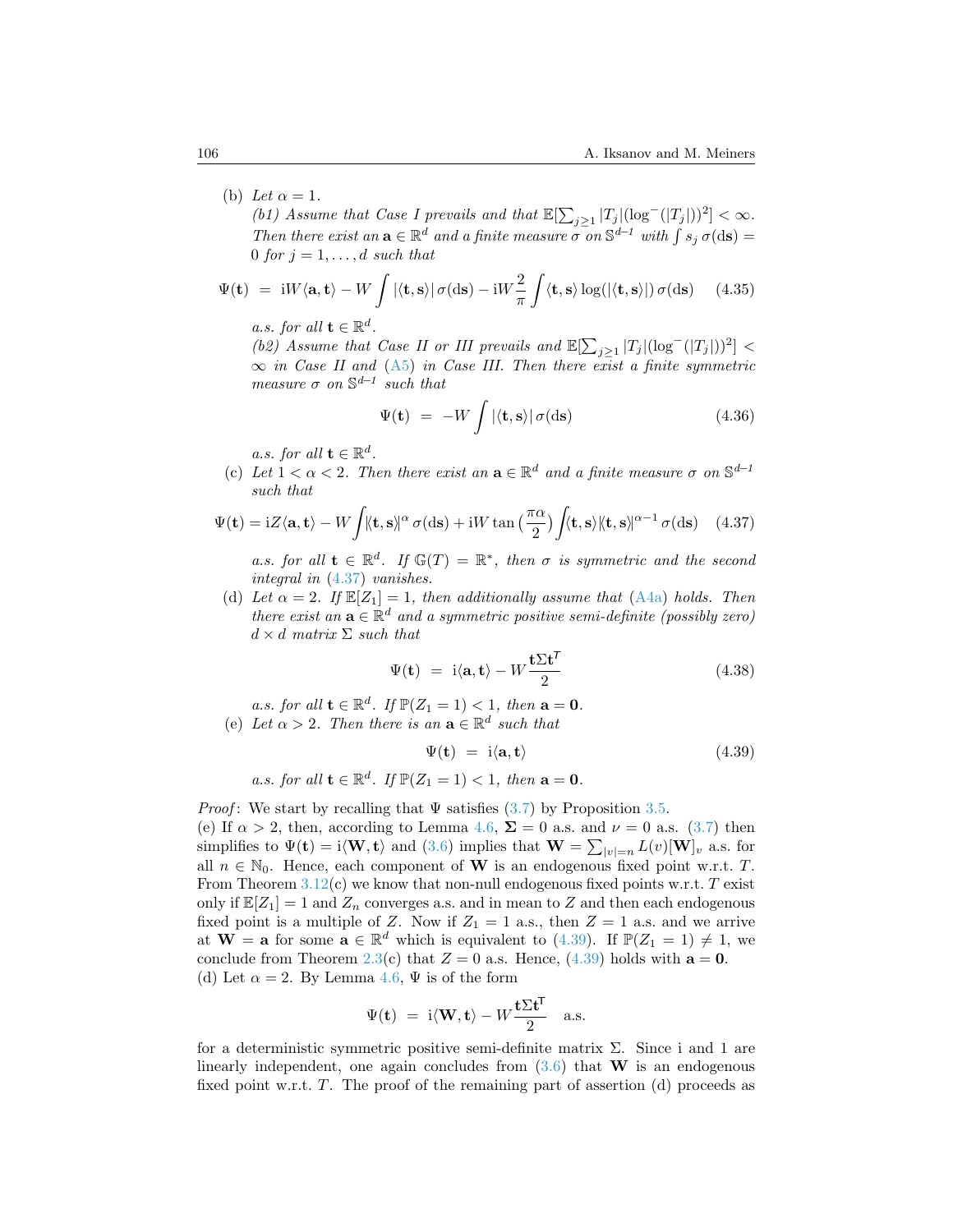the corresponding part of the proof of part (e) with the exception that if  $\mathbb{E}[Z_1] = 1$ ,  $(A4a)$  $(A4a)$  has to be assumed in order to apply Theorem [2.3\(](#page-7-2)c).

We now turn to the case  $0 < \alpha < 2$ . By Lemma [4.6,](#page-29-1)  $\Sigma = 0$  a.s. and there exists a finite measure  $\tilde{\sigma}$  on the Borel subsets of  $\mathbb{S}^{d-1}$  such that

<span id="page-38-0"></span>
$$
\nu(A) = W \iint_{\mathbb{S}^{d-1} \times (0,\infty)} \mathbb{1}_A(rs)r^{-(1+\alpha)} \, dr \, \tilde{\sigma}(\mathrm{d}s) \tag{4.12}
$$

for all Borel sets  $A \subseteq \mathbb{R}^d$  a.s. Plugging this into [\(3.7](#page-14-4)), we conclude that  $\Psi$  is of the form

$$
\Psi(\mathbf{t}) = i \langle \mathbf{W}, \mathbf{t} \rangle + W \iint \left( e^{i r \langle \mathbf{t}, \mathbf{s} \rangle} - 1 - \frac{i r \langle \mathbf{t}, \mathbf{s} \rangle}{1 + r^2} \right) \frac{dr}{r^{1 + \alpha}} \tilde{\sigma}(\text{ds})
$$

$$
= i \langle \mathbf{W}, \mathbf{t} \rangle + W \int I(\langle \mathbf{t}, \mathbf{s} \rangle) \tilde{\sigma}(\text{ds}), \quad \mathbf{t} \in \mathbb{R}^d, \tag{4.40}
$$

where

$$
I(t) := \int_0^\infty \left( e^{\mathrm{i}t r} - 1 - \frac{\mathrm{i}t r}{1 + r^2} \right) \frac{\mathrm{d}r}{r^{1 + \alpha}}, \quad t \in \mathbb{R}.
$$

The value of *I*(*t*) is known (see *e.g.* [Gnedenko and Kolmogorov](#page-44-4) ([1968,](#page-44-4) pp. 168))

$$
I(t) \ = \ \begin{cases} \mathrm{i} ct - t^\alpha e^{-\frac{\pi \mathrm{i} \alpha}{2}} \frac{\Gamma(1-\alpha)}{\alpha}, \quad \ \ 0 < \alpha < 1, \\ \mathrm{i} ct - (\pi/2)t - \mathrm{i} t \log(t), \quad \alpha = 1, \\ \mathrm{i} ct + t^\alpha e^{-\frac{\pi \mathrm{i}}{2} \alpha} \frac{\Gamma(2-\alpha)}{\alpha(\alpha-1)}, \quad \ \ 1 < \alpha < 2, \end{cases}
$$

for  $t > 0$ , where  $\Gamma$  denotes Euler's Gamma function and  $c \in \mathbb{R}$  is a constant that depends only on  $\alpha$ . Further,  $I(-t) = \overline{I(t)}$ , the complex conjugate of  $I(t)$ . Finally, observe that  $\mathbf{s}_0 := \int \mathbf{s} \, \tilde{\sigma}(\mathrm{d}\mathbf{s}) \in \mathbb{R}^d$  since it is the integral of a function which is bounded on S *<sup>d</sup>−<sup>1</sup>* w.r.t. to a finite measure.

(a)Let  $0 < \alpha < 1$ . Plugging in the corresponding value of  $I(t)$  in ([4.40](#page-38-0)) gives

$$
\Psi(\mathbf{t}) = \mathbf{i} \langle \mathbf{W} + Wc\mathbf{s}_0, \mathbf{t} \rangle \n- W \frac{\Gamma(1-\alpha)}{\alpha} \bigg( e^{-\frac{\pi \mathbf{i}}{2} \alpha} \int_{\{ \langle \mathbf{t}, \mathbf{s} \rangle > 0 \}} \langle \mathbf{t}, \mathbf{s} \rangle^{\alpha} \tilde{\sigma}(\mathbf{d}\mathbf{s}) + e^{\frac{\pi \mathbf{i}}{2} \alpha} \int_{\{ \langle \mathbf{t}, \mathbf{s} \rangle < 0 \}} |\langle \mathbf{t}, \mathbf{s} \rangle|^{\alpha} \tilde{\sigma}(\mathbf{d}\mathbf{s}) \bigg) \n= \mathbf{i} \langle \mathbf{W} + Wc\mathbf{s}_0, \mathbf{t} \rangle - \frac{W}{\alpha} \Gamma(1-\alpha) \cos\left(\frac{\pi \alpha}{2}\right) \int |\langle \mathbf{t}, \mathbf{s} \rangle|^{\alpha} \tilde{\sigma}(\mathbf{d}\mathbf{s}) \n+ \mathbf{i} \frac{W}{\alpha} \Gamma(1-\alpha) \sin\left(\frac{\pi \alpha}{2}\right) \int \langle \mathbf{t}, \mathbf{s} \rangle |\langle \mathbf{t}, \mathbf{s} \rangle|^{\alpha-1} \tilde{\sigma}(\mathbf{d}\mathbf{s}).
$$

Now define  $\sigma := \frac{\Gamma(1-\alpha)}{\alpha}$  $\frac{1-\alpha}{\alpha}$  cos  $\left(\frac{\pi\alpha}{2}\right)\tilde{\sigma}$  and notice that  $\cos(\frac{\pi\alpha}{2}) > 0$  since  $0 < \alpha < 1$ . Then we get

$$
\Psi(\mathbf{t}) = i \langle \tilde{\mathbf{W}}, \mathbf{t} \rangle - W \int |\langle \mathbf{t}, \mathbf{s} \rangle|^\alpha \sigma(\mathrm{d}\mathbf{s}) + i W \tan\left(\frac{\pi \alpha}{2}\right) \int \langle \mathbf{t}, \mathbf{s} \rangle |\langle \mathbf{t}, \mathbf{s} \rangle|^{\alpha - 1} \sigma(\mathrm{d}\mathbf{s}),
$$

where $\tilde{\mathbf{W}} := \mathbf{W} + W \mathbf{c} \mathbf{s}_0$ . Now, using linear independence of 1 and i and ([3.6\)](#page-14-2), we conclude that

$$
\langle \tilde{\mathbf{W}}, \mathbf{t} \rangle + W \tan \left( \frac{\pi \alpha}{2} \right) \int \langle \mathbf{t}, \mathbf{s} \rangle |\langle \mathbf{t}, \mathbf{s} \rangle|^{\alpha - 1} \sigma(\mathrm{d}s)
$$
  
= 
$$
\sum_{|v|=n} L(v) \langle [\tilde{\mathbf{W}}]_v, \mathbf{t} \rangle + \sum_{|v|=n} L(v) |L(v)|^{\alpha - 1} [W]_v \tan \left( \frac{\pi \alpha}{2} \right) \int \langle \mathbf{t}, \mathbf{s} \rangle |\langle \mathbf{t}, \mathbf{s} \rangle|^{\alpha - 1} \sigma(\mathrm{d}s)
$$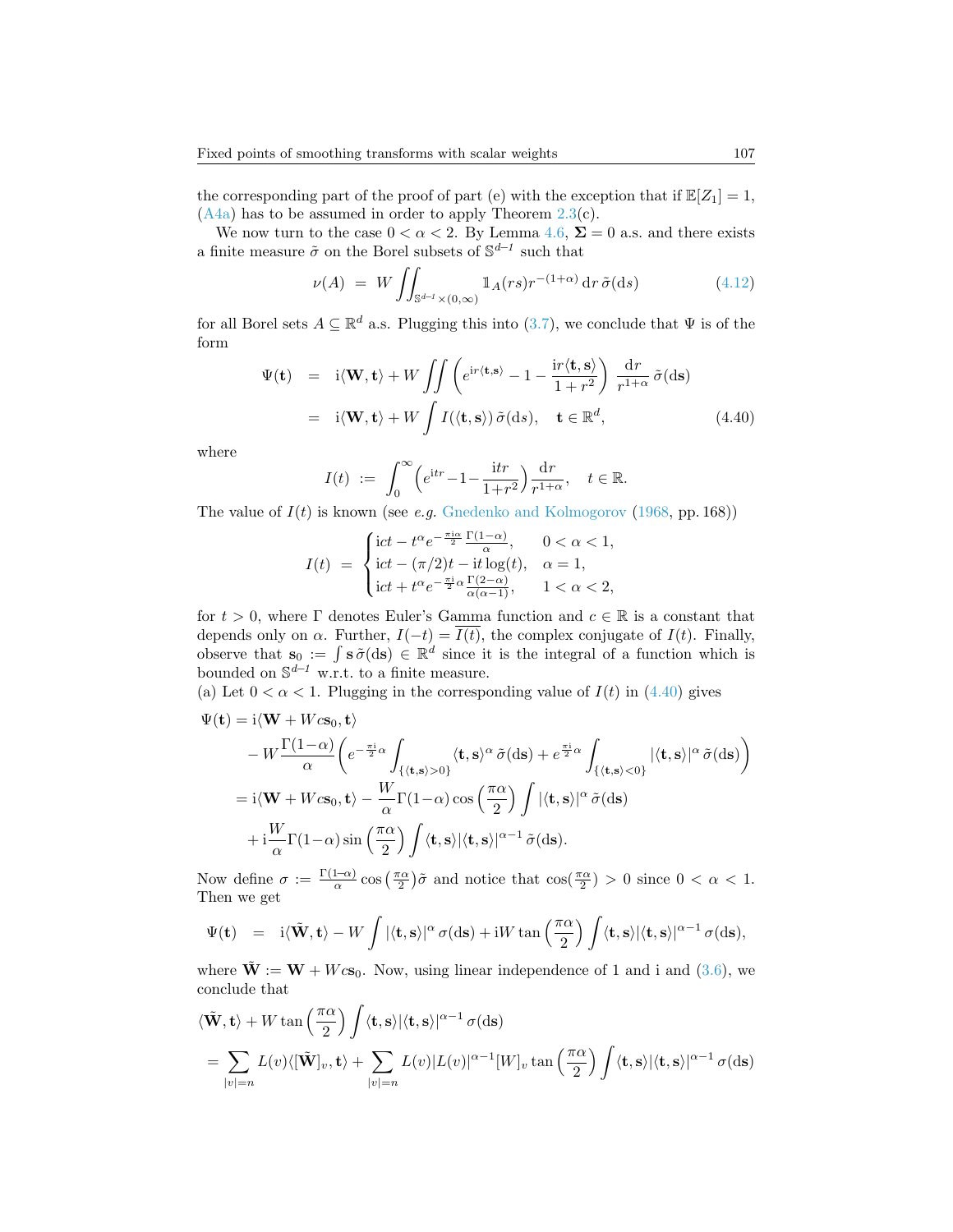for all  $\mathbf{t} \in \mathbb{R}^d$  and all  $n \in \mathbb{N}_0$  a.s. For each  $j = 1, \ldots, d$ , evaluate the above equation at  $\mathbf{t} = t\mathbf{e}_j$  for some arbitrary  $t > 0$  and with  $\mathbf{e}_j$  denoting the *j*th unit vector. Then divide by *t* and let  $t \to \infty$ . This gives that each coordinate of  $\tilde{W}$  is an endogenous fixed point w.r.t. *T* which, therefore, must vanish by Theorem [3.12](#page-19-2)(a). If  $\mathbb{G}(T)$  =  $\mathbb{R}^*$ , then  $\sigma$  is symmetric by Lemma [4.6](#page-29-1) and the integral  $\int \langle \mathbf{t}, \mathbf{s} \rangle |\langle \mathbf{t}, \mathbf{s} \rangle|^{\alpha-1} \sigma(\text{d}s)$  is equal to zero. The proof of (a) is thus complete.

(b) Let  $\alpha = 1$ . Again, we plug the corresponding value of  $I(t)$  in [\(4.40](#page-38-0)). With  $\tilde{\mathbf{W}} := \mathbf{W} + Wc\mathbf{s}_0$  and  $\sigma := \frac{\pi}{2}\tilde{\sigma}$ , this yields

<span id="page-39-0"></span>
$$
\Psi(\mathbf{t}) = \mathbf{i} \langle \tilde{\mathbf{W}}, \mathbf{t} \rangle - W \int |\langle \mathbf{t}, \mathbf{s} \rangle| \sigma(\mathrm{d}s) - \mathbf{i} W \frac{2}{\pi} \int \langle \mathbf{t}, \mathbf{s} \rangle \log(|\langle \mathbf{t}, \mathbf{s} \rangle|) \sigma(\mathrm{d}\mathbf{s}) \qquad (4.41)
$$

for all  $\mathbf{t} \in \mathbb{R}^d$  a.s.

(b2)The measure  $\sigma$  is symmetric by Lemma [4.6](#page-29-1) and the last integral in ([4.41](#page-39-0)) vanishesbecause the integrand is odd. Now combine  $(3.6)$  $(3.6)$  $(3.6)$  and  $(4.41)$  and use the linear independence of 1 and i to conclude

$$
\langle \tilde{\mathbf{W}}, \mathbf{t} \rangle = \sum_{|v|=n} L(v) \langle [\tilde{\mathbf{W}}]_v, \mathbf{t} \rangle \tag{4.42}
$$

for all  $\mathbf{t} \in \mathbb{R}^d$  a.s. Choosing  $\mathbf{t} = \mathbf{e}_j$  for  $j = 1, \ldots, d$ , we see that each coordinate of  $\tilde{W}$  is an endogenous fixed point w.r.t. *T* which must vanish a.s. by Theorem  $3.12(b)$  $3.12(b)$ .

(b1) We show that  $\int s_j \sigma(d\mathbf{s}) = 0$  for  $j = 1, ..., d$  or, equivalently,  $\mathbf{s}_0 = \mathbf{0}$ . To this end, use [\(3.6](#page-14-2)) and the linear independence of 1 and i to obtain that

$$
\langle \tilde{\mathbf{W}}, \mathbf{t} \rangle - W \frac{2}{\pi} \int \langle \mathbf{t}, \mathbf{s} \rangle \log(|\langle \mathbf{t}, \mathbf{s} \rangle|) \sigma(\mathrm{ds})
$$
  
\n
$$
= \sum_{|v|=n} L(v) \langle [\tilde{\mathbf{W}}]_v, \mathbf{t} \rangle - \sum_{|v|=n} L(v) \log(L(v)) [W]_v \frac{2}{\pi} \int \langle \mathbf{t}, \mathbf{s} \rangle \sigma(\mathrm{ds})
$$
  
\n
$$
- \sum_{|v|=n} L(v) [W]_v \frac{2}{\pi} \int \langle \mathbf{t}, \mathbf{s} \rangle \log(|\langle \mathbf{t}, \mathbf{s} \rangle|) \sigma(\mathrm{ds})
$$
\n(4.43)

a.s. for all  $n \in \mathbb{N}_0$ . Assume for a contradiction that for some  $j \in \{1, \ldots, d\}$ , we have  $\int s_j \sigma(\mathbf{ds}) \neq 0$ . Then put  $J(\mathbf{t}) := \int \langle \mathbf{t}, \mathbf{s} \rangle \log(|\langle \mathbf{t}, \mathbf{s} \rangle|) \sigma(\mathbf{ds}), \mathbf{t} \in \mathbb{R}^d$ . For  $u \neq 0$ , one has

$$
J(u\mathbf{e}_j) = \int u s_j \log(|u s_j|) \sigma(\mathrm{d}\mathbf{s}) = u \log(|u|) \int s_j \sigma(\mathrm{d}\mathbf{s}) + u \int s_j \log(|s_j|) \sigma(\mathrm{d}\mathbf{s}).
$$

Thus,  $J(u\mathbf{e}_i) = 0$  iff

<span id="page-39-1"></span>
$$
\log(|u|) = -\frac{\int s_j \log(|s_j|) \sigma(\mathrm{d}s)}{\int s_j \sigma(\mathrm{d}s)}.
$$

Since we assume  $\int s_j \sigma(\text{d}s) \neq 0$ , one can choose  $u \neq 0$  such that  $J(u\mathbf{e}_j) = 0$ . Evaluating([4.43\)](#page-39-1) at  $u\mathbf{e}_i$  and then dividing by  $u \neq 0$  gives

$$
\tilde{W}_j = \sum_{|v|=n} L(v) [\tilde{W}_j]_v - \sum_{|v|=n} L(v) \log(L(v)) [W]_v \frac{2}{\pi} \int s_j \sigma(\text{d}s),
$$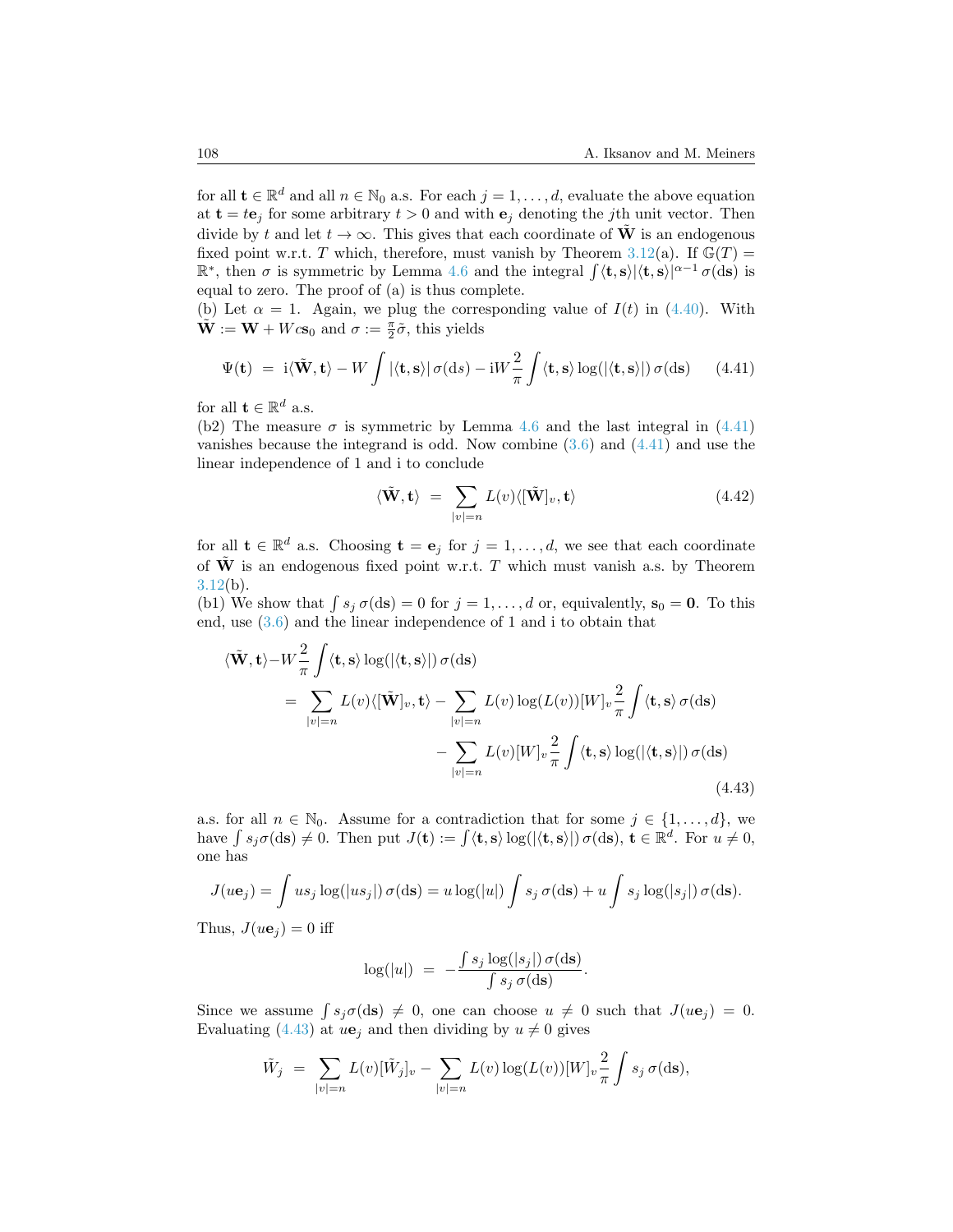where $\tilde{W}_j$  is the *j*th coordinate of  $\tilde{\mathbf{W}}$ . Using ([3.13](#page-15-3)) we infer

$$
\tilde{\mathbf{W}} = \mathbf{W} + Wc\mathbf{s}_0 = \mathbf{W}(1) + \int_{\{|\mathbf{x}|>1\}} \frac{\mathbf{x}}{1+|\mathbf{x}|^2} \nu(\mathrm{d}\mathbf{x}) - \int_{\{|\mathbf{x}|\leq 1\}} \frac{\mathbf{x}|\mathbf{x}|^2}{1+|\mathbf{x}|^2} \nu(\mathrm{d}\mathbf{x}) + Wc\mathbf{s}_0
$$

a.s., where  $\mathbf{W}(1) = \lim_{t \to \infty} \sum_{v \in \mathcal{T}_t} L(v) \int_{\{|\mathbf{x}| \leq |L(v)|^{-1}\}} \mathbf{x} F(\mathrm{d}\mathbf{x})$ . Since we know from Lemma [4.6](#page-29-1) that all randomness in  $\nu$  comes from a scalar factor  $W$ , we conclude that  $\tilde{\mathbf{W}} = \mathbf{W}(1) + \tilde{\mathbf{c}}W$  a.s. for some  $\tilde{\mathbf{c}} \in \mathbb{R}^d$ . From Lemma [4.9,](#page-35-1) we know that  $|\tilde{W}_j| \leq KW$ a.s. for some  $K \geq 0$ . In the case  $\int s_j \sigma(\text{d}s) < 0$  we use these observations to conclude

$$
-KW \leq \tilde{W}_j = \sum_{|v|=n} L(v)[\tilde{W}_j]_v - \sum_{|v|=n} L(v) \log(L(v))[W]_v \frac{2}{\pi} \int s_j \sigma(\text{ds})
$$
  

$$
\leq KW - \sum_{|v|=n} L(v) \log(L(v))[W]_v \frac{2}{\pi} \int s_j \sigma(\text{ds}) \to -\infty
$$

a.s. on S, the set of survival since  $\sum_{|v|=n} L(v)[W]_v = W > 0$  a.s. on S and  $\sup_{|v|=n} L(v) \to 0$  a.s. by Lemma [3.1](#page-13-2). This is a contradiction. Analogously, one can produce a contradiction when  $\int s_j \sigma(\text{d}s) > 0$ . Consequently,  $\int s_j \sigma(\text{d}s) = 0$  for  $j = 1, \ldots, d$  $j = 1, \ldots, d$  $j = 1, \ldots, d$ . Using this and the equation ([3.16](#page-18-0)) for *W* in [\(4.43](#page-39-1)), we conclude that

$$
\langle \tilde{\mathbf{W}}, \mathbf{t} \rangle \; = \; \sum_{|v|=n} L(v) \langle [\tilde{\mathbf{W}}]_v, \mathbf{t} \rangle
$$

a.s. for all  $n \in \mathbb{N}_0$ . Evaluating this equation at  $\mathbf{t} = \mathbf{e}_j$  shows that  $\tilde{W}_j$  is an endogenous fixed point w.r.t. *T*, hence  $\tilde{W}_j = Wa_j$  a.s. by Theorem [3.12\(](#page-19-2)b),  $j =$ 1,...,d. Hence,  $\dot{\mathbf{W}} = W\mathbf{a}$  for  $\mathbf{a} = (a_1, \ldots, a_d)$ . The proof of (b) is complete. (c) Let  $1 < \alpha < 2$ . Plugging the corresponding value of  $I(t)$  in  $(4.40)$  and arguing

as in the case  $0 < \alpha < 1$  we infer  $($ ∫  $\setminus$ 

$$
\Psi(\mathbf{t}) = i \langle \tilde{\mathbf{W}}, \mathbf{t} \rangle - W \bigg( \int |\langle \mathbf{t}, \mathbf{s} \rangle|^{\alpha} \sigma(\mathrm{d}\mathbf{s}) - i \tan \left( \frac{\pi \alpha}{2} \right) \int \langle \mathbf{t}, \mathbf{s} \rangle^{\alpha} |\langle \mathbf{t}, \mathbf{s} \rangle|^{\alpha - 1} \sigma(\mathrm{d}\mathbf{s}) \bigg)
$$

where  $\sigma := -\alpha^{-1}(\alpha - 1)^{-1}\Gamma(2 - \alpha)\cos(\frac{\pi\alpha}{2})\tilde{\sigma}$  (notice that  $\cos(\frac{\pi\alpha}{2}) < 0$ ) and, as before,  $\tilde{\mathbf{W}} := \mathbf{W} + c\mathbf{s}_0$ . The equality  $\tilde{\mathbf{W}} = \mathbf{a}Z$  for some  $\mathbf{a} \in \mathbb{R}^d$  can be checked as in the proof of the corresponding assertion in the case  $\alpha = 2$ . If  $\mathbb{G}(T) = \mathbb{R}^*$ , then *σ* is symmetric by Lemma [4.6](#page-29-1) and the integral  $\int \langle \mathbf{t}, \mathbf{s} \rangle |\langle \mathbf{t}, \mathbf{s} \rangle|^{\alpha-1} \sigma(\text{d}\mathbf{s})$  vanishes.  $\Box$ 

<span id="page-40-0"></span>4.6. *Proof of the converse part of Theorem [2.4](#page-8-0).* From what we have already derived in the preceding sections, there is only a small step to go in order to prove the converse part of Theorem [2.4.](#page-8-0) The techniques needed to do this final step have been developed in [Alsmeyer and Meiners](#page-43-5) ([2012\)](#page-43-5). Thus we shall only give a sketch of the proof.

*Proof of Theorem [2.4](#page-8-0) (converse part):* Fix any  $\phi \in \mathcal{S}(\mathfrak{F})$ . Then define the corresponding multiplicative martingale by setting

$$
M_n(\mathbf{t}) := \exp\left(i \sum_{|v|< n} L(v) \langle \mathbf{C}(v), \mathbf{t} \rangle \right) \prod_{|v|=n} \phi(L(v)\mathbf{t}) =: \exp(i \langle \mathbf{W}_n^*, \mathbf{t} \rangle) \Phi_n(\mathbf{t}), \tag{4.44}
$$

**t** *∈* R *d* . From([2.19\)](#page-8-1) one can deduce just as in the homogeneous case that, for fixed  $\mathbf{t} \in \mathbb{R}^d$ ,  $(M_n(\mathbf{t}))_{n \in \mathbb{N}_0}$  is a bounded martingale w.r.t.  $(\mathcal{A}_n)_{n \in \mathbb{N}_0}$  and, thus, converges a.s. and in mean to a limit  $M(\mathbf{t})$  with  $\mathbb{E}[M(\mathbf{t})] = \phi(\mathbf{t})$ . On the other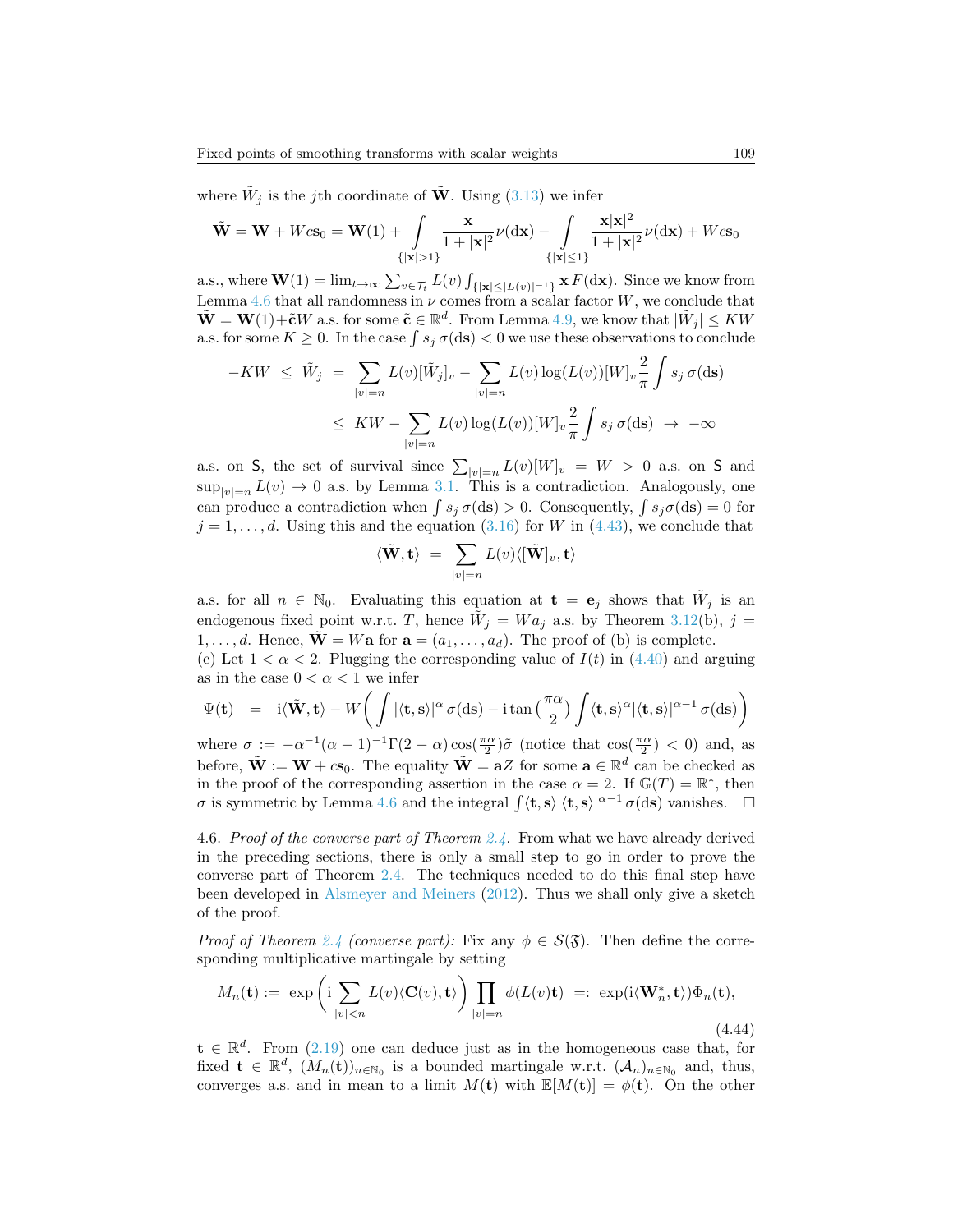hand,  $\mathbf{W}_n^* \to \mathbf{W}^*$  in probability implies  $\Phi_n(\mathbf{t}) \to \Phi(\mathbf{t}) := M(\mathbf{t})/\exp(i\langle \mathbf{W}^*, \mathbf{t} \rangle)$ in probability as  $n \to \infty$ . Mimicking the proof of Theorem 4.2 in [Alsmeyer and](#page-43-5) [Meiners](#page-43-5) [\(2012](#page-43-5)), one can show that  $\psi(\mathbf{t}) = \mathbb{E}[\Phi(\mathbf{t})]$  is a solution to [\(2.20](#page-8-2)) and that the  $\Phi(\mathbf{t})$ ,  $\mathbf{t} \in \mathbb{R}^d$  are the limits of the multiplicative martingales associated with  $\psi$ . Hence  $\Phi(\mathbf{t}) = \exp(\Psi(\mathbf{t}))$  for some  $\Psi$  as in Theorem [4.10.](#page-36-3) Finally,  $\phi(\mathbf{t}) = \mathbb{E}[M(\mathbf{t})] =$  $\mathbb{E}[\exp(i\langle \mathbf{W}^*, \mathbf{t} \rangle + \Psi(\mathbf{t}))], \mathbf{t} \in \mathbb{R}^d$ . The proof is complete.

### **Acknowledgements**

The authors thank three anonymous referees and the Associate Editor for constructive comments which allowed to improve the presentation, Gerold Alsmeyer and Yueyun Hu for helpful discussions, and Svante Janson for pointing out an important reference.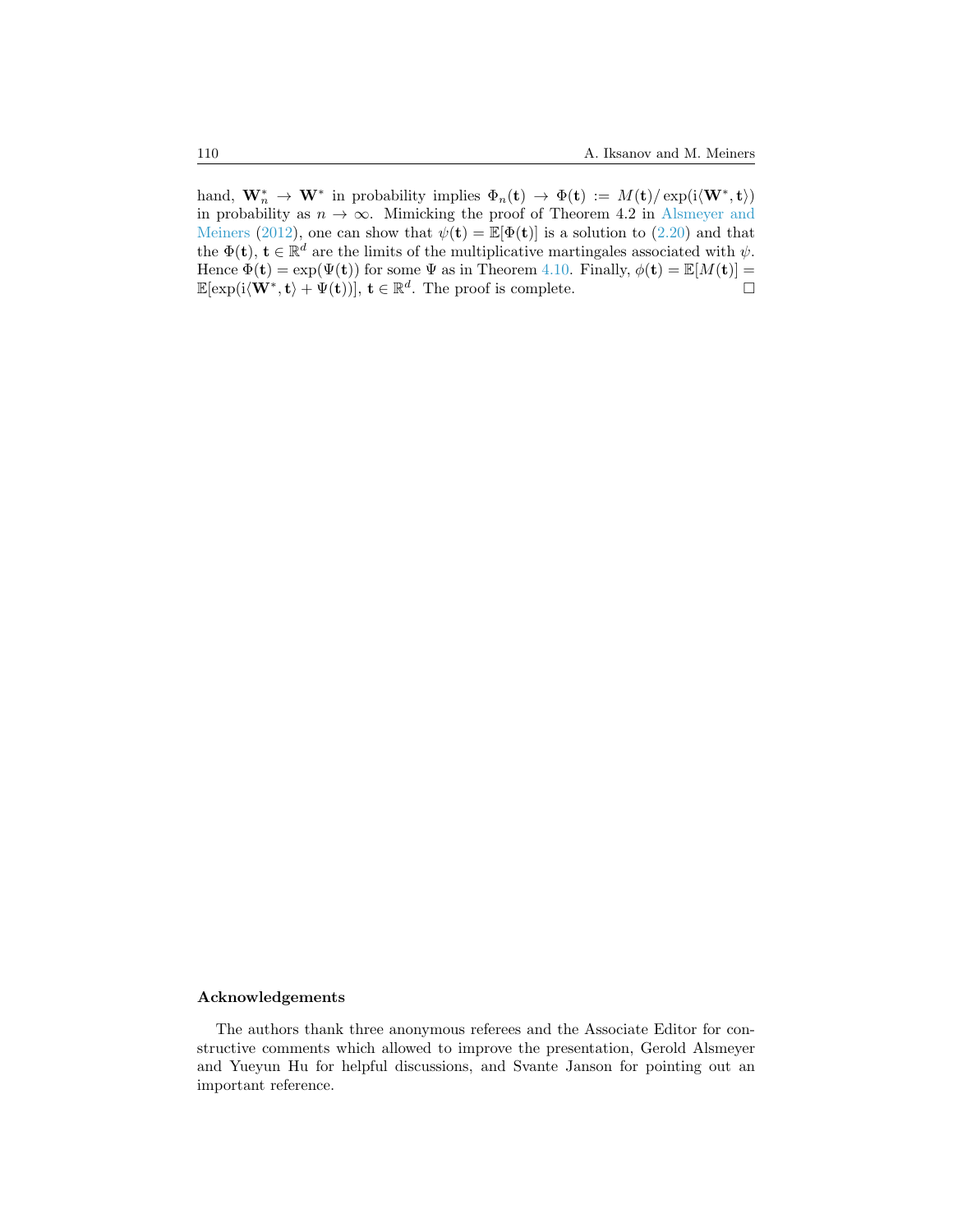# **Notation**

| $\mathbb N$                                             | $\{1, 2, 3, \ldots\}$ , set of natural numbers                                                                                                                           |
|---------------------------------------------------------|--------------------------------------------------------------------------------------------------------------------------------------------------------------------------|
| $\mathbb{N}_0$                                          | $\{0, 1, 2, 3, \ldots\}$ , set of natural numbers and zero                                                                                                               |
| $\mathbb{R}^*$                                          | $\mathbb{R}\setminus\{0\}$ , multiplicative group of $\mathbb{R}$                                                                                                        |
| $\mathbb{R}_{\geq}$                                     | set of nonnegative real numbers                                                                                                                                          |
| $\mathbb{R}_{>}$<br>$\mathbb{S}^{d-1}$                  | set of positive real numbers                                                                                                                                             |
| $\mathbb {V}$                                           | d-dimensional unit sphere                                                                                                                                                |
|                                                         | $\bigcup_{n\in\mathbb{N}_0}\mathbb{N}^n$ , infinite Ulam-Harris tree                                                                                                     |
| i                                                       | $\sqrt{-1}$ , imaginary unit                                                                                                                                             |
| $\mathcal{L}(\cdot)$                                    | the law/distribution (of a random variable)                                                                                                                              |
| $sign(\cdot)$                                           | the sign (of a real number)                                                                                                                                              |
| $\stackrel{\text{law}}{=}$                              | equality in law                                                                                                                                                          |
|                                                         |                                                                                                                                                                          |
| $\mathbf C$                                             | $(C_1, \ldots, C_d)$ , see $(1.1)$                                                                                                                                       |
| T                                                       | $(T_j)_{j\geq 1}$ , see $(1.1)$                                                                                                                                          |
| $_{m}$                                                  | function that maps $[0, \infty) \ni \gamma \mapsto \mathbb{E}[\sum_j  T_j ^{\gamma}]$                                                                                    |
| $\alpha$                                                | minimal positive real with $m(\alpha) = 1$ , characteristic index, see (A3)                                                                                              |
| $\theta$                                                | $\theta < \alpha$ with $m(\theta) < \infty$ , see (A4b)                                                                                                                  |
| p, q                                                    | $p = \mathbb{E}[\sum_{j}  T_j ^{\alpha} 1\!\!1_{\{T_j > 0\}}]$ and $q := \mathbb{E}[\sum_{j}  T_j ^{\alpha} 1\!\!1_{\{T_j < 0\}}],$ see (2.3)                            |
| $\mathbb{G}(T)$                                         | closed multiplicative subgroup $\subset \mathbb{R}^*$ generated by the nonzero $T_j$                                                                                     |
| $\mathcal{M}, \mathcal{S}(\mathcal{M})$                 | set of functions defined on p. 80, functions in $M$ solving (2.33)                                                                                                       |
| $\mathcal{B}, \mathcal{S}(\mathcal{B})$                 | $\{f: \mathbb{R}^d \to \mathbb{C} : f(0) = 1 \& \sup_{\mathbf{t}}  f(\mathbf{t})  \leq 1\}$ , functions in B solving (3.3)                                               |
| $\mathfrak{F}$                                          | set of Fourier transforms of probability measures on $\mathbb{R}^d$                                                                                                      |
| $\mathcal{S}(\mathfrak{F})$                             | functions in $\mathfrak{F}$ solving $(2.20)$                                                                                                                             |
| $\mathcal{S}(\mathfrak{F})(\mathbf{C})$                 | functions in $\mathfrak{F}$ solving $(2.19)$                                                                                                                             |
|                                                         |                                                                                                                                                                          |
|                                                         |                                                                                                                                                                          |
| $\mathbf{C}(v)$                                         | $(C_1(v), \ldots, C_d(v))$ , independent copy of <b>C</b> , see Section 2.2                                                                                              |
| T(v)                                                    | $(T_j(v))_{j\geq 1}$ , independent copy of T, see Section 2.2                                                                                                            |
| L(v)<br>L                                               | multiplicative weight, see Section 2.2                                                                                                                                   |
|                                                         | $(L(v))_{v \in V}$ , family of multiplicative weights                                                                                                                    |
| $\mathcal{A}_n, \, \mathcal{A}_\infty$                  | $\sigma((\mathbf{C}(v), T(v)) :  v  < n), \sigma(\mathcal{A}_n : n \geq 0)$                                                                                              |
| S(v)<br>s                                               | $-\log  L(v) $ , position of particle v<br>$(S(v))_{v \in V}$ , family of positions                                                                                      |
| $\tau(v)$                                               | $sign(L(v))$ , type of particle v                                                                                                                                        |
| $\mathcal{G}_n$                                         |                                                                                                                                                                          |
| G                                                       | $\sum_{ v =n} \mathbb{1}_{\{L(v)\neq 0\}}$ , number of nonzero weights in generation n<br>$\bigcup_{n\geq 0}\mathcal{G}_n$                                               |
| $N_n$                                                   | $ \mathcal{G}_n $ , number of <i>nth</i> generation particles                                                                                                            |
| S                                                       | $\{N_n > 0$ for all $n\}$ , survival set                                                                                                                                 |
| $\mathcal{Z}_n$                                         | $\sum_{v \in \mathcal{G}_n} \delta_{S(v)}$ , point process of <i>nth</i> generation positions                                                                            |
| $[\cdot]_u$                                             | shift operator, see p. $74$                                                                                                                                              |
| $\mathbf{W}_n^*, \mathbf{W}^*$                          | $\sum_{ v  < n} L(v) \mathbf{C}(v)$ , $\lim_{n \to \infty} \mathbf{W}_n^*$ , see (2.11) and (2.12)                                                                       |
| $\varphi$                                               | Laplace transform solving $(2.15)$                                                                                                                                       |
| W                                                       | random variable with Laplace transform $\varphi$ , defined via (2.14)                                                                                                    |
| D                                                       | function that maps $t \mapsto t^{-1}(1 - \varphi(t))$                                                                                                                    |
| $W_n$                                                   |                                                                                                                                                                          |
| $Z_n, Z$                                                | $\sum_{ v =n}  L(v) ^{\alpha}$ , additive martingale or Biggins' martingale, see (2.17)<br>$\sum_{ v =n} L(v)$ , $\lim_{n\to\infty} Z_n$ (if the lim exists), see (2.18) |
| $(S_n)_{n\geq 0}$                                       | associated random walk, defined via $(3.2)$                                                                                                                              |
| $M_n(\mathbf{t})$                                       | $\prod_{ v =n} f(L(v)\mathbf{t})$ , multiplicative martingales, see (3.4)                                                                                                |
| $M(\mathbf{t})$<br>$(\mathbf{W}, \mathbf{\Sigma}, \nu)$ | $\lim_{n\to\infty} M_n(\mathbf{t})$ , limit of the multiplicative martingales<br>random Lévy triplet, see $(3.7)$                                                        |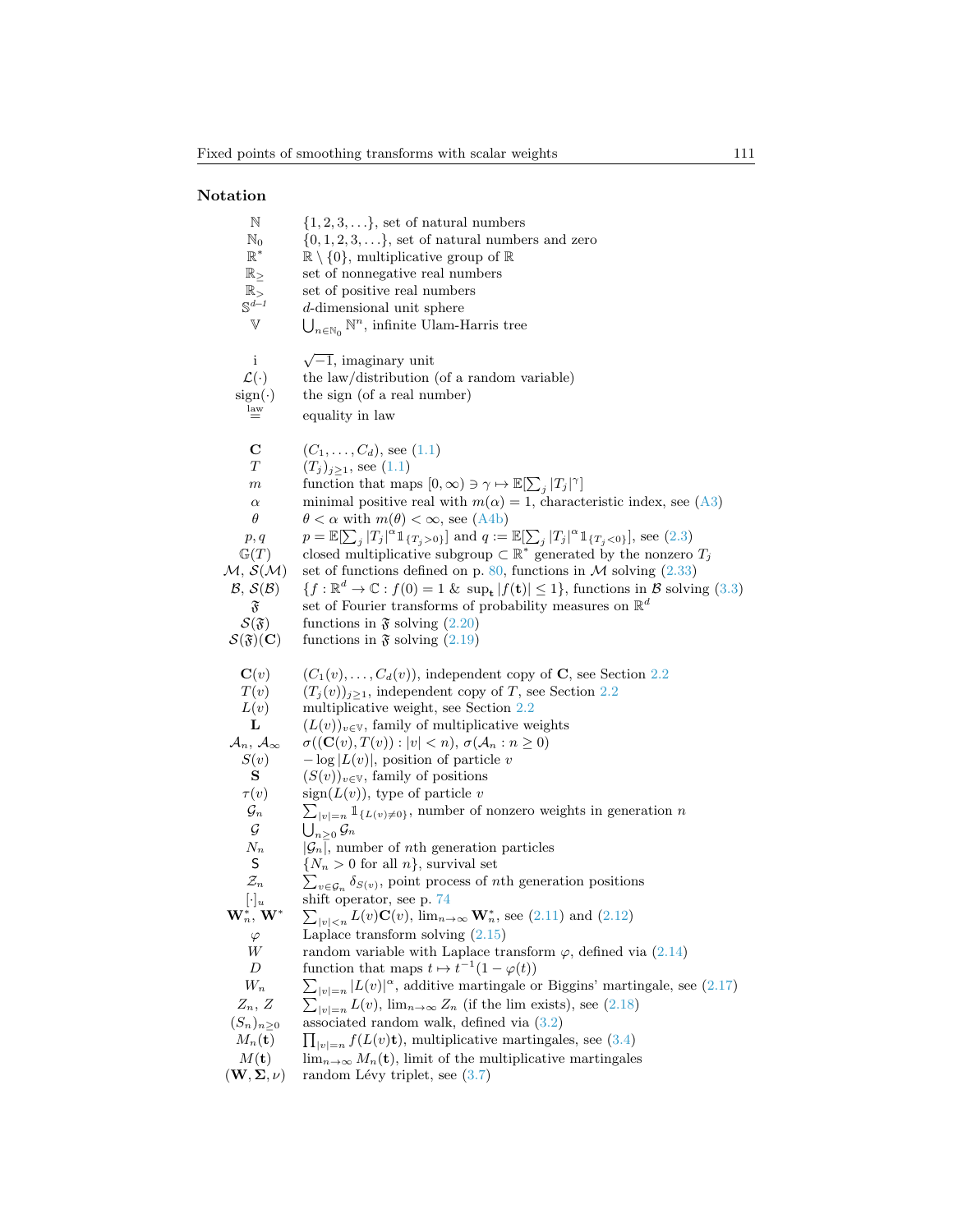#### **References**

- <span id="page-43-18"></span>E. Aïdékon and Z. Shi. The Seneta-Heyde scaling for the branching random walk. *Ann. Probab.* **42** (3), 959–993 (2014). [MR3189063](http://www.ams.org/mathscinet-getitem?mr=MR3189063).
- <span id="page-43-16"></span>D.J. Aldous and A. Bandyopadhyay. A survey of max-type recursive distributional equations. *Ann. Appl. Probab.* **15** (2), 1047–1110 (2005). [MR2134098](http://www.ams.org/mathscinet-getitem?mr=MR2134098).
- <span id="page-43-15"></span>G. Alsmeyer. The minimal subgroup of a random walk. *J. Theoret. Probab.* **15** (2), 259–283 (2002). [MR1898810](http://www.ams.org/mathscinet-getitem?mr=MR1898810).
- <span id="page-43-0"></span>G. Alsmeyer, J.D. Biggins and M. Meiners. The functional equation of the smoothing transform. *Ann. Probab.* **40** (5), 2069–2105 (2012). [MR3025711](http://www.ams.org/mathscinet-getitem?mr=MR3025711).
- <span id="page-43-12"></span>G. Alsmeyer, E. Damek and S. Mentemeier. Precise tail index of fixed points of the two-sided smoothing transform. In *Random matrices and iterated random functions*, volume 53 of *Springer Proc. Math. Stat.*, pages 229–251. Springer, Heidelberg (2013). [MR3095200.](http://www.ams.org/mathscinet-getitem?mr=MR3095200)
- <span id="page-43-10"></span>G. Alsmeyer and A. Iksanov. A log-type moment result for perpetuities and its application to martingales in supercritical branching random walks. *Electron. J. Probab.* **14**, no. 10, 289–312 (2009). [MR2471666.](http://www.ams.org/mathscinet-getitem?mr=MR2471666)
- <span id="page-43-17"></span>G. Alsmeyer, A. Iksanov, S. Polotskiy and U. Rösler. Exponential rate of  $L_p$ convergence of intrinsic martingales in supercritical branching random walks. *Theory Stoch. Process.* **15** (2), 1–18 (2009). [MR2598524.](http://www.ams.org/mathscinet-getitem?mr=MR2598524)
- <span id="page-43-9"></span>G. Alsmeyer and D. Kuhlbusch. Double martingale structure and existence of *φ*moments for weighted branching processes. *Münster J. Math.* **3**, 163–211 (2010). [MR2775360.](http://www.ams.org/mathscinet-getitem?mr=MR2775360)
- <span id="page-43-5"></span>G. Alsmeyer and M. Meiners. Fixed points of inhomogeneous smoothing transforms. *J. Difference Equ. Appl.* **18** (8), 1287–1304 (2012). [MR2956046.](http://www.ams.org/mathscinet-getitem?mr=MR2956046)
- <span id="page-43-1"></span>G. Alsmeyer and M. Meiners. Fixed points of the smoothing transform: two-sided solutions. *Probab. Theory Related Fields* **155** (1-2), 165–199 (2013). [MR3010396.](http://www.ams.org/mathscinet-getitem?mr=MR3010396)
- <span id="page-43-6"></span>U. Alsmeyer, G. Rösler. A stochastic fixed point equation related to weighted branching with deterministic weights. *Electron. J. Probab.* **11**, no. 2, 27–56 (electronic) (2006). [MR2199054.](http://www.ams.org/mathscinet-getitem?mr=MR2199054)
- <span id="page-43-14"></span>Victor F. Araman and Peter W. Glynn. Tail asymptotics for the maximum of perturbed random walk. *Ann. Appl. Probab.* **16** (3), 1411–1431 (2006). [MR2260068.](http://www.ams.org/mathscinet-getitem?mr=MR2260068)
- <span id="page-43-8"></span>F. Bassetti and L. Ladelli. Self-similar solutions in one-dimensional kinetic models: a probabilistic view. *Ann. Appl. Probab.* **22** (5), 1928–1961 (2012). [MR3025685.](http://www.ams.org/mathscinet-getitem?mr=MR3025685)
- <span id="page-43-4"></span>F. Bassetti, L. Ladelli and D. Matthes. Central limit theorem for a class of onedimensional kinetic equations. *Probab. Theory Related Fields* **150** (1-2), 77–109 (2011). [MR2800905.](http://www.ams.org/mathscinet-getitem?mr=MR2800905)
- <span id="page-43-7"></span>F. Bassetti and D. Matthes. Multi-dimensional smoothing transformations: existence, regularity and stability of fixed points. *Stochastic Process. Appl.* **124** (1), 154–198 (2014). [MR3131290](http://www.ams.org/mathscinet-getitem?mr=MR3131290).
- <span id="page-43-2"></span>J.D. Biggins. Martingale convergence in the branching random walk. *J. Appl. Probability* **14** (1), 25–37 (1977). [MR0433619.](http://www.ams.org/mathscinet-getitem?mr=MR0433619)
- <span id="page-43-11"></span>J.D. Biggins. Growth rates in the branching random walk. *Z. Wahrsch. Verw. Gebiete* **48** (1), 17–34 (1979). [MR533003](http://www.ams.org/mathscinet-getitem?mr=MR533003).
- <span id="page-43-13"></span>J.D. Biggins. Lindley-type equations in the branching random walk. *Stochastic Process. Appl.* **75** (1), 105–133 (1998). [MR1629030.](http://www.ams.org/mathscinet-getitem?mr=MR1629030)
- <span id="page-43-3"></span>J.D. Biggins and A.E. Kyprianou. Seneta-Heyde norming in the branching random walk. *Ann. Probab.* **25** (1), 337–360 (1997). [MR1428512](http://www.ams.org/mathscinet-getitem?mr=MR1428512).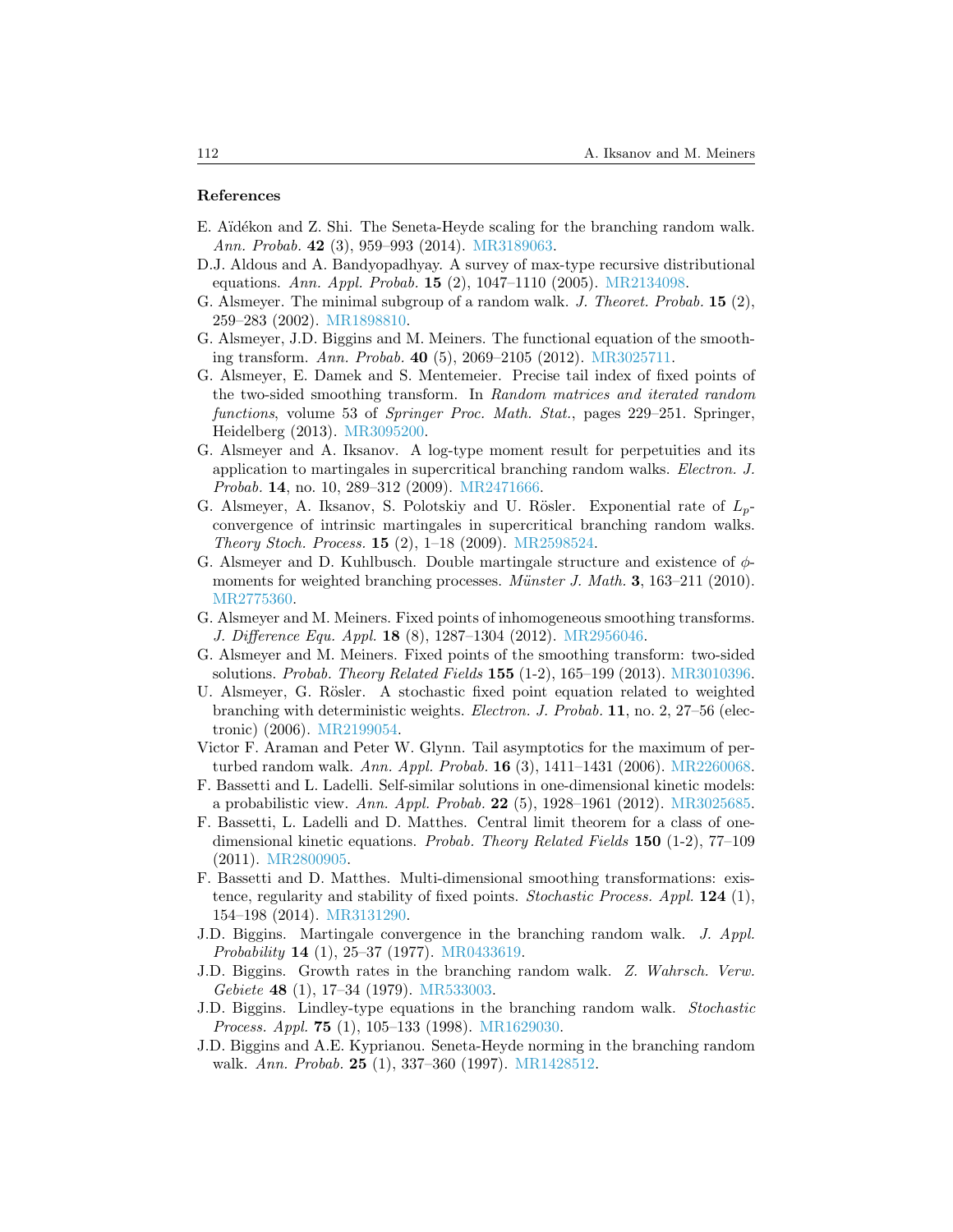- <span id="page-44-1"></span>J.D. Biggins and A.E. Kyprianou. Fixed points of the smoothing transform: the boundary case. *Electron. J. Probab.* **10**, no. 17, 609–631 (2005). [MR2147319.](http://www.ams.org/mathscinet-getitem?mr=MR2147319)
- <span id="page-44-15"></span>N.H. Bingham, C.M. Goldie and J.L. Teugels. *Regular variation*, volume 27 of *Encyclopedia of Mathematics and its Applications*. Cambridge University Press, Cambridge (1989). ISBN 0-521-37943-1. [MR1015093](http://www.ams.org/mathscinet-getitem?mr=MR1015093).
- <span id="page-44-6"></span>D. Buraczewski. On tails of fixed points of the smoothing transform in the boundary case. *Stochastic Process. Appl.* **119** (11), 3955–3961 (2009). [MR2552312](http://www.ams.org/mathscinet-getitem?mr=MR2552312).
- <span id="page-44-7"></span>D. Buraczewski, E. Damek, S. Mentemeier and M. Mirek. Heavy tailed solutions of multivariate smoothing transforms. *Stochastic Process. Appl.* **123** (6), 1947–1986 (2013). [MR3038495.](http://www.ams.org/mathscinet-getitem?mr=MR3038495)
- <span id="page-44-11"></span>D. Buraczewski and K. Kolesko. Linear stochastic equations in the critical case. *J. Difference Equ. Appl.* **20** (2), 188–209 (2014). [MR3173542.](http://www.ams.org/mathscinet-getitem?mr=MR3173542)
- <span id="page-44-5"></span>A. Caliebe. Symmetric fixed points of a smoothing transformation. *Adv. in Appl. Probab.* **35** (2), 377–394 (2003). [MR1970480](http://www.ams.org/mathscinet-getitem?mr=MR1970480).
- <span id="page-44-16"></span>Y.S. Chow and H. Teicher. *Probability theory*. Springer Texts in Statistics. Springer-Verlag, New York, third edition (1997). ISBN 0-387-98228-0. Independence, interchangeability, martingales. [MR1476912](http://www.ams.org/mathscinet-getitem?mr=MR1476912).
- <span id="page-44-0"></span>R. Durrett and T.M. Liggett. Fixed points of the smoothing transformation. *Z. Wahrsch. Verw. Gebiete* **64** (3), 275–301 (1983). [MR716487](http://www.ams.org/mathscinet-getitem?mr=MR716487).
- <span id="page-44-4"></span>B.V. Gnedenko and A.N. Kolmogorov. *Limit distributions for sums of independent random variables*. Translated from the Russian, annotated, and revised by K. L. Chung. With appendices by J. L. Doob and P. L. Hsu. Revised edition. Addison-Wesley Publishing Co., Reading, Mass.-London-Don Mills., Ont. (1968). [MR0233400.](http://www.ams.org/mathscinet-getitem?mr=MR0233400)
- <span id="page-44-2"></span>A. Iksanov. Elementary fixed points of the BRW smoothing transforms with infinite number of summands. *Stochastic Process. Appl.* **114** (1), 27–50 (2004). [MR2094146.](http://www.ams.org/mathscinet-getitem?mr=MR2094146)
- <span id="page-44-14"></span>A. Iksanov and M. Meiners. Rate of convergence in the law of large numbers for supercritical general multi-type branching processes. *Stochastic Process. Appl.* **125** (2), 708–738 (2015). [MR3293300](http://www.ams.org/mathscinet-getitem?mr=MR3293300).
- <span id="page-44-8"></span>A. Iksanov and S. Polotskiy. Regular variation in the branching random walk. *Theory Stoch. Process.* **12** (1-2), 38–54 (2006). [MR2316285.](http://www.ams.org/mathscinet-getitem?mr=MR2316285)
- <span id="page-44-9"></span>A. Iksanov and U. Rösler. Some moment results about the limit of a martingale related to the supercritical branching random walk and perpetuities. *Ukraïn. Mat. Zh.* **58** (4), 451–471 (2006). [MR2272796](http://www.ams.org/mathscinet-getitem?mr=MR2272796).
- <span id="page-44-12"></span>P.R. Jelenković and M. Olvera-Cravioto. Implicit renewal theorem for trees with general weights. *Stochastic Process. Appl.* **122** (9), 3209–3238 (2012a). [MR2946440.](http://www.ams.org/mathscinet-getitem?mr=MR2946440)
- <span id="page-44-10"></span>P.R. Jelenković and M. Olvera-Cravioto. Implicit renewal theory and power tails on trees. *Adv. in Appl. Probab.* **44** (2), 528–561 (2012b). [MR2977407.](http://www.ams.org/mathscinet-getitem?mr=MR2977407)
- <span id="page-44-3"></span>M. Kac. Foundations of kinetic theory. In *Proceedings of the Third Berkeley Symposium on Mathematical Statistics and Probability, 1954–1955, vol. III*, pages 171– 197. University of California Press, Berkeley and Los Angeles (1956). [MR0084985.](http://www.ams.org/mathscinet-getitem?mr=MR0084985)
- <span id="page-44-13"></span>O. Kallenberg. *Foundations of modern probability*. Probability and its Applications (New York). Springer-Verlag, New York, second edition (2002). ISBN 0-387- 95313-2. [MR1876169](http://www.ams.org/mathscinet-getitem?mr=MR1876169).
- <span id="page-44-17"></span>M.V. Kozlov. The asymptotic behavior of the probability of non-extinction of critical branching processes in a random environment. *Teor. Verojatnost. i Primenen.*